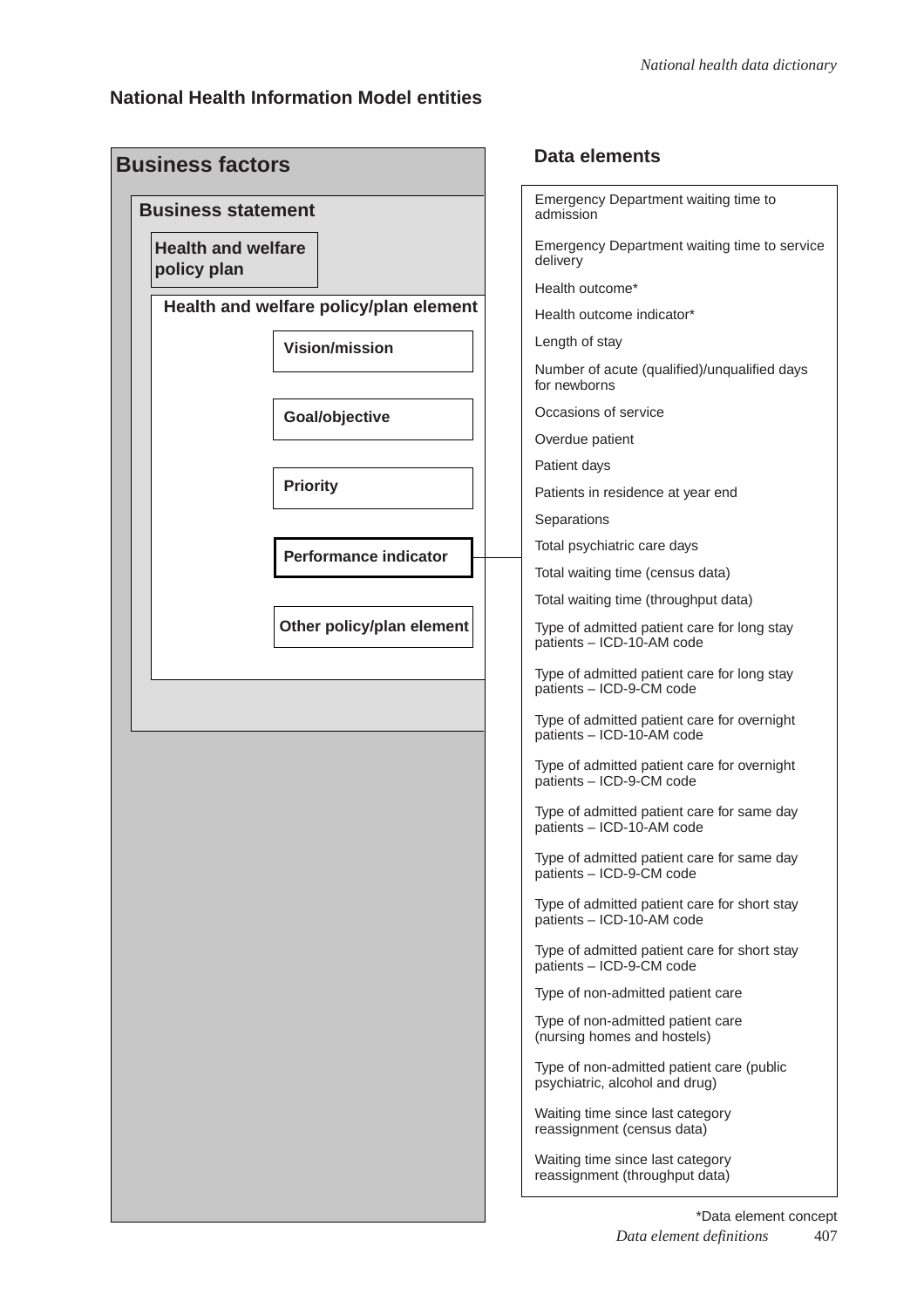## **Emergency Department waiting time to admission**

| <b>Admin. status:</b>                             | <b>CURRENT</b>                                                                                                                                                                                                                                                                                                                     |               | 1/07/98                                                              |                                        |  |
|---------------------------------------------------|------------------------------------------------------------------------------------------------------------------------------------------------------------------------------------------------------------------------------------------------------------------------------------------------------------------------------------|---------------|----------------------------------------------------------------------|----------------------------------------|--|
|                                                   |                                                                                                                                                                                                                                                                                                                                    |               |                                                                      |                                        |  |
| Identifying and definitional attributes           |                                                                                                                                                                                                                                                                                                                                    |               |                                                                      |                                        |  |
| <b>NHIK</b> identifier:                           | 000397                                                                                                                                                                                                                                                                                                                             |               |                                                                      | <b>Version number:</b><br>$\mathbf{1}$ |  |
| Data element type:                                | DERIVED DATA ELEMENT                                                                                                                                                                                                                                                                                                               |               |                                                                      |                                        |  |
| <b>Definition:</b>                                | Department to admission to hospital.                                                                                                                                                                                                                                                                                               |               | The time elapsed for each patient from presentation to the Emergency |                                        |  |
| Context:                                          | Emergency care: this is a critical waiting times data item. This item is used to<br>examine the length of waiting time, for performance indicators and<br>benchmarking. Information based on this data item will have many uses<br>including to assist in the planning and management of hospitals and in health<br>care research. |               |                                                                      |                                        |  |
| <b>Relational and representational attributes</b> |                                                                                                                                                                                                                                                                                                                                    |               |                                                                      |                                        |  |
| Datatype:                                         | Numeric                                                                                                                                                                                                                                                                                                                            |               | <b>Representational form:</b>                                        | <b>QUANTITATIVE VALUE</b>              |  |
| <b>Field size:</b>                                | <b>Min.</b> 4                                                                                                                                                                                                                                                                                                                      | <b>Max.</b> 4 | <b>Representational layout:</b> HH:MM                                |                                        |  |
| Data domain:                                      |                                                                                                                                                                                                                                                                                                                                    |               | Count in numbers of hours and minutes                                |                                        |  |
| <b>Guide for use:</b>                             | Calculated from admission date and time minus date and time patient presents<br>for those Emergency Department patients who are admitted.                                                                                                                                                                                          |               |                                                                      |                                        |  |
| <b>Verification rules:</b>                        |                                                                                                                                                                                                                                                                                                                                    |               |                                                                      |                                        |  |
| <b>Collection methods:</b>                        | To be collected on patients presenting to Emergency Department for<br>unplanned care in public hospitals with Emergency Department and private<br>hospitals providing contracted services for the public sector.                                                                                                                   |               |                                                                      |                                        |  |
| <b>Related data:</b>                              |                                                                                                                                                                                                                                                                                                                                    |               | is calculated using Admission date, version 3                        |                                        |  |
|                                                   | relates to the data element concept Patient presentation at Emergency<br>Department, version 1                                                                                                                                                                                                                                     |               |                                                                      |                                        |  |
|                                                   |                                                                                                                                                                                                                                                                                                                                    |               | is calculated using Date patient presents, version 1                 |                                        |  |
|                                                   |                                                                                                                                                                                                                                                                                                                                    |               | is calculated using Time patient presents, version 1                 |                                        |  |
|                                                   | is calculated using Admission time, version 1                                                                                                                                                                                                                                                                                      |               |                                                                      |                                        |  |
|                                                   |                                                                                                                                                                                                                                                                                                                                    |               | is calculated using Departure status, version 1                      |                                        |  |
| <b>Administrative attributes</b>                  |                                                                                                                                                                                                                                                                                                                                    |               |                                                                      |                                        |  |

*Source document:*

*Source organisation:* National Health Data Committee

*National minimum data sets:*

*Comments:*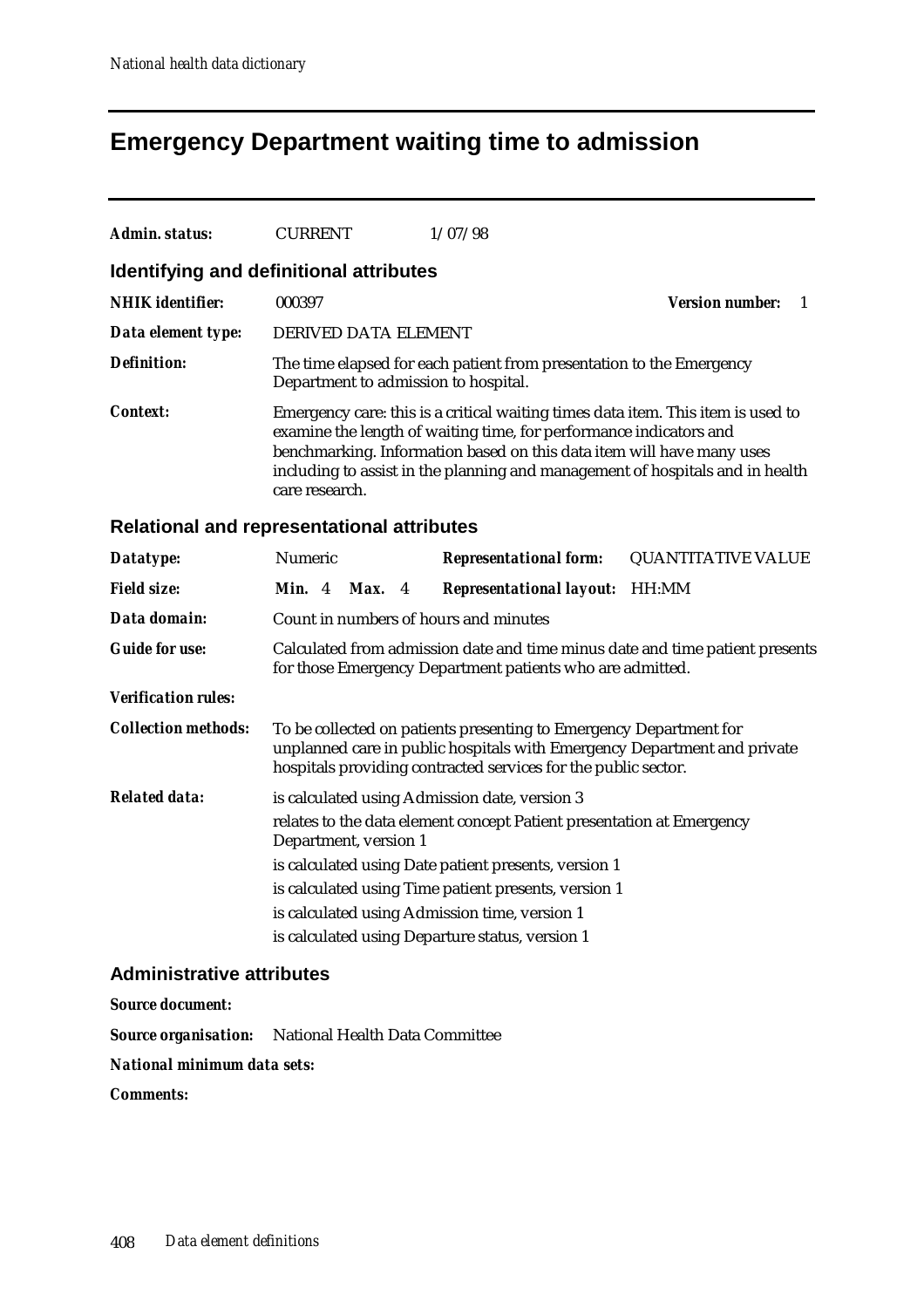### **Emergency Department waiting time to service delivery**

| Admin. status:                                    | <b>CURRENT</b>                                                                                                                                                                                                   |                                                                                                                                                                                                                                                                                                                                                                              | 1/07/98                                                                                                                                        |  |                             |
|---------------------------------------------------|------------------------------------------------------------------------------------------------------------------------------------------------------------------------------------------------------------------|------------------------------------------------------------------------------------------------------------------------------------------------------------------------------------------------------------------------------------------------------------------------------------------------------------------------------------------------------------------------------|------------------------------------------------------------------------------------------------------------------------------------------------|--|-----------------------------|
| <b>Identifying and definitional attributes</b>    |                                                                                                                                                                                                                  |                                                                                                                                                                                                                                                                                                                                                                              |                                                                                                                                                |  |                             |
| <b>NHIK</b> identifier:                           | 000347                                                                                                                                                                                                           |                                                                                                                                                                                                                                                                                                                                                                              |                                                                                                                                                |  | <b>Version number:</b><br>1 |
| Data element type:                                | DERIVED DATA ELEMENT                                                                                                                                                                                             |                                                                                                                                                                                                                                                                                                                                                                              |                                                                                                                                                |  |                             |
| <b>Definition:</b>                                | nurse.                                                                                                                                                                                                           |                                                                                                                                                                                                                                                                                                                                                                              | The time elapsed for each patient from presentation to the Emergency<br>Department to commencement of service by a treating medical officer or |  |                             |
| <b>Context:</b>                                   |                                                                                                                                                                                                                  | Emergency care: this is a critical waiting times data item. This item is used to<br>examine the length of waiting time, for performance indicators and<br>benchmarking. Information based on this data item will have many uses<br>including to assist management of Emergency Departments, the planning and<br>management of hospitals and in health care related research. |                                                                                                                                                |  |                             |
| <b>Relational and representational attributes</b> |                                                                                                                                                                                                                  |                                                                                                                                                                                                                                                                                                                                                                              |                                                                                                                                                |  |                             |
| Datatype:                                         | Numeric                                                                                                                                                                                                          |                                                                                                                                                                                                                                                                                                                                                                              | <b>Representational form:</b>                                                                                                                  |  | <b>QUANTITATIVE VALUE</b>   |
| <b>Field size:</b>                                | <b>Min.</b> 4                                                                                                                                                                                                    | Max. 4                                                                                                                                                                                                                                                                                                                                                                       | <b>Representational layout: HH:MM</b>                                                                                                          |  |                             |
| Data domain:                                      |                                                                                                                                                                                                                  |                                                                                                                                                                                                                                                                                                                                                                              | Count in numbers of hours and minutes                                                                                                          |  |                             |
| <b>Guide for use:</b>                             |                                                                                                                                                                                                                  | Calculated from date and time of service event minus date and time patient<br>presents. Although triage category 1 is measured in seconds, it is recognised<br>that the data will not be collected with this precision.                                                                                                                                                      |                                                                                                                                                |  |                             |
| <b>Verification rules:</b>                        |                                                                                                                                                                                                                  |                                                                                                                                                                                                                                                                                                                                                                              |                                                                                                                                                |  |                             |
| <b>Collection methods:</b>                        | To be collected on patients presenting to Emergency Department for<br>unplanned care in public hospitals with Emergency Department and private<br>hospitals providing contracted services for the public sector. |                                                                                                                                                                                                                                                                                                                                                                              |                                                                                                                                                |  |                             |
| <b>Related data:</b>                              |                                                                                                                                                                                                                  |                                                                                                                                                                                                                                                                                                                                                                              | is used in the calculation of Triage category (trial), version 1                                                                               |  |                             |
|                                                   |                                                                                                                                                                                                                  |                                                                                                                                                                                                                                                                                                                                                                              | is calculated using Date patient presents, version 1                                                                                           |  |                             |
|                                                   |                                                                                                                                                                                                                  |                                                                                                                                                                                                                                                                                                                                                                              | is calculated using Time patient presents, version 1                                                                                           |  |                             |
|                                                   |                                                                                                                                                                                                                  |                                                                                                                                                                                                                                                                                                                                                                              | is calculated using Date of service event, version 1                                                                                           |  |                             |
|                                                   |                                                                                                                                                                                                                  |                                                                                                                                                                                                                                                                                                                                                                              | is calculated using Time of service event, version 1                                                                                           |  |                             |
| <b>Administrative attributes</b>                  |                                                                                                                                                                                                                  |                                                                                                                                                                                                                                                                                                                                                                              |                                                                                                                                                |  |                             |

*Source document:*

*Source organisation:* National Health Data Committee

#### *National minimum data sets:*

*Comments:* It is recognised that at times of extreme urgency or multiple synchronous presentations, or if no medical officer is on duty in the Emergency Department, this service may be provided by a nurse.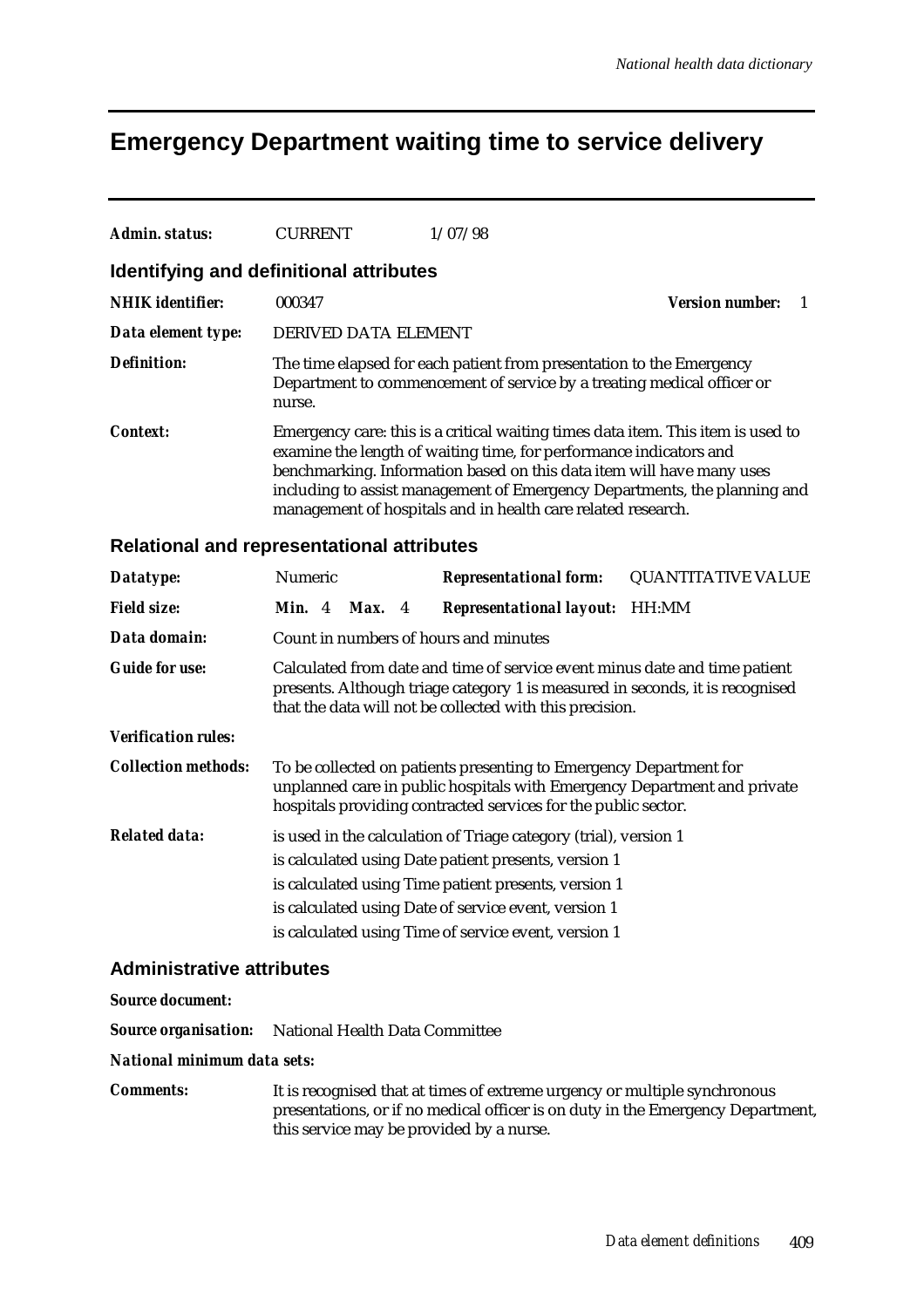## **Health outcome**

| Admin. status:                                    | <b>CURRENT</b> |                      | 1/07/97                                                                                                                                                       |                                        |
|---------------------------------------------------|----------------|----------------------|---------------------------------------------------------------------------------------------------------------------------------------------------------------|----------------------------------------|
| Identifying and definitional attributes           |                |                      |                                                                                                                                                               |                                        |
| <b>NHIK</b> identifier:                           | 000062         |                      |                                                                                                                                                               | <b>Version number:</b><br>$\mathbf{1}$ |
| Data element type:                                |                | DATA ELEMENT CONCEPT |                                                                                                                                                               |                                        |
| <b>Definition:</b>                                | interventions  |                      | A change in the health of an individual, or a group of people or a population,<br>which is wholly or partially attributable to an intervention or a series of |                                        |
| <b>Context:</b>                                   |                |                      | Institutional and non-institutional health care                                                                                                               |                                        |
| <b>Relational and representational attributes</b> |                |                      |                                                                                                                                                               |                                        |
| Datatype:                                         |                |                      | <b>Representational form:</b>                                                                                                                                 |                                        |
| <b>Field size:</b>                                | Min.           | Max.                 | <b>Representational layout:</b>                                                                                                                               |                                        |
| Data domain:                                      |                |                      |                                                                                                                                                               |                                        |
| <b>Guide for use:</b>                             |                |                      |                                                                                                                                                               |                                        |
| <b>Verification rules:</b>                        |                |                      |                                                                                                                                                               |                                        |
| <b>Collection methods:</b>                        |                |                      |                                                                                                                                                               |                                        |
| <b>Related data:</b>                              |                |                      |                                                                                                                                                               |                                        |
| <b>Administrative attributes</b>                  |                |                      |                                                                                                                                                               |                                        |
| <b>Source document:</b>                           |                |                      |                                                                                                                                                               |                                        |
|                                                   |                |                      | <b>Source organisation:</b> National Health Information Management Group                                                                                      |                                        |
| National minimum data sets:                       |                |                      |                                                                                                                                                               |                                        |
| <b>Comments:</b>                                  |                |                      |                                                                                                                                                               |                                        |
|                                                   |                |                      |                                                                                                                                                               |                                        |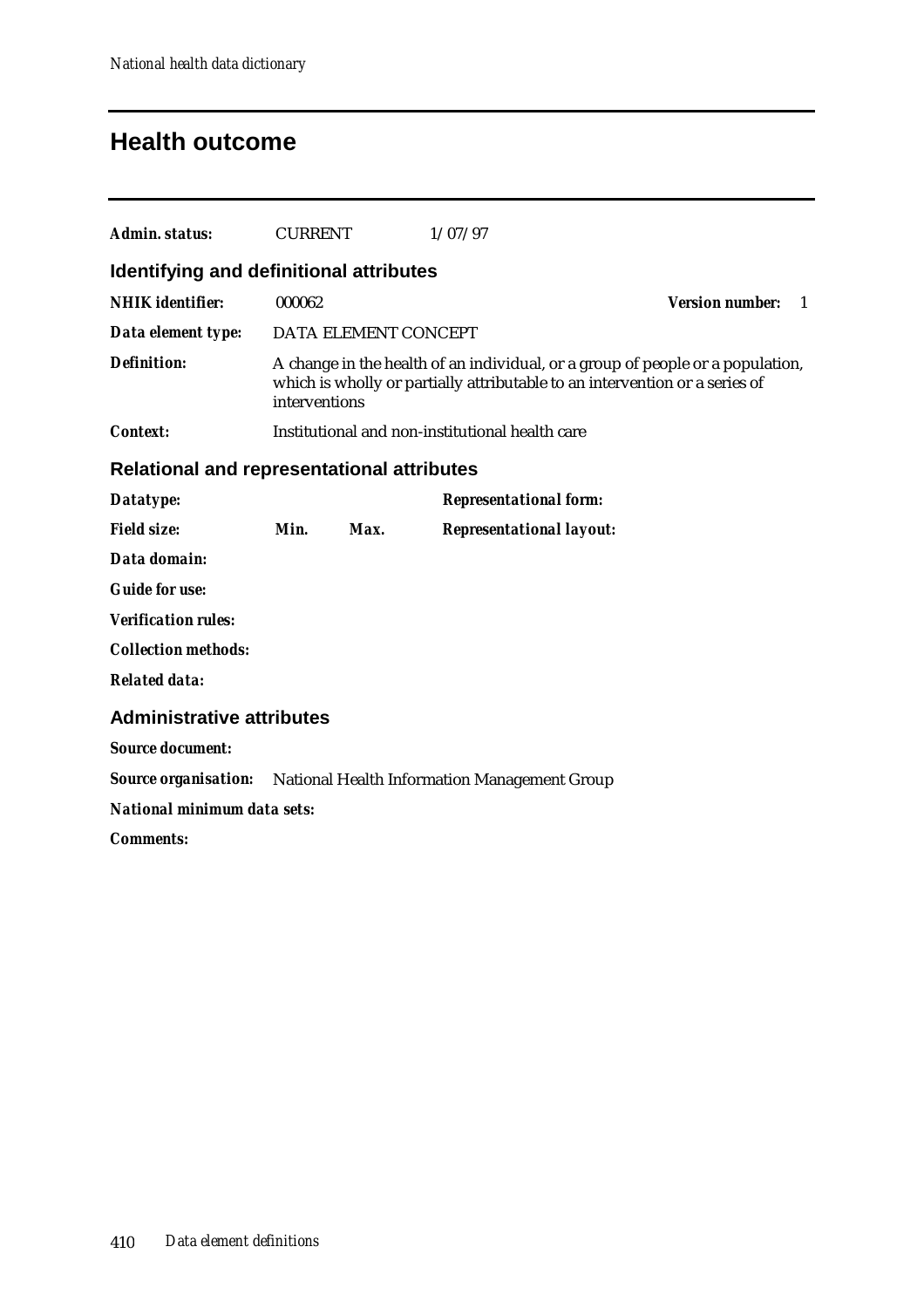## **Health outcome indicator**

| Admin. status:                             | <b>CURRENT</b>    |                                     | 1/07/97                                                                                                                                                                                                                                        |                        |    |
|--------------------------------------------|-------------------|-------------------------------------|------------------------------------------------------------------------------------------------------------------------------------------------------------------------------------------------------------------------------------------------|------------------------|----|
| Identifying and definitional attributes    |                   |                                     |                                                                                                                                                                                                                                                |                        |    |
| <b>NHIK</b> identifier:                    | 000063            |                                     |                                                                                                                                                                                                                                                | <b>Version number:</b> | -1 |
| Data element type:                         |                   | DATA ELEMENT CONCEPT                |                                                                                                                                                                                                                                                |                        |    |
| <b>Definition:</b>                         |                   |                                     | A statistic or other unit of information which reflects, directly or indirectly, the<br>effect of an intervention, facility, service or system on the health of its target<br>population, or the health of an individual.                      |                        |    |
|                                            |                   | to people in any health condition.  | - A generic indicator provides information on health, perceived health or a<br>specific dimension of health using measurement methods that can be applied                                                                                      |                        |    |
|                                            |                   | to specific conditions or problems. | - A condition-specific indicator provides information on specific clinical<br>conditions or health problems, or aspects of physiological function pertaining                                                                                   |                        |    |
|                                            |                   | Epidemiological terminology         |                                                                                                                                                                                                                                                |                        |    |
|                                            | other.            |                                     | - An association exists between two phenomena (such as an intervention and<br>a health outcome) if the occurrence or quantitative characteristics of one of the<br>phenomena varies with the occurrence or quantitative characteristics of the |                        |    |
|                                            | causality.        |                                     | - One phenomenon is attributable to another if there is a casual link between<br>the phenomena. Attribution depends upon the weight of evidence for                                                                                            |                        |    |
|                                            | with association. |                                     | - Association is necessary (but not sufficient) for attribution. Associations may<br>be fortuitous or causal. The term relationship is to be taken as synonymous                                                                               |                        |    |
| <b>Context:</b>                            |                   |                                     | Institutional and non-institutional health care                                                                                                                                                                                                |                        |    |
| Relational and representational attributes |                   |                                     |                                                                                                                                                                                                                                                |                        |    |
| Datatype:                                  |                   |                                     | <b>Representational form:</b>                                                                                                                                                                                                                  |                        |    |
| <b>Field size:</b>                         | Min.              | Max.                                | <b>Representational layout:</b>                                                                                                                                                                                                                |                        |    |
| Data domain:                               |                   |                                     |                                                                                                                                                                                                                                                |                        |    |
| <b>Guide for use:</b>                      |                   |                                     |                                                                                                                                                                                                                                                |                        |    |
| <b>Verification rules:</b>                 |                   |                                     |                                                                                                                                                                                                                                                |                        |    |
| <b>Collection methods:</b>                 |                   |                                     |                                                                                                                                                                                                                                                |                        |    |
| <b>Related data:</b>                       |                   |                                     |                                                                                                                                                                                                                                                |                        |    |
| <b>Administrative attributes</b>           |                   |                                     |                                                                                                                                                                                                                                                |                        |    |
| <b>Source document:</b>                    |                   |                                     |                                                                                                                                                                                                                                                |                        |    |
| <b>Source organisation:</b>                |                   |                                     | <b>National Health Information Management Group</b>                                                                                                                                                                                            |                        |    |
| National minimum data sets:                |                   |                                     |                                                                                                                                                                                                                                                |                        |    |
| <b>Comments:</b>                           |                   |                                     |                                                                                                                                                                                                                                                |                        |    |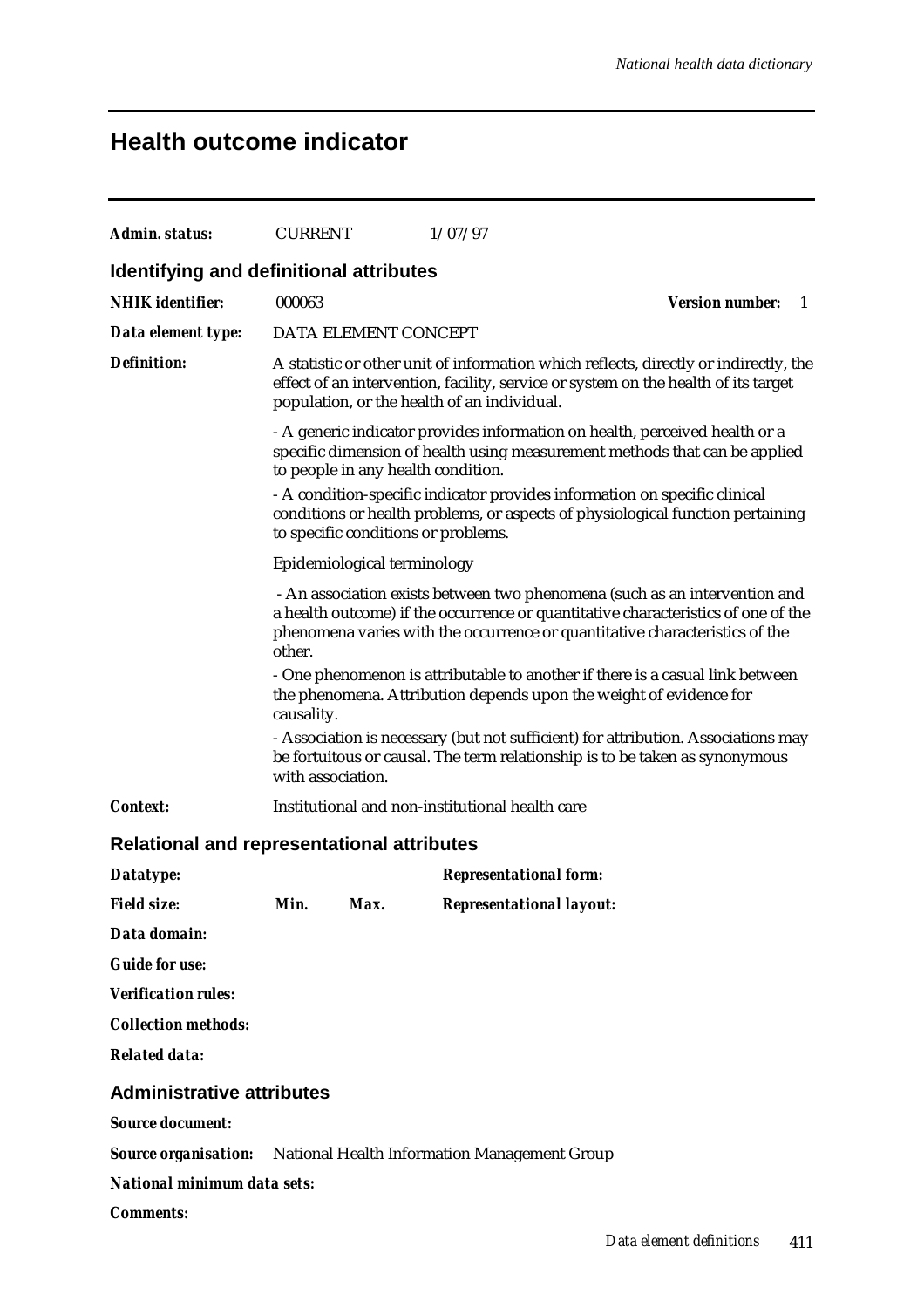## **Length of stay**

| Admin. status:                                    | <b>CURRENT</b>                 |                           | 1/07/97                                                                                                                                                                                                                                                                                                 |                                                                                    |  |
|---------------------------------------------------|--------------------------------|---------------------------|---------------------------------------------------------------------------------------------------------------------------------------------------------------------------------------------------------------------------------------------------------------------------------------------------------|------------------------------------------------------------------------------------|--|
| <b>Identifying and definitional attributes</b>    |                                |                           |                                                                                                                                                                                                                                                                                                         |                                                                                    |  |
| <b>NHIK</b> identifier:                           | 000119                         |                           |                                                                                                                                                                                                                                                                                                         | <b>Version number:</b><br>1                                                        |  |
| Data element type:                                | DERIVED DATA ELEMENT           |                           |                                                                                                                                                                                                                                                                                                         |                                                                                    |  |
| <b>Definition:</b>                                | Hospital                       |                           |                                                                                                                                                                                                                                                                                                         |                                                                                    |  |
|                                                   |                                |                           | The length of stay of a patient is calculated by subtracting the date the patient<br>is admitted from the date of separation. All leave days, including the day the<br>patient went on leave, are excluded from the calculation. A same-day patient<br>should be allocated a length of stay of one day. |                                                                                    |  |
|                                                   | Length of stay - antenatal     |                           |                                                                                                                                                                                                                                                                                                         |                                                                                    |  |
|                                                   |                                |                           | To calculate antenatal length of stay, subtract the date the mother is admitted<br>from the date of delivery. All leave days, including the day the mother went<br>on leave, are excluded from the calculation.                                                                                         |                                                                                    |  |
|                                                   | Length of stay - postnatal     |                           |                                                                                                                                                                                                                                                                                                         |                                                                                    |  |
|                                                   |                                |                           | To calculate postnatal length of stay, subtract the date the mother is separated<br>from the date of delivery. All leave days, including the day the mother went<br>on leave, are excluded from the calculation.                                                                                        |                                                                                    |  |
| Context:                                          |                                | Institutional health care |                                                                                                                                                                                                                                                                                                         |                                                                                    |  |
| <b>Relational and representational attributes</b> |                                |                           |                                                                                                                                                                                                                                                                                                         |                                                                                    |  |
| Datatype:                                         | Numeric                        |                           | <b>Representational form:</b>                                                                                                                                                                                                                                                                           | <b>QUANTITATIVE VALUE</b>                                                          |  |
| <b>Field size:</b>                                | Min. 1                         | Max.<br>- 3               | <b>Representational layout:</b>                                                                                                                                                                                                                                                                         | <b>NNN</b>                                                                         |  |
| Data domain:                                      | Count number of days           |                           |                                                                                                                                                                                                                                                                                                         |                                                                                    |  |
| <b>Guide for use:</b>                             |                                |                           |                                                                                                                                                                                                                                                                                                         |                                                                                    |  |
| <b>Verification rules:</b>                        |                                |                           |                                                                                                                                                                                                                                                                                                         |                                                                                    |  |
| <b>Collection methods:</b>                        |                                |                           |                                                                                                                                                                                                                                                                                                         |                                                                                    |  |
| Related data:                                     |                                |                           | is calculated using Admission date, version 3<br>is calculated using Discharge date, version 3<br>is derived from Number of leave periods, version 3<br>is derived from Number of leave periods exceeding ten days, version 2                                                                           |                                                                                    |  |
| <b>Administrative attributes</b>                  |                                |                           |                                                                                                                                                                                                                                                                                                         |                                                                                    |  |
| <b>Source document:</b>                           |                                |                           |                                                                                                                                                                                                                                                                                                         |                                                                                    |  |
| <b>Source organisation:</b>                       | National Health Data Committee |                           |                                                                                                                                                                                                                                                                                                         |                                                                                    |  |
| National minimum data sets:                       |                                |                           |                                                                                                                                                                                                                                                                                                         |                                                                                    |  |
| <b>Comments:</b>                                  | dictionary.                    |                           | This data element was previously included in the Terminology section of the                                                                                                                                                                                                                             |                                                                                    |  |
|                                                   |                                |                           | settings, and similar measurement principles apply, different terminology is<br>used in those other settings to describe the duration of care.                                                                                                                                                          | While a similar concept of duration of service applies in other institutional care |  |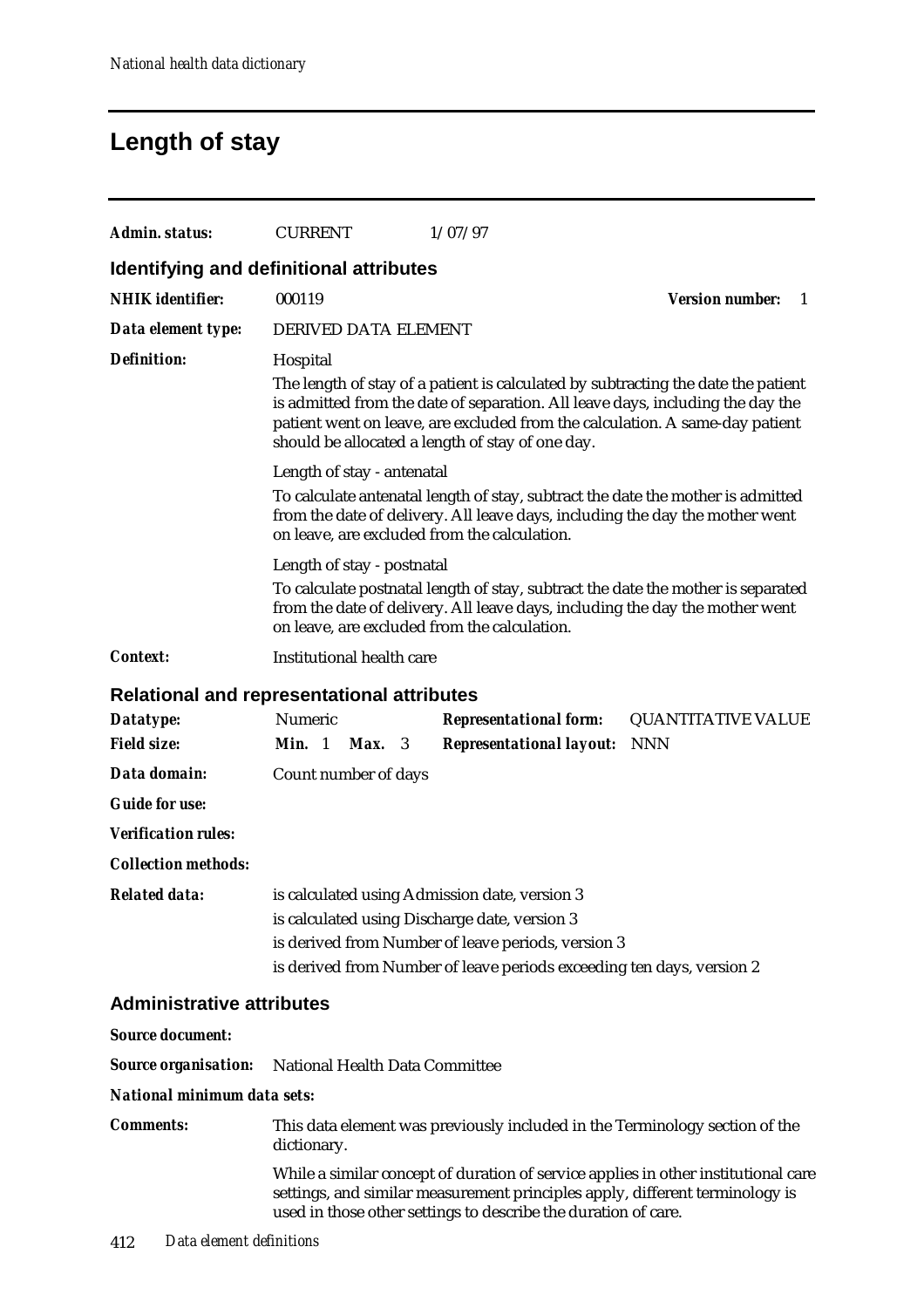## **Number of acute (qualified)/unqualified days for newborns**

| <b>Admin. status:</b>                             | <b>CURRENT</b>                                                                                                                                                                |                                   | 1/07/98                                                                         |                                                                                   |
|---------------------------------------------------|-------------------------------------------------------------------------------------------------------------------------------------------------------------------------------|-----------------------------------|---------------------------------------------------------------------------------|-----------------------------------------------------------------------------------|
| Identifying and definitional attributes           |                                                                                                                                                                               |                                   |                                                                                 |                                                                                   |
| <b>NHIK</b> identifier:                           | 000346                                                                                                                                                                        |                                   |                                                                                 | <b>Version number:</b><br>1                                                       |
| Data element type:                                |                                                                                                                                                                               | DERIVED DATA ELEMENT              |                                                                                 |                                                                                   |
| <b>Definition:</b>                                |                                                                                                                                                                               | within a newborn episode of care. | The number of acute (qualified) and unqualified newborn days occurring          |                                                                                   |
| Context:                                          |                                                                                                                                                                               |                                   |                                                                                 |                                                                                   |
| <b>Relational and representational attributes</b> |                                                                                                                                                                               |                                   |                                                                                 |                                                                                   |
| Datatype:                                         | Numeric                                                                                                                                                                       |                                   | <b>Representational form:</b>                                                   | <b>QUANTITATIVE VALUE</b>                                                         |
| <b>Field size:</b>                                | Min. 1                                                                                                                                                                        | Max. 3                            | <b>Representational layout:</b>                                                 | <b>NNN</b>                                                                        |
| Data domain:                                      |                                                                                                                                                                               | Count number of days              |                                                                                 |                                                                                   |
| <b>Guide for use:</b>                             | The rules for calculating the number of acute (qualified) and unqualified<br>newborn days are outlined below:                                                                 |                                   |                                                                                 |                                                                                   |
|                                                   | - the number of acute (qualified) and unqualified days are calculated from the<br>date of admission, date of separation and any date(s) of change to qualification<br>status. |                                   |                                                                                 |                                                                                   |
|                                                   | status.                                                                                                                                                                       |                                   | - the date of admission is counted as a day against the initial qualification   |                                                                                   |
|                                                   |                                                                                                                                                                               | the new qualification status.     | - the day on which a change in qualification status occurs is counted against   |                                                                                   |
|                                                   |                                                                                                                                                                               |                                   | is counted against the final qualification status for that day.                 | - if more than one change of qualification status occurs on a single day, the day |
|                                                   | unqualified day.                                                                                                                                                              |                                   | - the date of separation is not counted as either an acute (qualified) or       |                                                                                   |
|                                                   | leave.                                                                                                                                                                        |                                   | - normal rules which apply to calculation of patient days apply, e.g. same day, |                                                                                   |
|                                                   | unqualified days.                                                                                                                                                             |                                   | - the newborn's length of stay is equal to the sum of the acute (qualified) and |                                                                                   |
| <b>Verification rules:</b>                        |                                                                                                                                                                               |                                   |                                                                                 |                                                                                   |
| <b>Collection methods:</b>                        |                                                                                                                                                                               |                                   |                                                                                 |                                                                                   |
| <b>Related data:</b>                              |                                                                                                                                                                               |                                   | is used in the calculation of Length of stay, version 1                         |                                                                                   |
|                                                   |                                                                                                                                                                               |                                   | is used in the calculation of Patient days, version 2                           |                                                                                   |
|                                                   |                                                                                                                                                                               |                                   | is used in conjunction with Date of change to qualification status, version 1   |                                                                                   |
| <b>Administrative attributes</b>                  |                                                                                                                                                                               |                                   |                                                                                 |                                                                                   |
| <b>Source document:</b>                           |                                                                                                                                                                               |                                   |                                                                                 |                                                                                   |

*Source organisation:*

*National minimum data sets:*

*Comments:*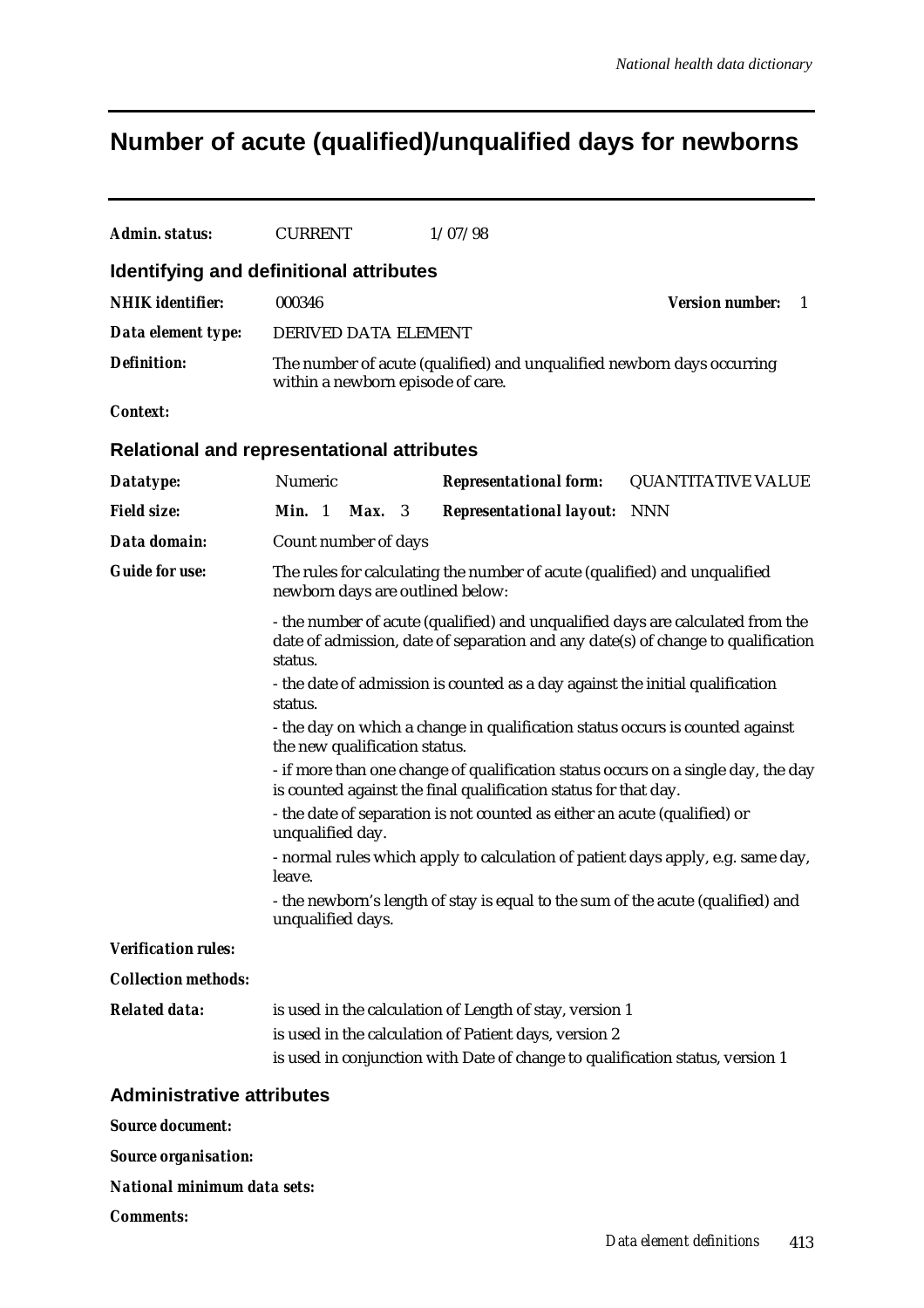## **Occasions of service**

| Admin. status:                                    | <b>CURRENT</b>                                                                                                                                                                                                                                                                                                                                                                                                                                                                                                                                                                                                                                                                                                                                                                                                                                                                                                                                                                                                                         | 1/07/89                                                                                                                                                                                                                                                                                                                         |                             |
|---------------------------------------------------|----------------------------------------------------------------------------------------------------------------------------------------------------------------------------------------------------------------------------------------------------------------------------------------------------------------------------------------------------------------------------------------------------------------------------------------------------------------------------------------------------------------------------------------------------------------------------------------------------------------------------------------------------------------------------------------------------------------------------------------------------------------------------------------------------------------------------------------------------------------------------------------------------------------------------------------------------------------------------------------------------------------------------------------|---------------------------------------------------------------------------------------------------------------------------------------------------------------------------------------------------------------------------------------------------------------------------------------------------------------------------------|-----------------------------|
| Identifying and definitional attributes           |                                                                                                                                                                                                                                                                                                                                                                                                                                                                                                                                                                                                                                                                                                                                                                                                                                                                                                                                                                                                                                        |                                                                                                                                                                                                                                                                                                                                 |                             |
| <b>NHIK</b> identifier:                           | 000209                                                                                                                                                                                                                                                                                                                                                                                                                                                                                                                                                                                                                                                                                                                                                                                                                                                                                                                                                                                                                                 |                                                                                                                                                                                                                                                                                                                                 | <b>Version number:</b><br>1 |
| Data element type:                                | DERIVED DATA ELEMENT                                                                                                                                                                                                                                                                                                                                                                                                                                                                                                                                                                                                                                                                                                                                                                                                                                                                                                                                                                                                                   |                                                                                                                                                                                                                                                                                                                                 |                             |
| <b>Definition:</b>                                | The number of occasions of examination, consultation, treatment or other<br>service provided to a patient in each functional unit of a health service<br>establishment. Each diagnostic test or simultaneous set of related diagnostic<br>tests for the one patient referred to a hospital pathology department consists of<br>one occasion of service.                                                                                                                                                                                                                                                                                                                                                                                                                                                                                                                                                                                                                                                                                |                                                                                                                                                                                                                                                                                                                                 |                             |
| <b>Context:</b>                                   | admitted patient service provision.                                                                                                                                                                                                                                                                                                                                                                                                                                                                                                                                                                                                                                                                                                                                                                                                                                                                                                                                                                                                    | Institutional health care: occasions of service are required as a measure of non-                                                                                                                                                                                                                                               |                             |
| <b>Relational and representational attributes</b> |                                                                                                                                                                                                                                                                                                                                                                                                                                                                                                                                                                                                                                                                                                                                                                                                                                                                                                                                                                                                                                        |                                                                                                                                                                                                                                                                                                                                 |                             |
| Datatype:                                         | Numeric                                                                                                                                                                                                                                                                                                                                                                                                                                                                                                                                                                                                                                                                                                                                                                                                                                                                                                                                                                                                                                | <b>Representational form:</b>                                                                                                                                                                                                                                                                                                   | <b>QUANTITATIVE VALUE</b>   |
| <b>Field size:</b>                                | Min. 1<br>Max.<br>-7                                                                                                                                                                                                                                                                                                                                                                                                                                                                                                                                                                                                                                                                                                                                                                                                                                                                                                                                                                                                                   | <b>Representational layout: NNNNNNN</b>                                                                                                                                                                                                                                                                                         |                             |
| Data domain:                                      | Number of occasions of service                                                                                                                                                                                                                                                                                                                                                                                                                                                                                                                                                                                                                                                                                                                                                                                                                                                                                                                                                                                                         |                                                                                                                                                                                                                                                                                                                                 |                             |
| <b>Guide for use:</b>                             |                                                                                                                                                                                                                                                                                                                                                                                                                                                                                                                                                                                                                                                                                                                                                                                                                                                                                                                                                                                                                                        |                                                                                                                                                                                                                                                                                                                                 |                             |
| <b>Verification rules:</b>                        |                                                                                                                                                                                                                                                                                                                                                                                                                                                                                                                                                                                                                                                                                                                                                                                                                                                                                                                                                                                                                                        |                                                                                                                                                                                                                                                                                                                                 |                             |
| <b>Collection methods:</b>                        | The proposed definition does not distinguish case complexity for non-<br>admitted patients. For example, an occasion of service could vary in<br>complexity from a simple urine glucose test to a complete biochemical analysis<br>of all body fluids. Ideally, average case complexity values would be available<br>for the various categories of non-admitted patients in the same way that<br>average Diagnosis Related Group weighted separations are becoming available<br>for acute admitted patients. However, such measures would require the<br>development of patient record databases for non-admitted patients. This does<br>not imply an inadequacy in definition. For admitted patients the concept of a<br>separation is widely accepted. Separations can vary between admission for<br>overnight observation to open heart surgery. The issue of case complexity for<br>both admitted and non-admitted patients is a separate issue and beyond the<br>scope of the proposed summary establishment-level activity data. |                                                                                                                                                                                                                                                                                                                                 |                             |
| <b>Related data:</b>                              |                                                                                                                                                                                                                                                                                                                                                                                                                                                                                                                                                                                                                                                                                                                                                                                                                                                                                                                                                                                                                                        |                                                                                                                                                                                                                                                                                                                                 |                             |
| <b>Administrative attributes</b>                  |                                                                                                                                                                                                                                                                                                                                                                                                                                                                                                                                                                                                                                                                                                                                                                                                                                                                                                                                                                                                                                        |                                                                                                                                                                                                                                                                                                                                 |                             |
| <b>Source document:</b>                           |                                                                                                                                                                                                                                                                                                                                                                                                                                                                                                                                                                                                                                                                                                                                                                                                                                                                                                                                                                                                                                        |                                                                                                                                                                                                                                                                                                                                 |                             |
| <b>Source organisation:</b>                       |                                                                                                                                                                                                                                                                                                                                                                                                                                                                                                                                                                                                                                                                                                                                                                                                                                                                                                                                                                                                                                        | National minimum data set working parties                                                                                                                                                                                                                                                                                       |                             |
| <b>National minimum data sets:</b>                |                                                                                                                                                                                                                                                                                                                                                                                                                                                                                                                                                                                                                                                                                                                                                                                                                                                                                                                                                                                                                                        |                                                                                                                                                                                                                                                                                                                                 |                             |
| <b>Institutional health care</b>                  |                                                                                                                                                                                                                                                                                                                                                                                                                                                                                                                                                                                                                                                                                                                                                                                                                                                                                                                                                                                                                                        | from $1/07/89$ to                                                                                                                                                                                                                                                                                                               |                             |
| <b>Comments:</b>                                  |                                                                                                                                                                                                                                                                                                                                                                                                                                                                                                                                                                                                                                                                                                                                                                                                                                                                                                                                                                                                                                        | This data element is presently used as the measure of non-admitted patient<br>activity in all States except Victorian acute hospitals (which are moving to<br>occasions of service instead of attendances). Victorian psychiatric hospitals use<br>an occasion of service measure, contacts, for non-admitted patient activity. |                             |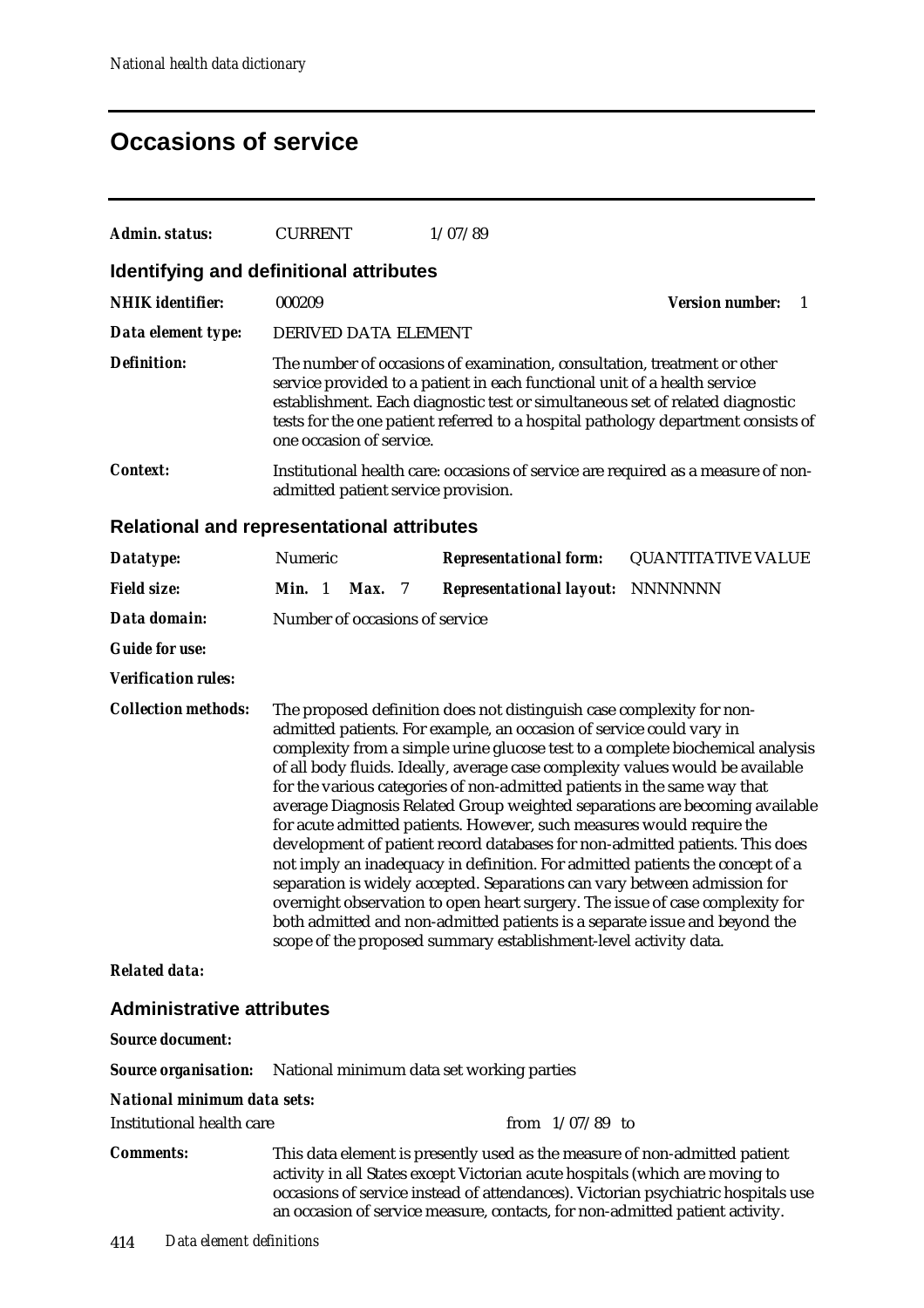### **Occasions of service (continued)**

### *Comments (cont'd):* The In-patient/Non-in-patient Working Party recommended that occasion of service be the recommended measure for non-admitted patients. The Working Party did not feel that collecting both occasion of service and visits was warranted. The Psychiatric Working Party recommended that for public psychiatric hospitals and alcohol and drug hospitals the number of occasions of service in groups and to individuals should be counted separately. For a group service, each member of the group is regarded as having received an occasion of service. Other issues, such as the number of groups and the number of staff involved, were not regarded as central issues by the Psychiatric Working Party and hence were excluded from the national minimum data set for public psychiatric hospitals and alcohol and drug hospitals. Family services should be counted as a single occasion of service to an individual. The definition is the 1979 Hospital and Allied Services Advisory Council definition. It was also adopted by the Taskforce on National Hospital Statistics. It clearly indicates that: - multiple X-rays given at a single referral represent one occasion of service;

- multiple pathology tests taken from samples collected at the one time represent a single occasion of service.

This data element is derived from data elements that are not currently specified in the National Health Data Dictionary, but which are recorded in various ways by hospitals and / or outpatient departments. Examples include identifiers of individual consultations / visits, diagnostic tests, etc. Further specification / development of these data elements is expected as part of the National Institution Based Ambulatory Care Modelling (NIBAM) Project.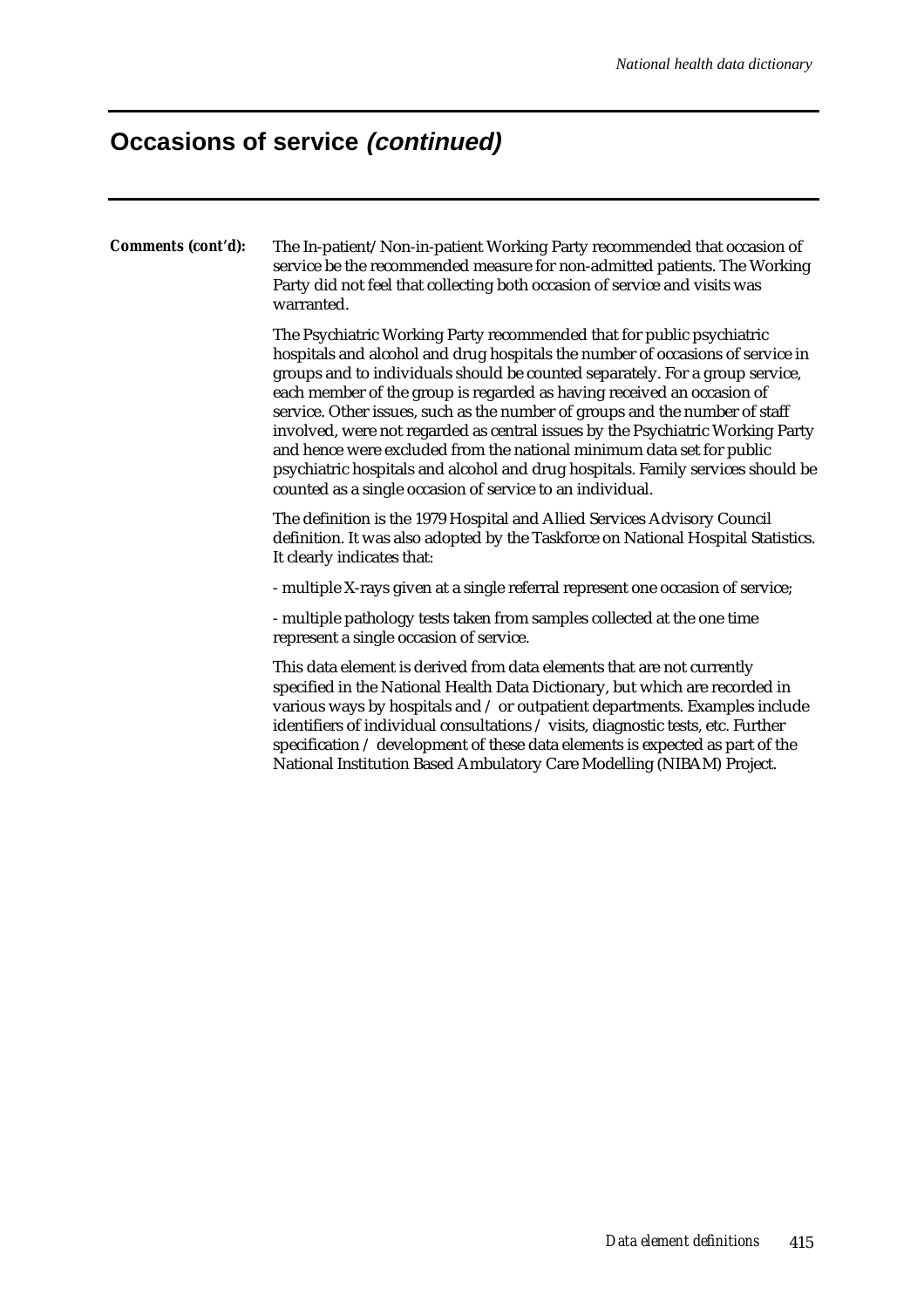## **Overdue patient**

| Admin. status:                                    | <b>CURRENT</b>                                                                                                                                                 |                          | 1/07/97                                                                                                                                                                                                                                                                                                            |                                                                                                                                                                       |  |
|---------------------------------------------------|----------------------------------------------------------------------------------------------------------------------------------------------------------------|--------------------------|--------------------------------------------------------------------------------------------------------------------------------------------------------------------------------------------------------------------------------------------------------------------------------------------------------------------|-----------------------------------------------------------------------------------------------------------------------------------------------------------------------|--|
| Identifying and definitional attributes           |                                                                                                                                                                |                          |                                                                                                                                                                                                                                                                                                                    |                                                                                                                                                                       |  |
| <b>NHIK</b> identifier:                           | 000085                                                                                                                                                         |                          |                                                                                                                                                                                                                                                                                                                    | <b>Version number:</b><br>3                                                                                                                                           |  |
| Data element type:                                | <b>DATA ELEMENT</b>                                                                                                                                            |                          |                                                                                                                                                                                                                                                                                                                    |                                                                                                                                                                       |  |
| <b>Definition:</b>                                |                                                                                                                                                                | they have been assigned. | An overdue patient is one whose wait has exceeded the time that has been                                                                                                                                                                                                                                           | determined as clinically desirable in relation to the urgency category to which                                                                                       |  |
| <b>Context:</b>                                   | Elective surgery: the numbers and proportions of overdue patients represent a<br>measure of the hospital's performance in provision of elective hospital care. |                          |                                                                                                                                                                                                                                                                                                                    |                                                                                                                                                                       |  |
| <b>Relational and representational attributes</b> |                                                                                                                                                                |                          |                                                                                                                                                                                                                                                                                                                    |                                                                                                                                                                       |  |
| Datatype:                                         | Numeric                                                                                                                                                        |                          | <b>Representational form:</b>                                                                                                                                                                                                                                                                                      | <b>CODE</b>                                                                                                                                                           |  |
| <b>Field size:</b>                                | Min. 1                                                                                                                                                         | <b>Max.</b> 1            | <b>Representational layout:</b>                                                                                                                                                                                                                                                                                    | - N                                                                                                                                                                   |  |
| Data domain:                                      | 1<br>$\boldsymbol{2}$                                                                                                                                          | Overdue patient<br>Other |                                                                                                                                                                                                                                                                                                                    |                                                                                                                                                                       |  |
| <b>Guide for use:</b>                             |                                                                                                                                                                |                          | This data element is only required for patients in clinical urgency categories<br>with specified maximum desirable waiting times. Overdue patients are those<br>a comparison of 'Waiting time since last category reassignment' and the<br>maximum desirable time limit for the 'Clinical urgency' classification. | for whom the hospital system has failed to provide timely care and whose wait<br>may have an adverse effect on the outcome of their care. They are identified by      |  |
|                                                   |                                                                                                                                                                |                          | the most recently assigned urgency category.                                                                                                                                                                                                                                                                       | A patient is classified as overdue if ready for care and 'Waiting time since last<br>category reassignment' is longer than the maximum desirable waiting time for     |  |
| <b>Verification rules:</b>                        |                                                                                                                                                                |                          |                                                                                                                                                                                                                                                                                                                    |                                                                                                                                                                       |  |
| <b>Collection methods:</b>                        |                                                                                                                                                                |                          |                                                                                                                                                                                                                                                                                                                    |                                                                                                                                                                       |  |
| <b>Related data:</b>                              | supersedes previous data element Overdue patient, version 2<br>is qualified by Clinical urgency, version 2                                                     |                          |                                                                                                                                                                                                                                                                                                                    |                                                                                                                                                                       |  |
| <b>Administrative attributes</b>                  |                                                                                                                                                                |                          |                                                                                                                                                                                                                                                                                                                    |                                                                                                                                                                       |  |
| <b>Source document:</b>                           |                                                                                                                                                                |                          |                                                                                                                                                                                                                                                                                                                    |                                                                                                                                                                       |  |
| Source organisation:                              |                                                                                                                                                                |                          | Working Group / National Health Data Committee                                                                                                                                                                                                                                                                     | AIHW convened national waiting list workshop, March 1995 / Waiting Times                                                                                              |  |
| National minimum data sets:                       |                                                                                                                                                                |                          |                                                                                                                                                                                                                                                                                                                    |                                                                                                                                                                       |  |
| <b>Waiting times</b>                              |                                                                                                                                                                |                          | from $1/07/94$ to                                                                                                                                                                                                                                                                                                  |                                                                                                                                                                       |  |
| <b>Comments:</b>                                  | care.                                                                                                                                                          |                          | This data item is used to identify only patients who waited or who have<br>waited longer than clinically desirable in the urgency category in which they                                                                                                                                                           | were classified at admission or at the time of a census, respectively. It does not<br>take into account time waited in other urgency categories or time not ready for |  |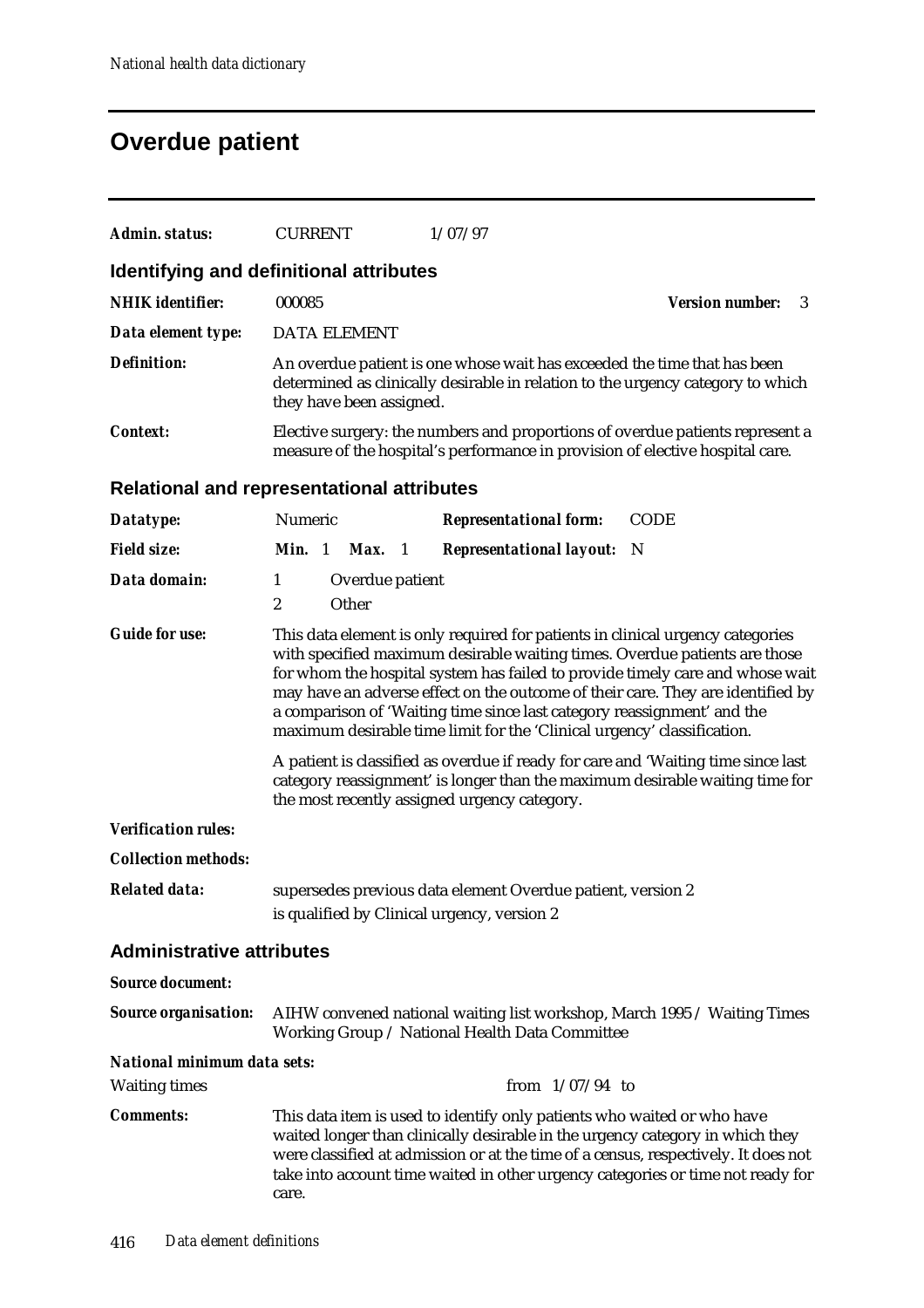# **Patient days**

| Admin. status:                                    | <b>CURRENT</b>                                                                                                                                                                                                                                                                                                                                                                   | 1/07/95                                                                                                                                                                                                       |                             |  |  |  |  |
|---------------------------------------------------|----------------------------------------------------------------------------------------------------------------------------------------------------------------------------------------------------------------------------------------------------------------------------------------------------------------------------------------------------------------------------------|---------------------------------------------------------------------------------------------------------------------------------------------------------------------------------------------------------------|-----------------------------|--|--|--|--|
| Identifying and definitional attributes           |                                                                                                                                                                                                                                                                                                                                                                                  |                                                                                                                                                                                                               |                             |  |  |  |  |
| <b>NHIK</b> identifier:                           | 000206                                                                                                                                                                                                                                                                                                                                                                           |                                                                                                                                                                                                               | <b>Version number:</b><br>2 |  |  |  |  |
| Data element type:                                | DERIVED DATA ELEMENT                                                                                                                                                                                                                                                                                                                                                             |                                                                                                                                                                                                               |                             |  |  |  |  |
| <b>Definition:</b>                                |                                                                                                                                                                                                                                                                                                                                                                                  | The number of patient days is the total number of days or part days of stay for<br>all patients who were admitted for an episode of care and who underwent<br>separation during a specified reference period. |                             |  |  |  |  |
| <b>Context:</b>                                   | Admitted patient care: needed as the basic count of the number of services<br>provided by an establishment.                                                                                                                                                                                                                                                                      |                                                                                                                                                                                                               |                             |  |  |  |  |
| <b>Relational and representational attributes</b> |                                                                                                                                                                                                                                                                                                                                                                                  |                                                                                                                                                                                                               |                             |  |  |  |  |
| Datatype:                                         | Numeric                                                                                                                                                                                                                                                                                                                                                                          | <b>Representational form:</b>                                                                                                                                                                                 | <b>QUANTITATIVE VALUE</b>   |  |  |  |  |
| <b>Field size:</b>                                | Min. 1<br><b>Max.</b> 8                                                                                                                                                                                                                                                                                                                                                          | <b>Representational layout: NNNNNNNN</b>                                                                                                                                                                      |                             |  |  |  |  |
| Data domain:                                      | Total patient days for the period                                                                                                                                                                                                                                                                                                                                                |                                                                                                                                                                                                               |                             |  |  |  |  |
| <b>Guide for use:</b>                             |                                                                                                                                                                                                                                                                                                                                                                                  | A day is measured from midnight to midnight.                                                                                                                                                                  |                             |  |  |  |  |
|                                                   | The following rules are used to calculate the number of patient days for both<br>overnight and same-day patients:                                                                                                                                                                                                                                                                |                                                                                                                                                                                                               |                             |  |  |  |  |
|                                                   | - The day the patient is admitted is a patient day.<br>- The day the patient is discharged is not counted as a patient day (unless the<br>patient was admitted and separated on the same date).<br>- Patients admitted and separated on the same date (same-day patients) are to<br>be given a count of one day.<br>- The day a patient goes on leave is counted as a leave day. |                                                                                                                                                                                                               |                             |  |  |  |  |
|                                                   |                                                                                                                                                                                                                                                                                                                                                                                  | - The day the patient returns from leave is counted as a patient day.                                                                                                                                         |                             |  |  |  |  |
|                                                   | patient day, not a leave day.                                                                                                                                                                                                                                                                                                                                                    | - If the patient is admitted and goes on leave on the same day, count as a                                                                                                                                    |                             |  |  |  |  |
|                                                   | patient day or a leave day.                                                                                                                                                                                                                                                                                                                                                      | - If the patient returns from leave and is separated, it is not counted as either a                                                                                                                           |                             |  |  |  |  |
|                                                   | patient returns from leave.                                                                                                                                                                                                                                                                                                                                                      | All leave days are excluded from the patient days count except for the day the                                                                                                                                |                             |  |  |  |  |
|                                                   |                                                                                                                                                                                                                                                                                                                                                                                  | Exclude patient days for those patients admitted during the specified reference<br>period who did not undergo separation until the following reference period.                                                |                             |  |  |  |  |
| <b>Verification rules:</b>                        |                                                                                                                                                                                                                                                                                                                                                                                  |                                                                                                                                                                                                               |                             |  |  |  |  |
| <b>Collection methods:</b>                        |                                                                                                                                                                                                                                                                                                                                                                                  | For the national minimum data set - institutional health care the reference<br>period for data collection is a financial year ie. 1 July to 30 June inclusive.                                                |                             |  |  |  |  |
| <b>Related data:</b>                              | is derived from Admission date, version 3<br>is derived from Total leave days, version 3<br>is derived from Discharge date, version 4                                                                                                                                                                                                                                            | is derived from Type of episode of care, version 2<br>supersedes previous data element Occupied bed days, version 1                                                                                           |                             |  |  |  |  |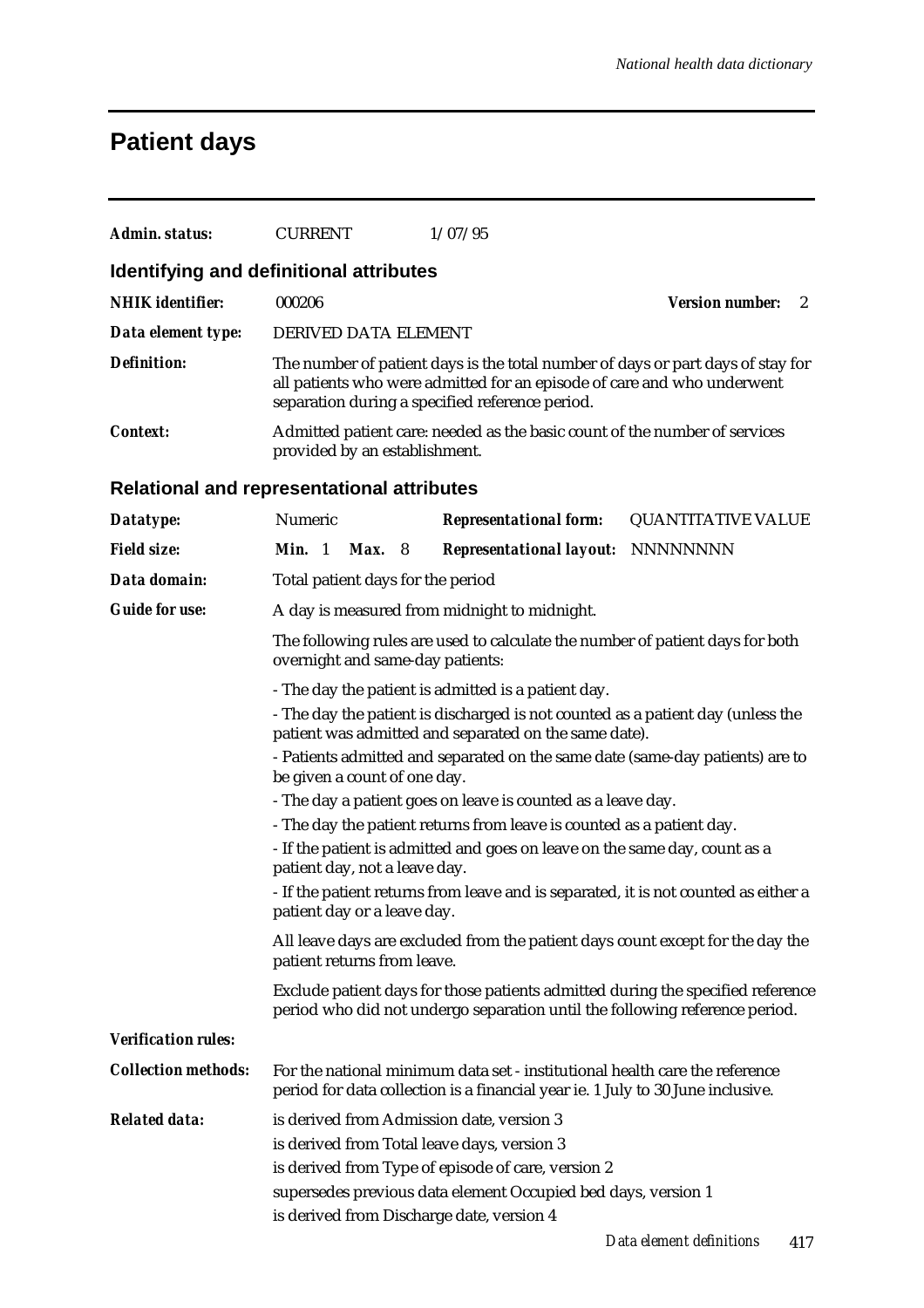### **Patient days (continued)**

#### **Administrative attributes**

*Source document:*

*Source organisation:* National Health Data Committee

*National minimum data sets:*

Institutional health care from 1/07/89 to

*Comments:* It should be noted that for private patients in public and private hospitals, s.3(12) of the Health Insurance Act 1973 (Cwlth) currently applies a different leave day count (Commonwealth Department Human Services and Health HBF Circular 354 (31 March 1994)). This will be the case until the legislation is amended.

During 1996, the working party will aim to:

- clarify the timetable for amending s.3(12) of the Health Insurance Act 1973 (Cwlth);

- clarify what period of time is being counted an episode of care, or a hospital stay.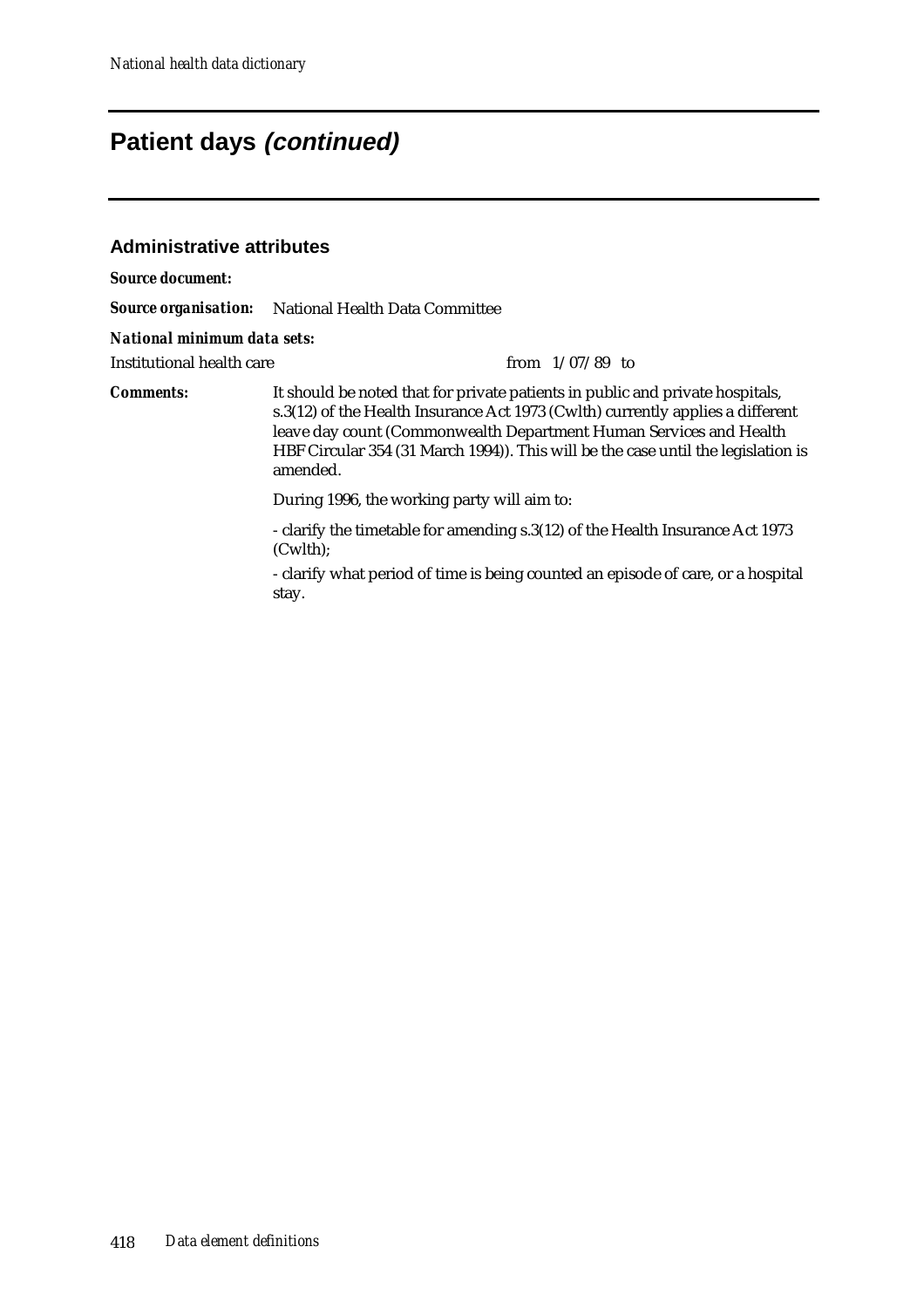# **Patients in residence at year end**

| <b>Admin. status:</b>                      | <b>CURRENT</b>                                                                                                                                                                                                                                                                                                                                                                               | 1/07/89                                                                                                                                                                                                                                                                                                                                                               |                              |  |  |
|--------------------------------------------|----------------------------------------------------------------------------------------------------------------------------------------------------------------------------------------------------------------------------------------------------------------------------------------------------------------------------------------------------------------------------------------------|-----------------------------------------------------------------------------------------------------------------------------------------------------------------------------------------------------------------------------------------------------------------------------------------------------------------------------------------------------------------------|------------------------------|--|--|
| Identifying and definitional attributes    |                                                                                                                                                                                                                                                                                                                                                                                              |                                                                                                                                                                                                                                                                                                                                                                       |                              |  |  |
| <b>NHIK</b> identifier:                    | 000208                                                                                                                                                                                                                                                                                                                                                                                       |                                                                                                                                                                                                                                                                                                                                                                       | <b>Version number:</b><br>-1 |  |  |
| Data element type:                         | DERIVED DATA ELEMENT                                                                                                                                                                                                                                                                                                                                                                         |                                                                                                                                                                                                                                                                                                                                                                       |                              |  |  |
| <b>Definition:</b>                         | A headcount of all formally admitted patients/clients in residence in long-stay<br>facilities (public psychiatric hospitals, alcohol and drug hospitals, nursing<br>homes) at midnight, to be done on 30 June.                                                                                                                                                                               |                                                                                                                                                                                                                                                                                                                                                                       |                              |  |  |
| <b>Context:</b>                            | The number of separations and bed days for individual long-stay<br>establishments is often a poor indication of the services provided. This is<br>because of the relatively small number of separations in a given institution.<br>Experience has shown that the number of patients/clients in residence can<br>often give a more reliable picture of the levels of services being provided. |                                                                                                                                                                                                                                                                                                                                                                       |                              |  |  |
| Relational and representational attributes |                                                                                                                                                                                                                                                                                                                                                                                              |                                                                                                                                                                                                                                                                                                                                                                       |                              |  |  |
| Datatype:                                  | Numeric                                                                                                                                                                                                                                                                                                                                                                                      | <b>Representational form:</b>                                                                                                                                                                                                                                                                                                                                         | <b>QUANTITATIVE VALUE</b>    |  |  |
| <b>Field size:</b>                         | Min. 1<br><b>Max.</b> 4                                                                                                                                                                                                                                                                                                                                                                      | <b>Representational layout: NNNN</b>                                                                                                                                                                                                                                                                                                                                  |                              |  |  |
| Data domain:                               |                                                                                                                                                                                                                                                                                                                                                                                              | Number of admitted patients / clients in residence                                                                                                                                                                                                                                                                                                                    |                              |  |  |
| <b>Guide for use:</b>                      |                                                                                                                                                                                                                                                                                                                                                                                              |                                                                                                                                                                                                                                                                                                                                                                       |                              |  |  |
| <b>Verification rules:</b>                 |                                                                                                                                                                                                                                                                                                                                                                                              |                                                                                                                                                                                                                                                                                                                                                                       |                              |  |  |
| <b>Collection methods:</b>                 | For public psychiatric hospitals and alcohol and drug hospitals, all States have<br>either an annual census or admission tracking that would enable a statistical<br>census. The Commonwealth Department of Health and Family Service is able<br>to carry out a statistical census from its nursing homes databases. No system is<br>presently in place for hostels.                         |                                                                                                                                                                                                                                                                                                                                                                       |                              |  |  |
|                                            | admission/discharge derivation approach.                                                                                                                                                                                                                                                                                                                                                     | A headcount snapshot could be achieved either by census or by the                                                                                                                                                                                                                                                                                                     |                              |  |  |
|                                            |                                                                                                                                                                                                                                                                                                                                                                                              | There are difficulties with the snapshot in view of both seasonal and day of the<br>week fluctuations. Most of the traffic occurs in a small number of beds.                                                                                                                                                                                                          |                              |  |  |
|                                            |                                                                                                                                                                                                                                                                                                                                                                                              | Any headcount should avoid the problems associated with using 31 December<br>or 1 January. The end of the normal financial year is probably more sensible<br>(the Wednesday before the end of the financial year was suggested, but<br>probably not necessary). This should be qualified by indicating that the data<br>does not form a time series in its own right. |                              |  |  |
| <b>Related data:</b>                       |                                                                                                                                                                                                                                                                                                                                                                                              |                                                                                                                                                                                                                                                                                                                                                                       |                              |  |  |
| <b>Administrative attributes</b>           |                                                                                                                                                                                                                                                                                                                                                                                              |                                                                                                                                                                                                                                                                                                                                                                       |                              |  |  |
| <b>Source document:</b>                    |                                                                                                                                                                                                                                                                                                                                                                                              |                                                                                                                                                                                                                                                                                                                                                                       |                              |  |  |
| <b>Source organisation:</b>                | <b>Morbidity Working Party</b>                                                                                                                                                                                                                                                                                                                                                               |                                                                                                                                                                                                                                                                                                                                                                       |                              |  |  |
| <b>National minimum data sets:</b>         |                                                                                                                                                                                                                                                                                                                                                                                              |                                                                                                                                                                                                                                                                                                                                                                       |                              |  |  |
| <b>Comments:</b>                           |                                                                                                                                                                                                                                                                                                                                                                                              |                                                                                                                                                                                                                                                                                                                                                                       |                              |  |  |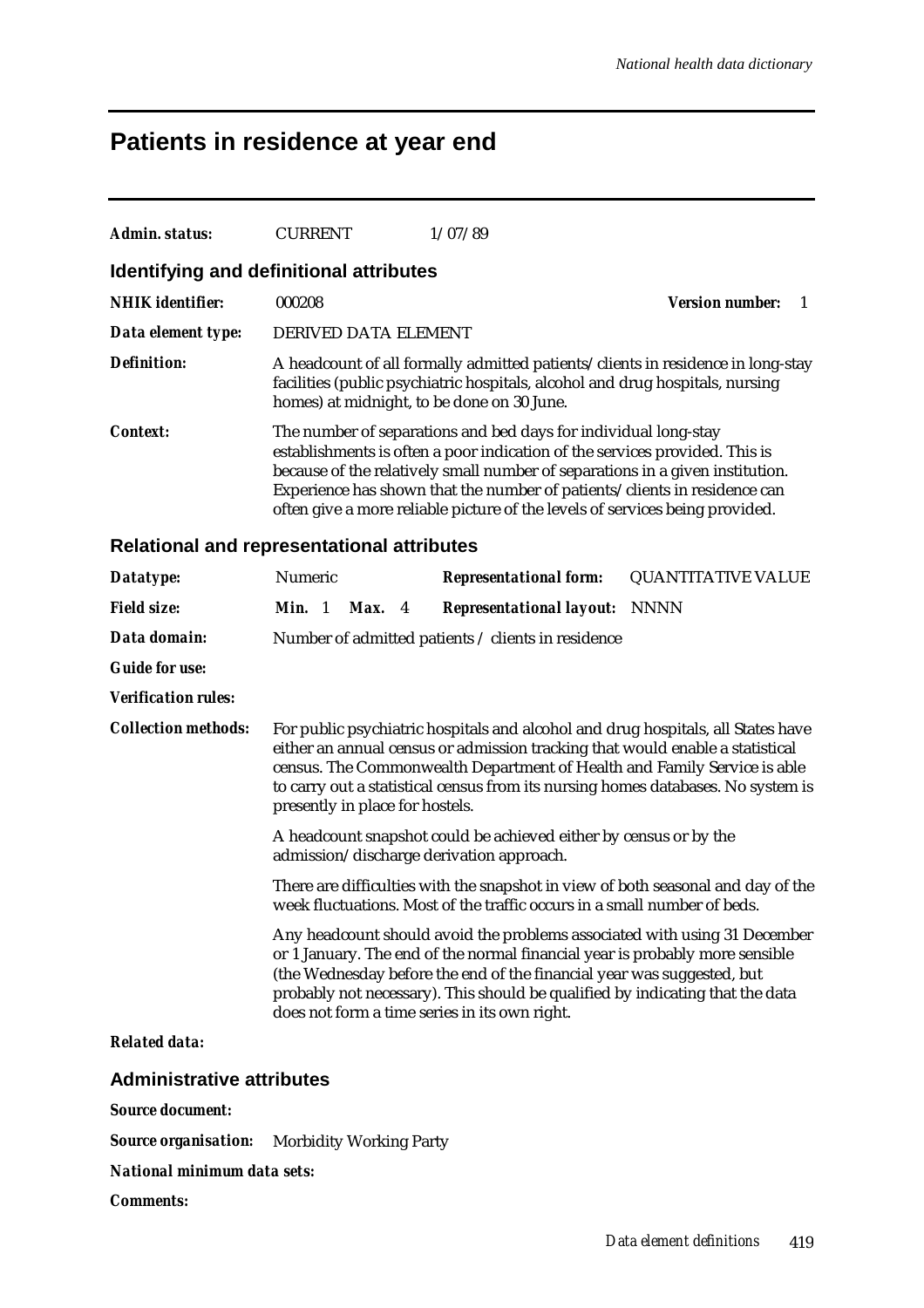# **Separations**

| Admin. status:                                             | <b>CURRENT</b>                                                                                                                                                            | 1/07/94                                                                                                                                                        |                             |
|------------------------------------------------------------|---------------------------------------------------------------------------------------------------------------------------------------------------------------------------|----------------------------------------------------------------------------------------------------------------------------------------------------------------|-----------------------------|
| Identifying and definitional attributes                    |                                                                                                                                                                           |                                                                                                                                                                |                             |
| <b>NHIK</b> identifier:                                    | 000205                                                                                                                                                                    |                                                                                                                                                                | <b>Version number:</b><br>2 |
| Data element type:                                         | <b>DERIVED DATA ELEMENT</b>                                                                                                                                               |                                                                                                                                                                |                             |
| <b>Definition:</b>                                         |                                                                                                                                                                           | The total number of separations occurring during the reference period. This<br>includes both formal and statistical separations.                               |                             |
| <b>Context:</b>                                            | from care for an establishment.                                                                                                                                           | Admitted patient care: needed as the basic count of the number of separations                                                                                  |                             |
| Relational and representational attributes                 |                                                                                                                                                                           |                                                                                                                                                                |                             |
| Datatype:                                                  | Numeric                                                                                                                                                                   | <b>Representational form:</b>                                                                                                                                  | <b>QUANTITATIVE VALUE</b>   |
| <b>Field size:</b>                                         | Min. 1<br>Max. 6                                                                                                                                                          | <b>Representational layout: NNNNNN</b>                                                                                                                         |                             |
| Data domain:                                               |                                                                                                                                                                           | A number, representing the number of completed episodes of care                                                                                                |                             |
| <b>Guide for use:</b>                                      |                                                                                                                                                                           | The sum of the number of separations where the Discharge date has a value:                                                                                     |                             |
|                                                            | > = the beginning of the reference period (typically a financial year); and<br><= the end of the reference period.                                                        |                                                                                                                                                                |                             |
|                                                            | This sum may be calculated at:                                                                                                                                            |                                                                                                                                                                |                             |
|                                                            | - individual establishment level; or                                                                                                                                      |                                                                                                                                                                |                             |
|                                                            |                                                                                                                                                                           | - system (ie. State/Territory) level ie. the sum of the number of establishments.                                                                              |                             |
| <b>Verification rules:</b>                                 |                                                                                                                                                                           |                                                                                                                                                                |                             |
| <b>Collection methods:</b>                                 |                                                                                                                                                                           | For the national minimum data set - institutional health care the reference<br>period for data collection is a financial year ie. 1 July to 30 June inclusive. |                             |
| <b>Related data:</b>                                       | relates to the data element concept Separation, version 1<br>is derived from Discharge date, version 4<br>supersedes previous derived data element Separations, version 1 |                                                                                                                                                                |                             |
| <b>Administrative attributes</b>                           |                                                                                                                                                                           |                                                                                                                                                                |                             |
| <b>Source document:</b>                                    |                                                                                                                                                                           |                                                                                                                                                                |                             |
| <b>Source organisation:</b> National Health Data Committee |                                                                                                                                                                           |                                                                                                                                                                |                             |
| <b>National minimum data sets:</b>                         |                                                                                                                                                                           |                                                                                                                                                                |                             |
| Institutional health care                                  |                                                                                                                                                                           | from $1/07/89$ to                                                                                                                                              |                             |
| Community mental health care                               |                                                                                                                                                                           | from $1/07/98$ to                                                                                                                                              |                             |
| <b>Comments:</b>                                           |                                                                                                                                                                           |                                                                                                                                                                |                             |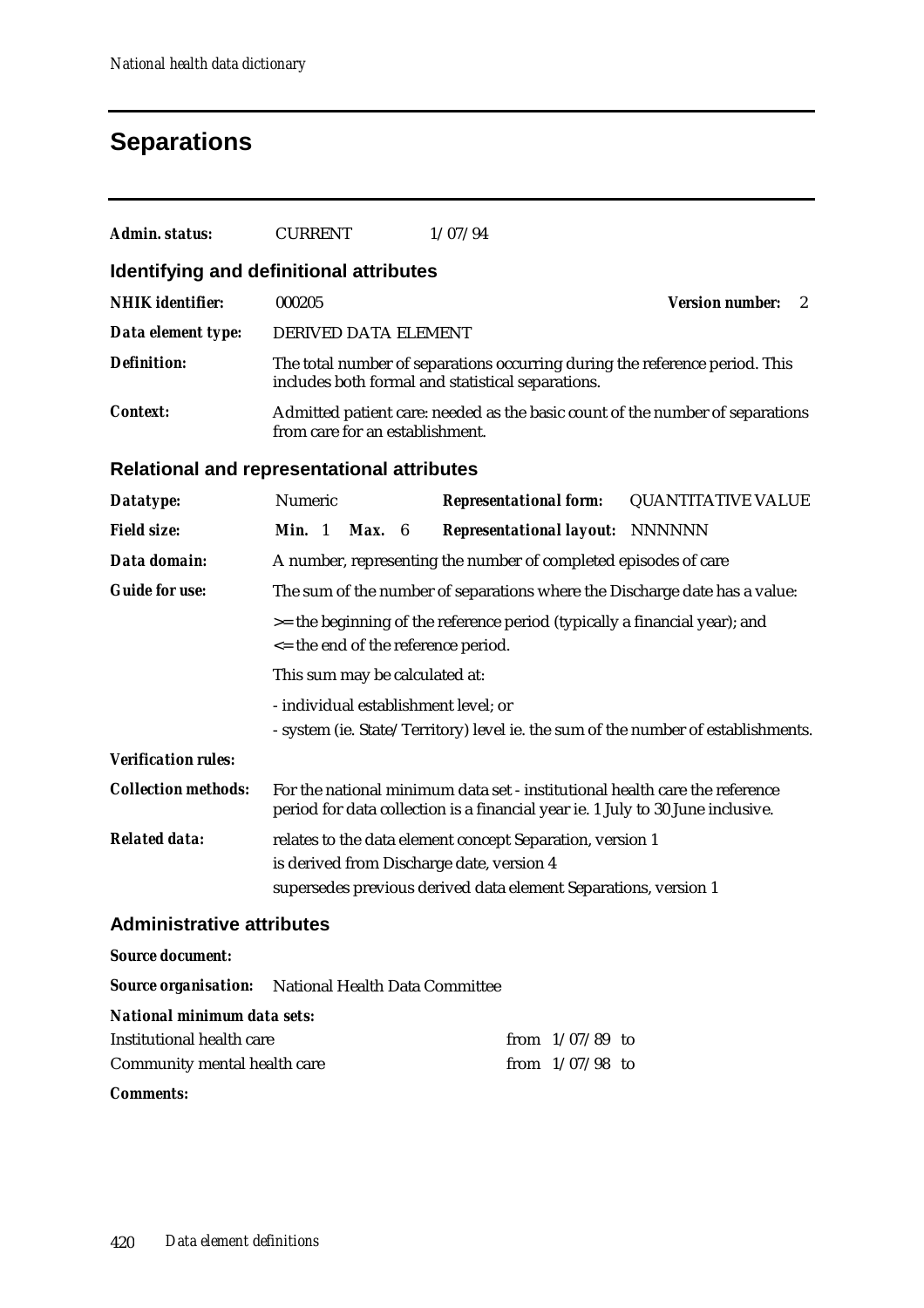# **Total psychiatric care days**

| Admin. status:                                    | <b>CURRENT</b>                            | 1/07/98                                                                                                                                                                                                                                                                                                                                                                                                                                                                                          |                                        |
|---------------------------------------------------|-------------------------------------------|--------------------------------------------------------------------------------------------------------------------------------------------------------------------------------------------------------------------------------------------------------------------------------------------------------------------------------------------------------------------------------------------------------------------------------------------------------------------------------------------------|----------------------------------------|
| Identifying and definitional attributes           |                                           |                                                                                                                                                                                                                                                                                                                                                                                                                                                                                                  |                                        |
| <b>NHIK</b> identifier:                           | 000164                                    |                                                                                                                                                                                                                                                                                                                                                                                                                                                                                                  | <b>Version number:</b><br>$\mathbf{2}$ |
| Data element type:                                | <b>DATA ELEMENT</b>                       |                                                                                                                                                                                                                                                                                                                                                                                                                                                                                                  |                                        |
| <b>Definition:</b>                                |                                           | The sum of the number of days or part days of stay that the person was an<br>admitted patient or resident within a designated psychiatric unit, minus the<br>sum of leave days occurring during the stay within the designated unit.                                                                                                                                                                                                                                                             |                                        |
| Context:                                          |                                           | Institutional mental health care: this data element is required to identify the<br>characteristics of patients treated in specialist psychiatric units located within<br>acute hospitals and to analyse the activities of these units.                                                                                                                                                                                                                                                           |                                        |
|                                                   | units.                                    | Community mental health care: this data element is required to identify the<br>characteristics of patients treated in specialist psychiatric 24-hour staffed<br>community-based residential services and to analyse the activities of these                                                                                                                                                                                                                                                      |                                        |
|                                                   | mainstreaming of mental health services.  | The data element is necessary to describe and evaluate the progress of                                                                                                                                                                                                                                                                                                                                                                                                                           |                                        |
| <b>Relational and representational attributes</b> |                                           |                                                                                                                                                                                                                                                                                                                                                                                                                                                                                                  |                                        |
| Datatype:                                         | Numeric                                   | <b>Representational form:</b>                                                                                                                                                                                                                                                                                                                                                                                                                                                                    | <b>QUANTITATIVE VALUE</b>              |
| <b>Field size:</b>                                | Min. 1<br>Max. 3                          | <b>Representational layout:</b>                                                                                                                                                                                                                                                                                                                                                                                                                                                                  | <b>NNN</b>                             |
| Data domain:                                      | Count in number of days                   |                                                                                                                                                                                                                                                                                                                                                                                                                                                                                                  |                                        |
| <b>Guide for use:</b>                             |                                           | Designated psychiatric units are staffed by health professionals with specialist<br>mental health qualifications or training and have as their principal function the<br>treatment and care of patients affected by mental disorder. The unit may or<br>may not be recognised under relevant State and Territory legislation to treat<br>patients on an involuntary basis. Patients are admitted patients in the acute<br>and psychiatric hospitals and residents in community based residences. |                                        |
|                                                   | Public acute care hospitals               |                                                                                                                                                                                                                                                                                                                                                                                                                                                                                                  |                                        |
|                                                   | arrangements applying to those hospitals. | Designated psychiatric units in public acute care hospitals are normally<br>recognised by the State/Territory health authority in the funding                                                                                                                                                                                                                                                                                                                                                    |                                        |
|                                                   | Private acute care hospitals              |                                                                                                                                                                                                                                                                                                                                                                                                                                                                                                  |                                        |
|                                                   |                                           | Designated psychiatric units in private acute care hospitals normally require<br>license or approval by the State/Territory health authority in order to receive<br>benefits from health funds for the provision of psychiatric care.                                                                                                                                                                                                                                                            |                                        |
|                                                   | Community-based residential services      |                                                                                                                                                                                                                                                                                                                                                                                                                                                                                                  |                                        |
|                                                   |                                           | Designated psychiatric units refers to 24-hour staffed community-based<br>residential units established in community settings that provide specialised<br>treatment, rehabilitation or care for people affected by a mental illness or<br>psychiatric disability. Special psychiatric units for the elderly are covered by<br>this category, including psychogeriatric hostels or psychogeriatric nursing<br>homes. Note that residences occupied by admitted patients located on hospital       |                                        |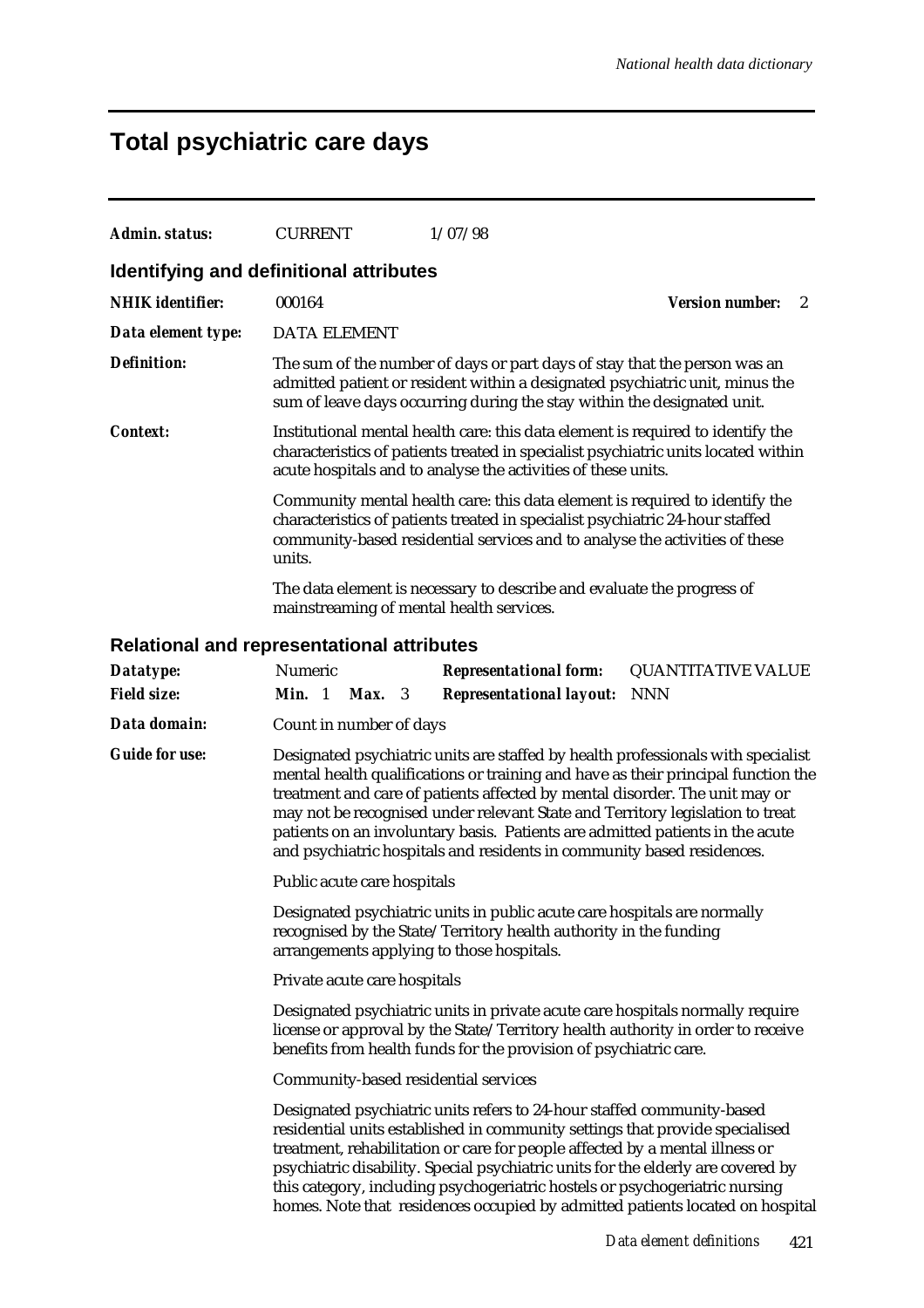# **Total psychiatric care days (continued)**

| <b>Guide for use</b><br>(cont'd) | grounds, whether on the campus of a general or stand-alone psychiatric<br>hospital, should be counted in the category of admitted patient services and<br>not as community-based residential services.<br>Counting of patient days and leave days in designated psychiatric units should<br>follow the standard definitions applying to these items. - For each period of<br>care in a designated psychiatric unit, total days is calculated by subtracting the<br>date on which care commenced within the unit from the date on which the<br>specialist unit care was completed, less any leave days that occurred during<br>the period (see data elements 'Total leave days' and 'Patient days').                                                                                                                                                                                                                                                                                                                                                                                     |
|----------------------------------|-----------------------------------------------------------------------------------------------------------------------------------------------------------------------------------------------------------------------------------------------------------------------------------------------------------------------------------------------------------------------------------------------------------------------------------------------------------------------------------------------------------------------------------------------------------------------------------------------------------------------------------------------------------------------------------------------------------------------------------------------------------------------------------------------------------------------------------------------------------------------------------------------------------------------------------------------------------------------------------------------------------------------------------------------------------------------------------------|
|                                  | Admitted patients in acute care: Commencement of care within a designated<br>psychiatric unit may be the same as the date the patient was admitted to the<br>hospital, or occur subsequently, following transfer of the patient from another<br>hospital ward. Where commencement of psychiatric care occurs by transfer<br>from another ward, a new episode of care may be recorded, depending on<br>whether the care type has changed (see data element 'Type of episode of care').<br>- Completion of care within a designated psychiatric unit may be the same as<br>the date the patient was discharged from the hospital, or occur prior to this on<br>transfer of the patient to another hospital ward. Where completion of<br>psychiatric care is followed by transfer to another hospital ward, a new<br>episode of care may be recorded, depending on whether the care type has<br>changed (see data element 'Type of episode of care'). - Total psychiatric care<br>days may cover one or more periods in a designated psychiatric unit within<br>the overall hospital stay. |
|                                  | Accurate counting of total days in psychiatric care requires periods in<br>designated psychiatric units to be identified in the person-level data collected<br>by State or Territory health authorities. Several mechanisms exist for this data<br>field to be implemented. - Ideally, the new data field should be collected<br>locally by hospitals and added to the unit record data provided to the relevant<br>State/Territory health authority. - Where it was not possible for this to occur<br>from 1 July 1996, State and Territory health authorities should have adopted an<br>interim strategy in which the data field is derived and appended to the unit<br>record based on details of wards in which the patient is treated during the<br>episode of care.                                                                                                                                                                                                                                                                                                               |
|                                  | - Acute care hospitals in most States and Territories include details of the<br>wards in which the patient was accommodated in the unit record data<br>provided to the health authority. Local knowledge should be used to identify<br>designated psychiatric units within each hospital's ward codes, to allow total<br>psychiatric care days to be calculated for each episode of care.                                                                                                                                                                                                                                                                                                                                                                                                                                                                                                                                                                                                                                                                                               |
|                                  | - Acute care hospitals and 24-hour staffed community-based residential<br>services should be identified separately at the level of the establishment.                                                                                                                                                                                                                                                                                                                                                                                                                                                                                                                                                                                                                                                                                                                                                                                                                                                                                                                                   |
| <b>Verification rules:</b>       | Total days in psychiatric care must be:<br>$\overline{\phantom{a}}$ = $\overline{\phantom{a}}$ = zero;<br>and $\overline{\phantom{a}}$ $\leq$ length of stay, where length of stay is calculated as (date of                                                                                                                                                                                                                                                                                                                                                                                                                                                                                                                                                                                                                                                                                                                                                                                                                                                                            |
|                                  | separation minus date of admission) minus total leave days.                                                                                                                                                                                                                                                                                                                                                                                                                                                                                                                                                                                                                                                                                                                                                                                                                                                                                                                                                                                                                             |
| <b>Collection methods:</b>       | The reporting period for acute care and community based residential care is 1<br>July to 30 June.                                                                                                                                                                                                                                                                                                                                                                                                                                                                                                                                                                                                                                                                                                                                                                                                                                                                                                                                                                                       |
| <b>Related data:</b>             |                                                                                                                                                                                                                                                                                                                                                                                                                                                                                                                                                                                                                                                                                                                                                                                                                                                                                                                                                                                                                                                                                         |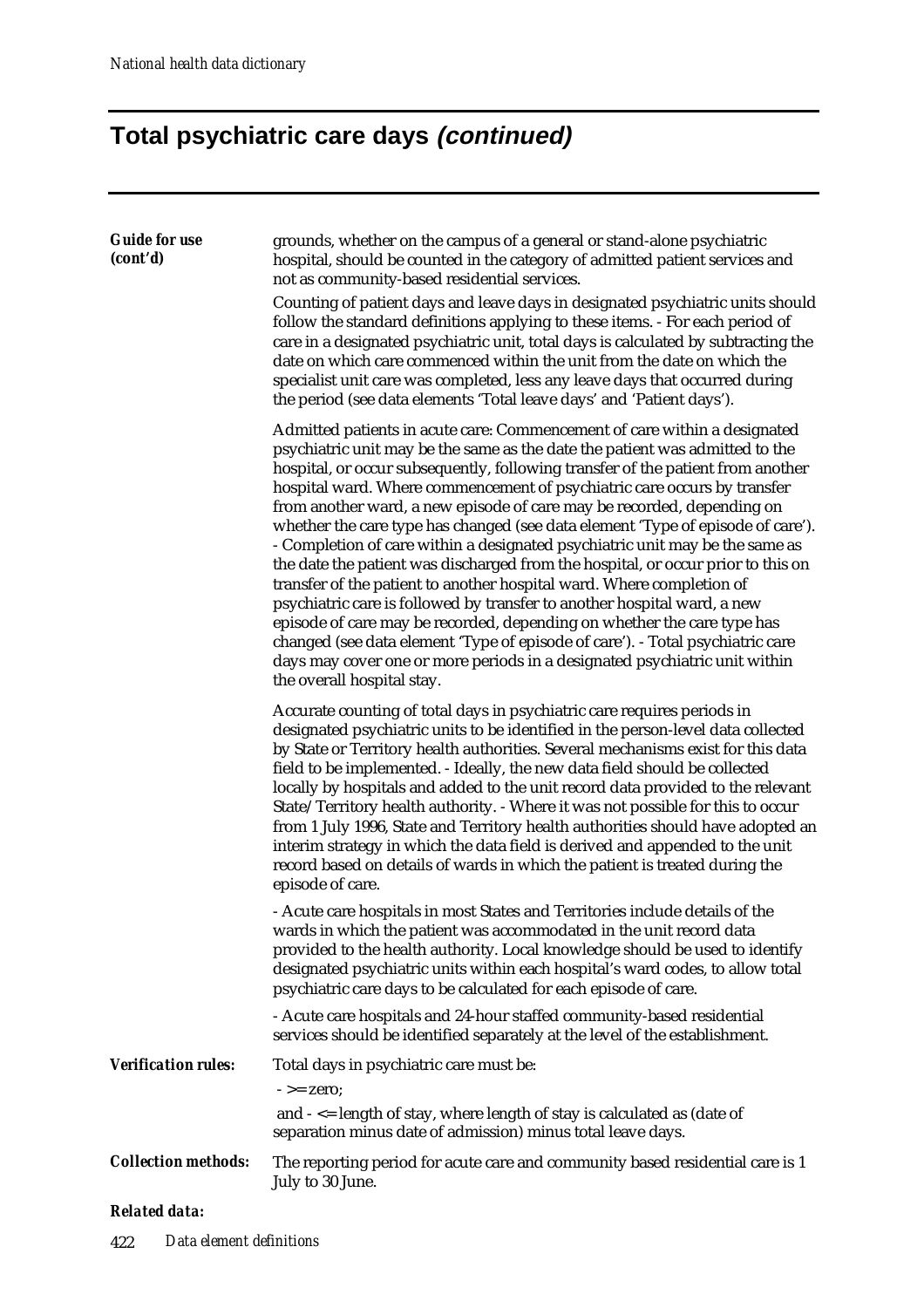## **Total psychiatric care days (continued)**

### **Administrative attributes**

#### *Source document:*

*Source organisation:* National Mental Health Information Strategy Committee

| National minimum data sets:      |                   |  |
|----------------------------------|-------------------|--|
| Institutional health care        | from $1/07/89$ to |  |
| Institutional mental health care | from $1/07/97$ to |  |
| Community mental health care     | from $1/07/98$ to |  |

#### *Comments:* This data element was originally designed to monitor trends in the delivery of psychiatric admitted patient care in acute care hospitals. It has been modified to enable collection of data in the community-based residential care sector. The data element is intended to improve understanding in this area and contribute to the ongoing evaluation of changes occurring in mental health services.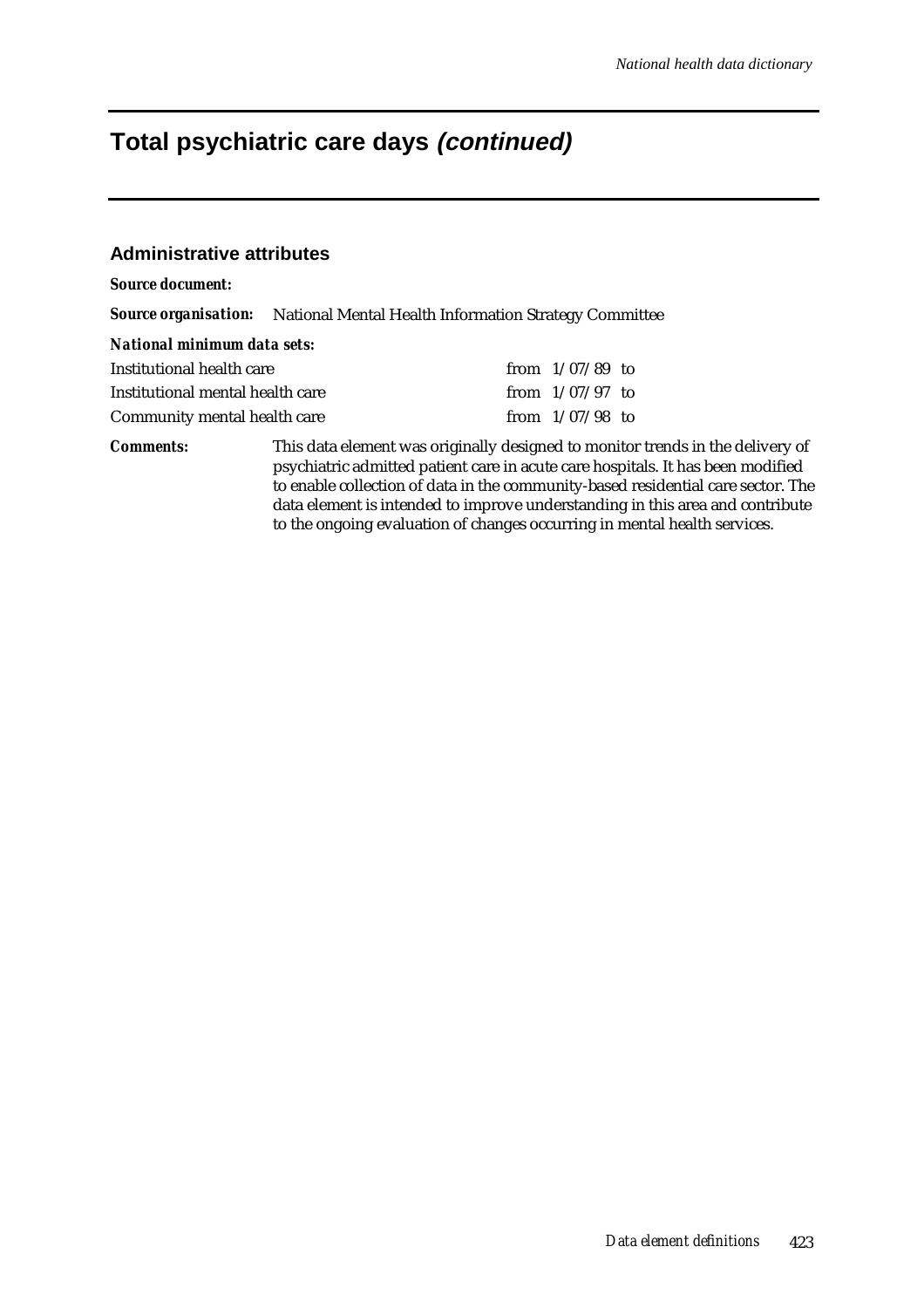### **Total waiting time (census data)**

| Admin. status:          | <b>CURRENT</b>                          | 1/07/97                                                                                                                                                                                                                                                                                                                                                                                                            |                        |
|-------------------------|-----------------------------------------|--------------------------------------------------------------------------------------------------------------------------------------------------------------------------------------------------------------------------------------------------------------------------------------------------------------------------------------------------------------------------------------------------------------------|------------------------|
|                         | Identifying and definitional attributes |                                                                                                                                                                                                                                                                                                                                                                                                                    |                        |
| <b>NHIK</b> identifier: | 000165                                  |                                                                                                                                                                                                                                                                                                                                                                                                                    | <b>Version number:</b> |
| Data element type:      | DERIVED DATA ELEMENT                    |                                                                                                                                                                                                                                                                                                                                                                                                                    |                        |
| Definition:             |                                         | The time elapsed for each patient from addition to the elective surgery waiting<br>list to the census date excluding not ready for care days.                                                                                                                                                                                                                                                                      |                        |
| <i>Context:</i>         | research.                               | Elective surgery: this is a critical waiting times data item. This item is used to<br>examine the distribution of waiting time, for example, measures of central<br>tendency. Information based on this data item will have many uses including<br>to assist doctors and patients in making decisions about hospital referral, to<br>assist in the planning and management of hospitals and in health care related |                        |

#### **Relational and representational attributes**

| Datatype:                  | Numeric                                                                                                                                                                                                                                                                                                                                           |               |  | <b>Representational form:</b>                                             | <b>QUANTITATIVE VALUE</b> |  |  |  |
|----------------------------|---------------------------------------------------------------------------------------------------------------------------------------------------------------------------------------------------------------------------------------------------------------------------------------------------------------------------------------------------|---------------|--|---------------------------------------------------------------------------|---------------------------|--|--|--|
| <b>Field size:</b>         | Min. 1                                                                                                                                                                                                                                                                                                                                            | <b>Max.</b> 4 |  | <b>Representational layout: NNNN</b>                                      |                           |  |  |  |
| Data domain:               | Count in number of days                                                                                                                                                                                                                                                                                                                           |               |  |                                                                           |                           |  |  |  |
| <b>Guide for use:</b>      | 'Total waiting time (census data)' is calculated from 'Census date' minus<br>'Listing date' minus total not ready for care days.<br>Total not ready for care days is calculated by subtracting the date the person<br>was recorded as 'not ready for care' from the date the person was subsequently<br>recorded as again being 'ready for care'. |               |  |                                                                           |                           |  |  |  |
|                            |                                                                                                                                                                                                                                                                                                                                                   |               |  |                                                                           |                           |  |  |  |
| <b>Verification rules:</b> |                                                                                                                                                                                                                                                                                                                                                   |               |  |                                                                           |                           |  |  |  |
| <b>Collection methods:</b> |                                                                                                                                                                                                                                                                                                                                                   |               |  |                                                                           |                           |  |  |  |
| <b>Related data:</b>       | supersedes previous data element Total ready for care time waited, version 1<br>is calculated using Listing date, version 2<br>is calculated using Census date, version 2                                                                                                                                                                         |               |  |                                                                           |                           |  |  |  |
|                            | is calculated using Patient listing status, version 3                                                                                                                                                                                                                                                                                             |               |  |                                                                           |                           |  |  |  |
|                            | relates to the data element Waiting time since last category reassignment<br>(throughput data), version 1                                                                                                                                                                                                                                         |               |  |                                                                           |                           |  |  |  |
|                            | relates to the data element Total waiting time (throughput data), version 2                                                                                                                                                                                                                                                                       |               |  |                                                                           |                           |  |  |  |
|                            | (census data), version 1                                                                                                                                                                                                                                                                                                                          |               |  | relates to the data element Waiting time since last category reassignment |                           |  |  |  |

### **Administrative attributes**

*Source document: Source organisation:* Waiting Times Working Group

#### *National minimum data sets:*

Waiting times from 1/07/94 to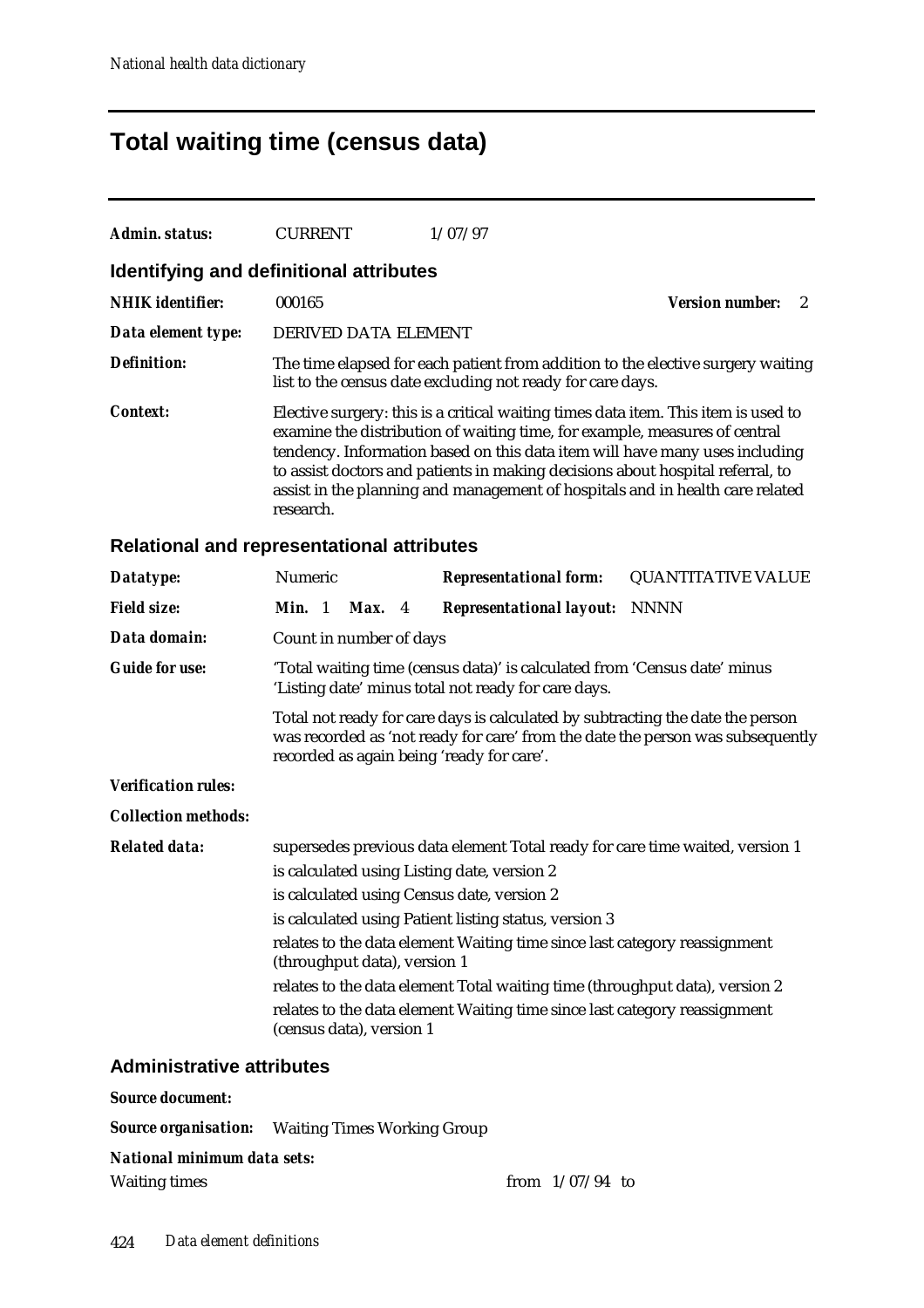### **Total waiting time (census data) (continued)**

*Comments:* This data element measures the total time waited since the patient was added to the waiting list, regardless of changes in urgency category. In contrast, 'Waiting time since last category reassignment' measures the time waited since the patient was added to the waiting list or since the patient last changed urgency category and/or listing status, whichever is the most recent.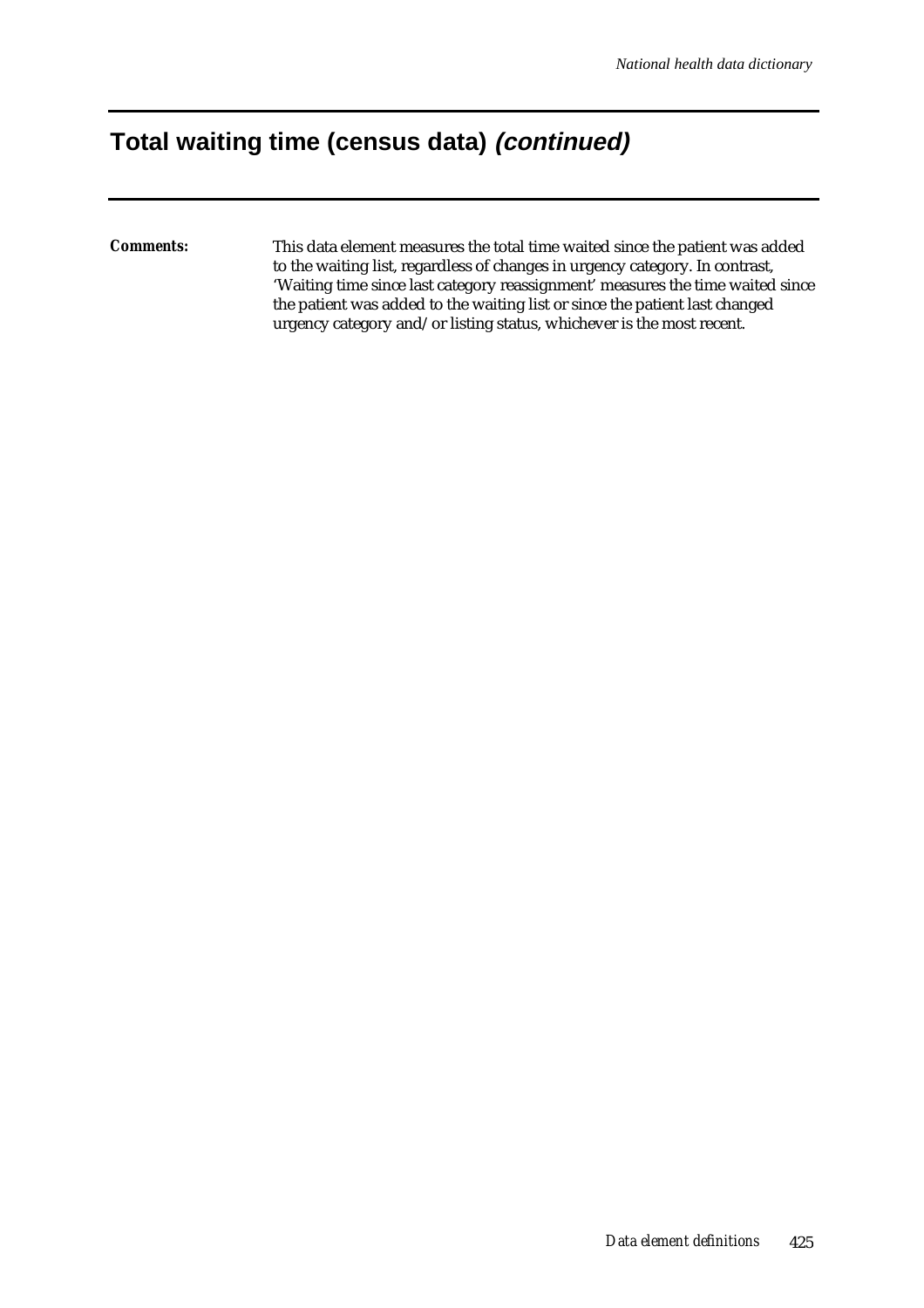## **Total waiting time (throughput data)**

| Admin. status:          | CURRENT                                 | 1/07/97                                                                                                                                                                                                                                                                                                                                                                                                            |                        |
|-------------------------|-----------------------------------------|--------------------------------------------------------------------------------------------------------------------------------------------------------------------------------------------------------------------------------------------------------------------------------------------------------------------------------------------------------------------------------------------------------------------|------------------------|
|                         | Identifying and definitional attributes |                                                                                                                                                                                                                                                                                                                                                                                                                    |                        |
| <b>NHIK</b> identifier: | 000386                                  |                                                                                                                                                                                                                                                                                                                                                                                                                    | <b>Version number:</b> |
| Data element type:      | DERIVED DATA ELEMENT                    |                                                                                                                                                                                                                                                                                                                                                                                                                    |                        |
| Definition:             |                                         | The time elapsed for each patient from addition to the elective surgery waiting<br>list to admission to hospital excluding not ready for care days.                                                                                                                                                                                                                                                                |                        |
| <i>Context:</i>         | research.                               | Elective surgery: this is a critical waiting times data item. This item is used to<br>examine the distribution of waiting time, for example, measures of central<br>tendency. Information based on this data item will have many uses including<br>to assist doctors and patients in making decisions about hospital referral, to<br>assist in the planning and management of hospitals and in health care related |                        |

### **Relational and representational attributes**

| Datatype:                  | Numeric                                                                                                   |  |  |  | <b>Representational form:</b>                                                                                               | <b>QUANTITATIVE VALUE</b>                                                      |  |  |
|----------------------------|-----------------------------------------------------------------------------------------------------------|--|--|--|-----------------------------------------------------------------------------------------------------------------------------|--------------------------------------------------------------------------------|--|--|
| <b>Field size:</b>         | <b>Min.</b> 1 <b>Max.</b> 4                                                                               |  |  |  | <b>Representational layout:</b> NNNN                                                                                        |                                                                                |  |  |
| Data domain:               | Count in number of days.                                                                                  |  |  |  |                                                                                                                             |                                                                                |  |  |
| <b>Guide for use:</b>      | for care days.                                                                                            |  |  |  | Calculated from 'Admission date' minus 'Listing date' minus total not ready                                                 |                                                                                |  |  |
|                            |                                                                                                           |  |  |  | Total not ready for care days is calculated by subtracting the date the person<br>recorded as again being 'ready for care'. | was recorded as 'not ready for care' from the date the person was subsequently |  |  |
| <b>Verification rules:</b> |                                                                                                           |  |  |  |                                                                                                                             |                                                                                |  |  |
| <b>Collection methods:</b> |                                                                                                           |  |  |  |                                                                                                                             |                                                                                |  |  |
| <b>Related data:</b>       |                                                                                                           |  |  |  | is calculated using Admission date, version 3                                                                               |                                                                                |  |  |
|                            | supersedes previous data element Total ready for care time waited, version 1                              |  |  |  |                                                                                                                             |                                                                                |  |  |
|                            | is calculated using Listing date, version 2                                                               |  |  |  |                                                                                                                             |                                                                                |  |  |
|                            | is calculated using Patient listing status, version 3                                                     |  |  |  |                                                                                                                             |                                                                                |  |  |
|                            | relates to the data element Waiting time since last category reassignment<br>(throughput data), version 1 |  |  |  |                                                                                                                             |                                                                                |  |  |
|                            | relates to the data element Total waiting time (census data), version 2                                   |  |  |  |                                                                                                                             |                                                                                |  |  |
|                            | (census data), version 1                                                                                  |  |  |  | relates to the data element Waiting time since last category reassignment                                                   |                                                                                |  |  |

### **Administrative attributes**

*Source document: Source organisation:* Waiting Times Working Group

#### *National minimum data sets:*

Waiting times from 1/07/94 to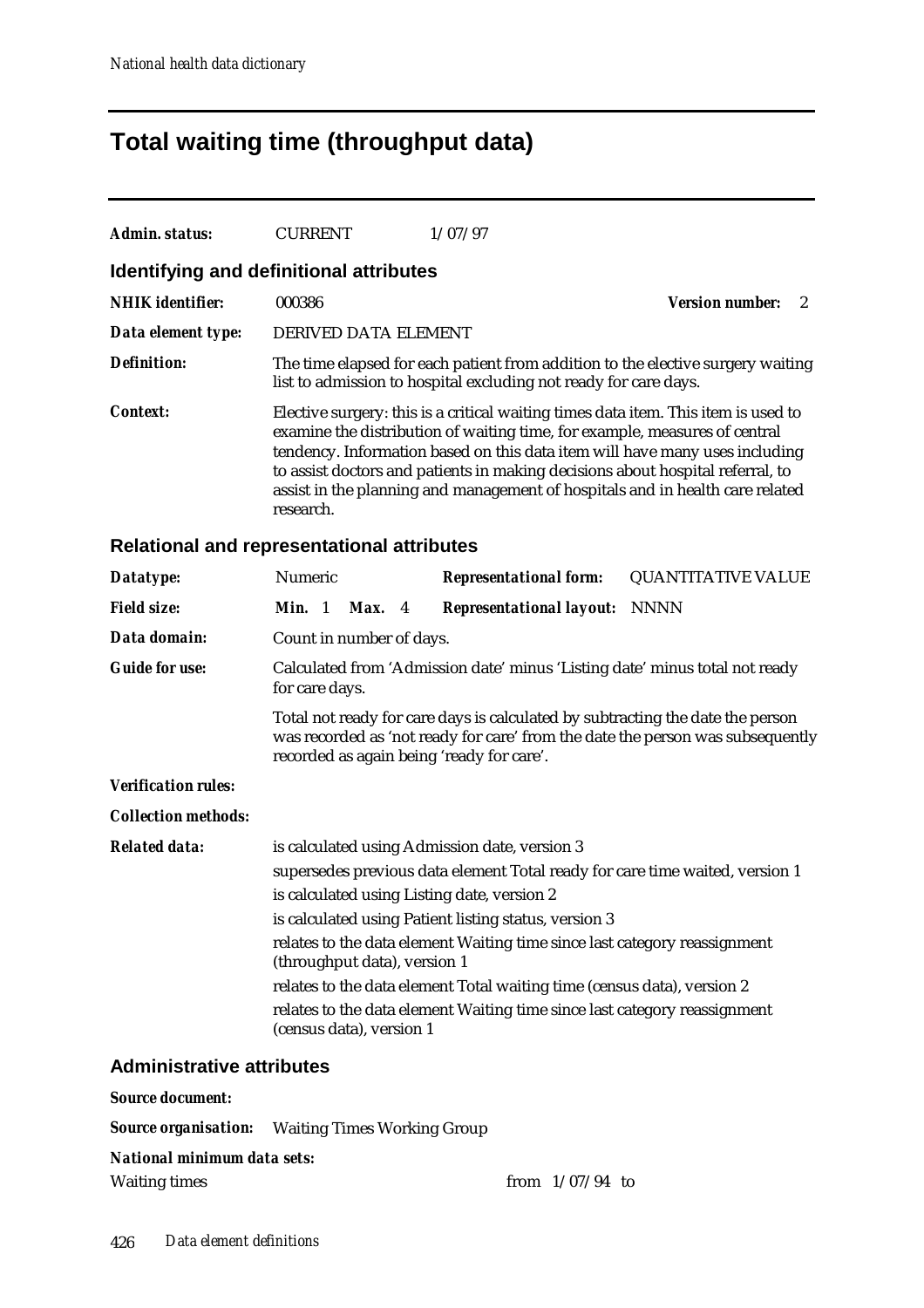### **Total waiting time (throughput data) (continued)**

*Comments:* This data item measures the total time waited since the patient was added to the waiting list, regardless of changes in urgency category. In contrast, data element 'Waiting time since last category reassignment' measures the time waited since the patient was added to the waiting list or since the patient last changed urgency category and/or listing status, whichever is the most recent.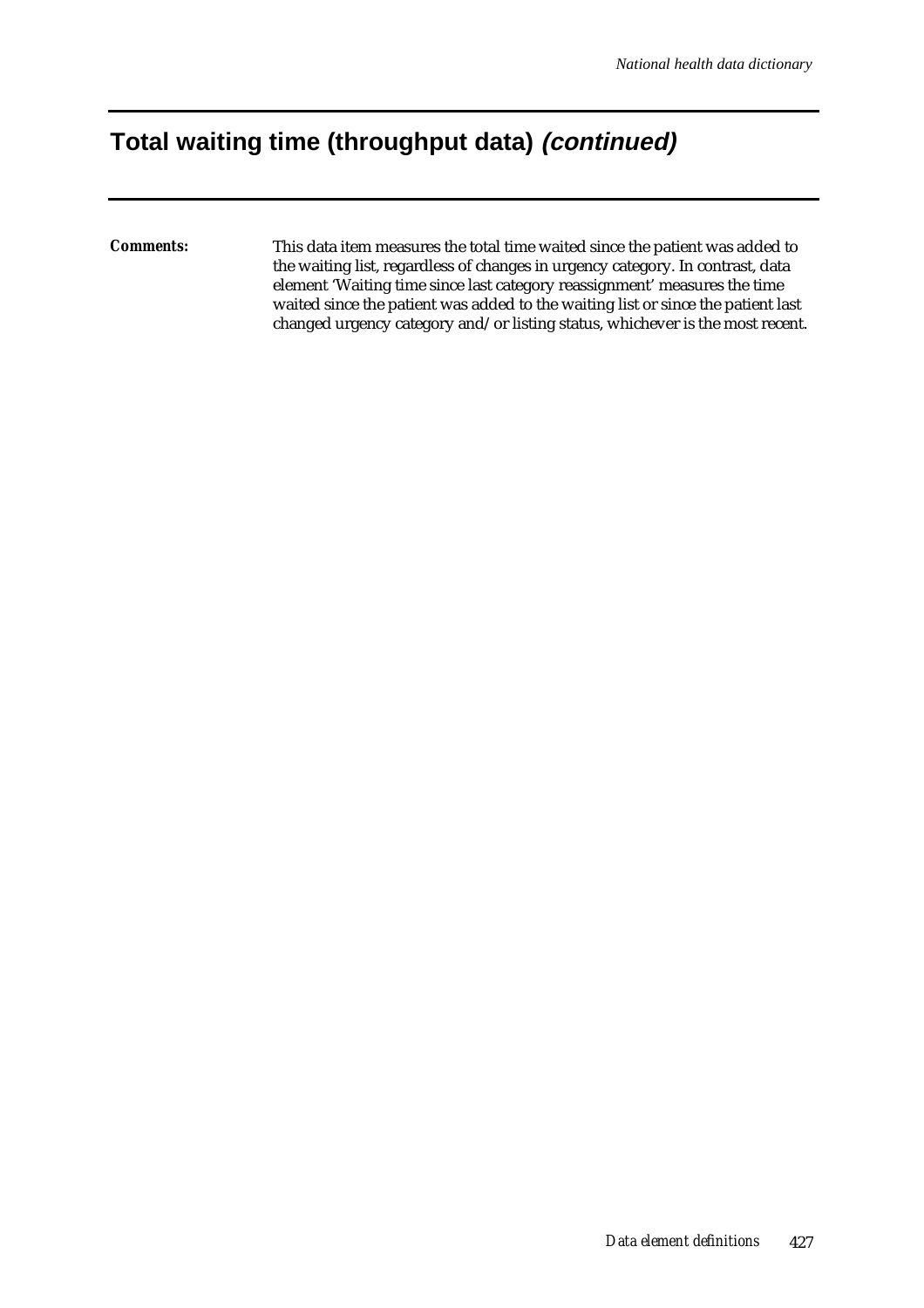## **Type of admitted patient care for long stay patients - ICD-10-AM code**

| Admin. status:          | <b>CURRENT</b>                          | 1/07/98                                                                                                                                                                                                                                                                                                                                                                                                                                                      |                        |    |
|-------------------------|-----------------------------------------|--------------------------------------------------------------------------------------------------------------------------------------------------------------------------------------------------------------------------------------------------------------------------------------------------------------------------------------------------------------------------------------------------------------------------------------------------------------|------------------------|----|
|                         | Identifying and definitional attributes |                                                                                                                                                                                                                                                                                                                                                                                                                                                              |                        |    |
| <b>NHIK</b> identifier: | 000388                                  |                                                                                                                                                                                                                                                                                                                                                                                                                                                              | <b>Version number:</b> | -3 |
| Data element type:      | DERIVED DATA ELEMENT                    |                                                                                                                                                                                                                                                                                                                                                                                                                                                              |                        |    |
| <b>Definition:</b>      |                                         | The number of admitted patients separated following a length of stay greater<br>than 35 days totalled for specified programs within an institution.                                                                                                                                                                                                                                                                                                          |                        |    |
| Context:                |                                         | Institutional health care: this variable is required to describe adequately which<br>broad programs of health care are provided in the establishment. Although<br>this classificatory variable can be derived from the person-level data, a<br>detailed description of the desired categories has been included in the<br>National Health Data Dictionary to facilitate the routine production of a set of<br>descriptive statistics for each establishment. |                        |    |

| Datatype:                          | Numeric                                                                                                |  |                      |  | <b>Representational form:</b>                                                                                                                                                                       | <b>QUANTITATIVE VALUE</b> |
|------------------------------------|--------------------------------------------------------------------------------------------------------|--|----------------------|--|-----------------------------------------------------------------------------------------------------------------------------------------------------------------------------------------------------|---------------------------|
| <b>Field size:</b>                 | Min. 1                                                                                                 |  | <b>Max.</b> 7        |  | <b>Representational layout: NNNNNNN</b>                                                                                                                                                             |                           |
| Data domain:                       |                                                                                                        |  |                      |  | Count the number of separations for each of the following categories:                                                                                                                               |                           |
| <b>Guide for use:</b>              | A8.1 Mental health: all episodes with principal diagnosis of F00-F09, F20-F54,<br>F56-F69 and F80-F99. |  |                      |  |                                                                                                                                                                                                     |                           |
|                                    |                                                                                                        |  |                      |  | A8.2 Alcohol and drug: all episodes with a principal diagnosis f10-F19 and F55.                                                                                                                     |                           |
|                                    | A8.11 Medical/surgical/obstetrics: balance of episodes.                                                |  |                      |  |                                                                                                                                                                                                     |                           |
|                                    |                                                                                                        |  |                      |  | New South Wales, Australian Capital Territory, Victoria and the Northern<br>Territory have implemented ICD-10-AM from 1 July 1998. Other States may<br>continue to use ICD-9-CM until 30 June 1999. |                           |
| <b>Verification rules:</b>         |                                                                                                        |  |                      |  |                                                                                                                                                                                                     |                           |
| <b>Collection methods:</b>         | hospitals only.                                                                                        |  |                      |  | This data element is collected for public psychiatric and alcohol and drug                                                                                                                          |                           |
| <b>Related data:</b>               |                                                                                                        |  |                      |  |                                                                                                                                                                                                     |                           |
| <b>Administrative attributes</b>   |                                                                                                        |  |                      |  |                                                                                                                                                                                                     |                           |
| <b>Source document:</b>            |                                                                                                        |  |                      |  | International Statistical Classification of Diseases and Related health Problems<br>- 10th Revision, Australian Modification (1998) National Centre for<br>Classification in Health, Sydney.        |                           |
|                                    |                                                                                                        |  | Source organisation: |  |                                                                                                                                                                                                     |                           |
| <b>Source organisation:</b>        |                                                                                                        |  |                      |  |                                                                                                                                                                                                     |                           |
| <b>National minimum data sets:</b> |                                                                                                        |  |                      |  |                                                                                                                                                                                                     |                           |
| <b>Comments:</b>                   |                                                                                                        |  |                      |  |                                                                                                                                                                                                     |                           |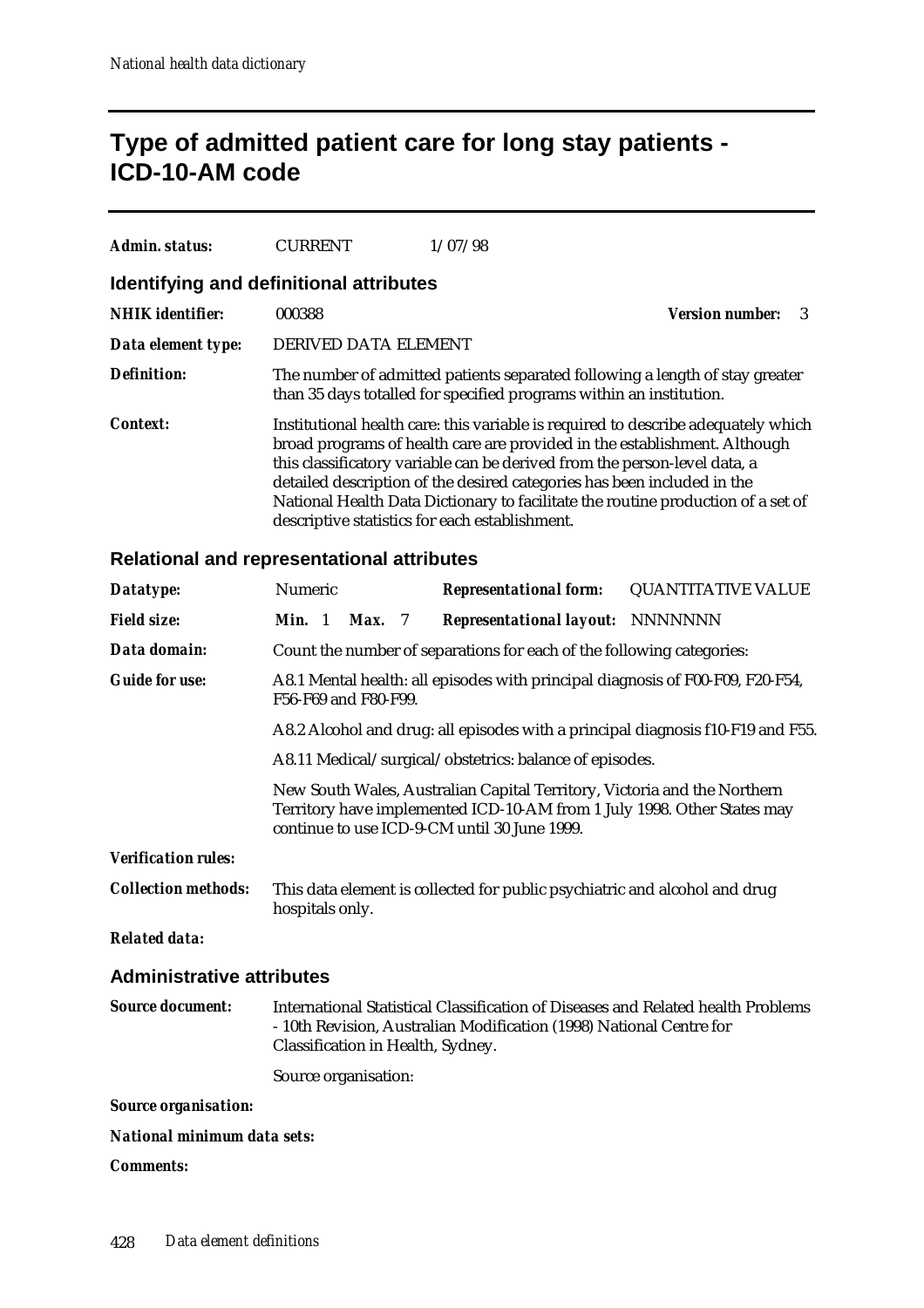### **Type of admitted patient care for long stay patients - ICD-9-CM code**

| Admin. status:          | <b>SUPERSEDED</b>                       | 30/06/99                                                                                                                                                                                                                                                                                                                                                                                                                                                     |  |
|-------------------------|-----------------------------------------|--------------------------------------------------------------------------------------------------------------------------------------------------------------------------------------------------------------------------------------------------------------------------------------------------------------------------------------------------------------------------------------------------------------------------------------------------------------|--|
|                         | Identifying and definitional attributes |                                                                                                                                                                                                                                                                                                                                                                                                                                                              |  |
| <b>NHIK</b> identifier: | 000388                                  | <b>Version number:</b>                                                                                                                                                                                                                                                                                                                                                                                                                                       |  |
| Data element type:      | DERIVED DATA ELEMENT                    |                                                                                                                                                                                                                                                                                                                                                                                                                                                              |  |
| <b>Definition:</b>      |                                         | The number of admitted patients separated following a length of stay greater<br>than 35 days totalled for specified programs within an institution.                                                                                                                                                                                                                                                                                                          |  |
| Context:                |                                         | Institutional health care: this variable is required to describe adequately which<br>broad programs of health care are provided in the establishment. Although<br>this classificatory variable can be derived from the person-level data, a<br>detailed description of the desired categories has been included in the<br>National Health Data Dictionary to facilitate the routine production of a set of<br>descriptive statistics for each establishment. |  |

| Datatype:                          | Numeric                                                                                                                                                                                                                                                                                                     |  |                       |  | <b>Representational form:</b>                                                 | <b>QUANTITATIVE VALUE</b>                                                         |  |  |
|------------------------------------|-------------------------------------------------------------------------------------------------------------------------------------------------------------------------------------------------------------------------------------------------------------------------------------------------------------|--|-----------------------|--|-------------------------------------------------------------------------------|-----------------------------------------------------------------------------------|--|--|
| <b>Field size:</b>                 | Min. 1                                                                                                                                                                                                                                                                                                      |  | <b>Max.</b> 7         |  | <b>Representational layout: NNNNNNN</b>                                       |                                                                                   |  |  |
| Data domain:                       | Count the number of separations for each of the following categories:                                                                                                                                                                                                                                       |  |                       |  |                                                                               |                                                                                   |  |  |
| <b>Guide for use:</b>              | A8.1 Mental health: all episodes with principal diagnosis of 290, 293 - 302, 306<br>$-316.$                                                                                                                                                                                                                 |  |                       |  |                                                                               |                                                                                   |  |  |
|                                    | and 303 - 305.                                                                                                                                                                                                                                                                                              |  |                       |  | A8.2 Alcohol and drug: all episodes with a principal diagnosis of 291 - 292   |                                                                                   |  |  |
|                                    | A8.11 Medical/surgical/obstetrics: balance of episodes.                                                                                                                                                                                                                                                     |  |                       |  |                                                                               |                                                                                   |  |  |
|                                    | Although this data element has been superseded by Type of admitted patient<br>care for long stay patients - ICD-10-AM code, Version 3, it remains an<br>acceptable interim standard (until 30 June 1999) for use by those States and<br>Territories that will not be implementing ICD-10-AM on 1 July 1998. |  |                       |  |                                                                               |                                                                                   |  |  |
| <b>Verification rules:</b>         |                                                                                                                                                                                                                                                                                                             |  |                       |  |                                                                               |                                                                                   |  |  |
| <b>Collection methods:</b>         | hospitals only.                                                                                                                                                                                                                                                                                             |  |                       |  | This data element is collected for public psychiatric and alcohol and drug    |                                                                                   |  |  |
| <b>Related data:</b>               |                                                                                                                                                                                                                                                                                                             |  |                       |  |                                                                               |                                                                                   |  |  |
| <b>Administrative attributes</b>   |                                                                                                                                                                                                                                                                                                             |  |                       |  |                                                                               |                                                                                   |  |  |
| <b>Source document:</b>            |                                                                                                                                                                                                                                                                                                             |  | Health (1996) Sydney. |  | Clinical Modification, published by the National Centre for Classification in | Australian Version of the International Classification of Diseases, 9th Revision, |  |  |
| <b>Source organisation:</b>        |                                                                                                                                                                                                                                                                                                             |  |                       |  |                                                                               |                                                                                   |  |  |
| <b>National minimum data sets:</b> |                                                                                                                                                                                                                                                                                                             |  |                       |  |                                                                               |                                                                                   |  |  |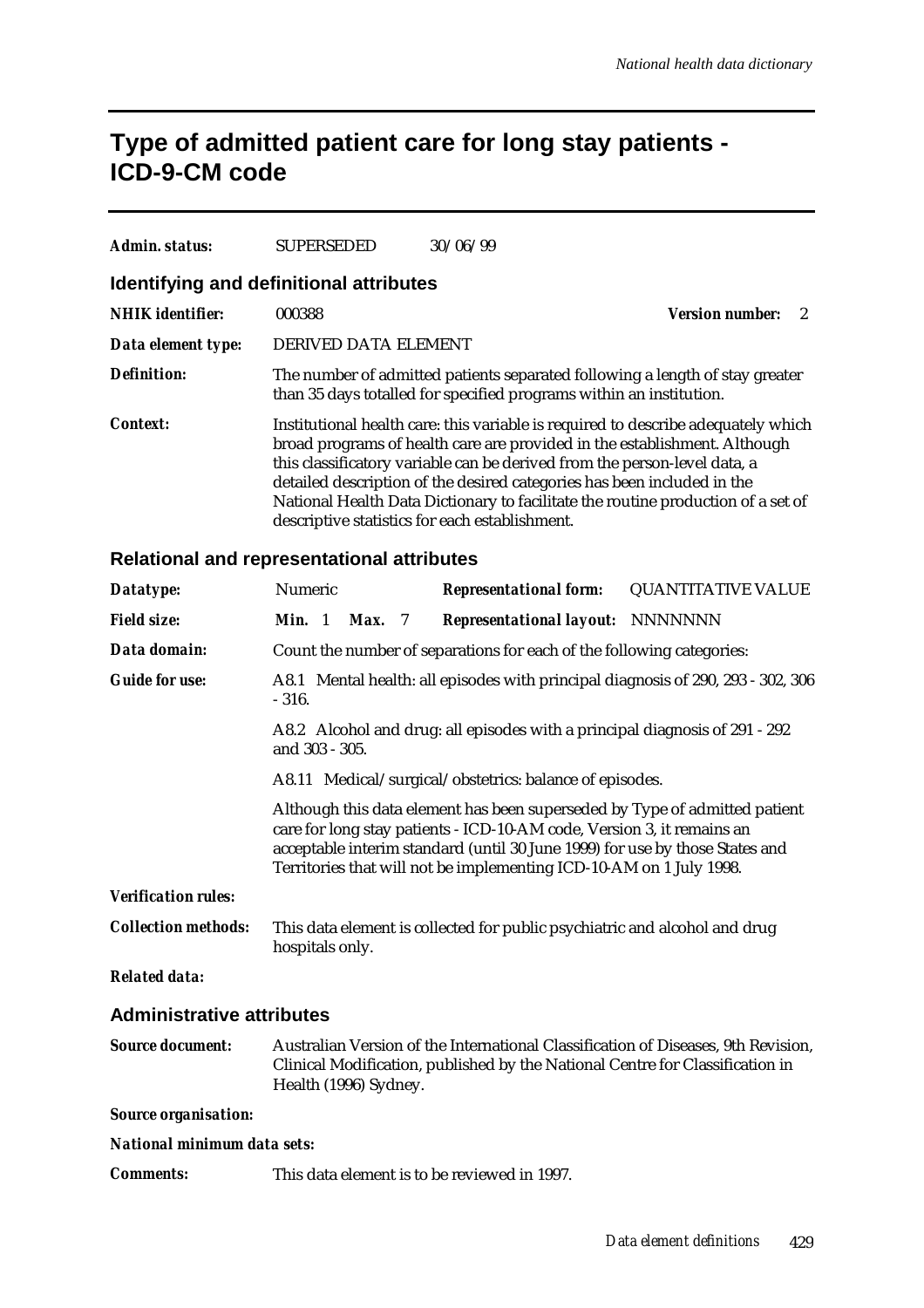## **Type of admitted patient care for overnight patients - ICD-10-AM code**

| Admin. status:                          | <b>CURRENT</b>       | 1/07/98                                                     |                                                                                                                                                                                                                                                                                                                                                                                                            |
|-----------------------------------------|----------------------|-------------------------------------------------------------|------------------------------------------------------------------------------------------------------------------------------------------------------------------------------------------------------------------------------------------------------------------------------------------------------------------------------------------------------------------------------------------------------------|
| Identifying and definitional attributes |                      |                                                             |                                                                                                                                                                                                                                                                                                                                                                                                            |
| <b>NHIK</b> identifier:                 | 000387               |                                                             | <b>Version number:</b><br>$\mathcal{R}$                                                                                                                                                                                                                                                                                                                                                                    |
| Data element type:                      | DERIVED DATA ELEMENT |                                                             |                                                                                                                                                                                                                                                                                                                                                                                                            |
| <b>Definition:</b>                      |                      | stay totalled for specified programs within an institution. | The number of admitted patients who are separated after more than one day's                                                                                                                                                                                                                                                                                                                                |
| Context:                                |                      | descriptive statistics for each establishment.              | Institutional health care: this variable is required to describe adequately which<br>broad programs of health care are provided in the establishment. Although<br>this classificatory variable can be derived from the person-level data, a<br>detailed description of the desired categories has been included in the<br>National Health Data Dictionary to facilitate the routine production of a set of |

| Datatype:             | Numeric                                                                                                                                                                                         | <b>Representational form:</b>                                                                                                                                 | <b>QUANTITATIVE VALUE</b>                                                     |  |  |  |  |  |  |  |
|-----------------------|-------------------------------------------------------------------------------------------------------------------------------------------------------------------------------------------------|---------------------------------------------------------------------------------------------------------------------------------------------------------------|-------------------------------------------------------------------------------|--|--|--|--|--|--|--|
| <b>Field size:</b>    | Min. 1<br><b>Max.</b> 7                                                                                                                                                                         | <b>Representational layout: NNNNNNN</b>                                                                                                                       |                                                                               |  |  |  |  |  |  |  |
| Data domain:          |                                                                                                                                                                                                 | Count the number of separations for each of the following categories.                                                                                         |                                                                               |  |  |  |  |  |  |  |
| <b>Guide for use:</b> | F69 and F80-F99.                                                                                                                                                                                | A8.1 Mental health: all episodes with principal diagnosis of F00-F09, F20-F54,                                                                                |                                                                               |  |  |  |  |  |  |  |
|                       | F55.                                                                                                                                                                                            |                                                                                                                                                               | A8.2 Alcohol and drug: all episodes with a principal diagnosis of F10-F19 and |  |  |  |  |  |  |  |
|                       | discharge.                                                                                                                                                                                      | A8.3 Nursing home type: all episodes for admitted patients staying 35 days or<br>more for whom an acute care certificate has not been provided at the time of |                                                                               |  |  |  |  |  |  |  |
|                       | A8.4 Rehabilitation: all episodes for admitted patients being admitted to<br>designated rehabilitation units within an establishment.                                                           |                                                                                                                                                               |                                                                               |  |  |  |  |  |  |  |
|                       | A8.5 Intellectual handicap and developmental disability: all episodes with a<br>principal diagnosis of F70-F79.                                                                                 |                                                                                                                                                               |                                                                               |  |  |  |  |  |  |  |
|                       | A8.6 Dental: all episodes with a principal diagnosis of K00-K08.                                                                                                                                |                                                                                                                                                               |                                                                               |  |  |  |  |  |  |  |
|                       | A8.7 Non-medical and social support: all episodes with a principal diagnosis<br>of Z55-Z65, Z73-Z76 and Z02.                                                                                    |                                                                                                                                                               |                                                                               |  |  |  |  |  |  |  |
|                       | A8.8 Dialysis: all episodes with a principal diagnosis of Z49. Some variation<br>may be required due to differences in State coding practices, for example,<br>Z49.2 or the relevant procedure. |                                                                                                                                                               |                                                                               |  |  |  |  |  |  |  |
|                       | A8.9 Endoscopy and related diagnostic procedures: all episodes, regardless of<br>principal diagnosis, with a ICD-10-AM principal procedure of:                                                  |                                                                                                                                                               |                                                                               |  |  |  |  |  |  |  |
|                       | 36821-02 36818-00 36818-01 36812-01),                                                                                                                                                           | - cystoscopy (36812-00 36860-00 36860-01 36836-00 36821-0037215-00 36806-00                                                                                   |                                                                               |  |  |  |  |  |  |  |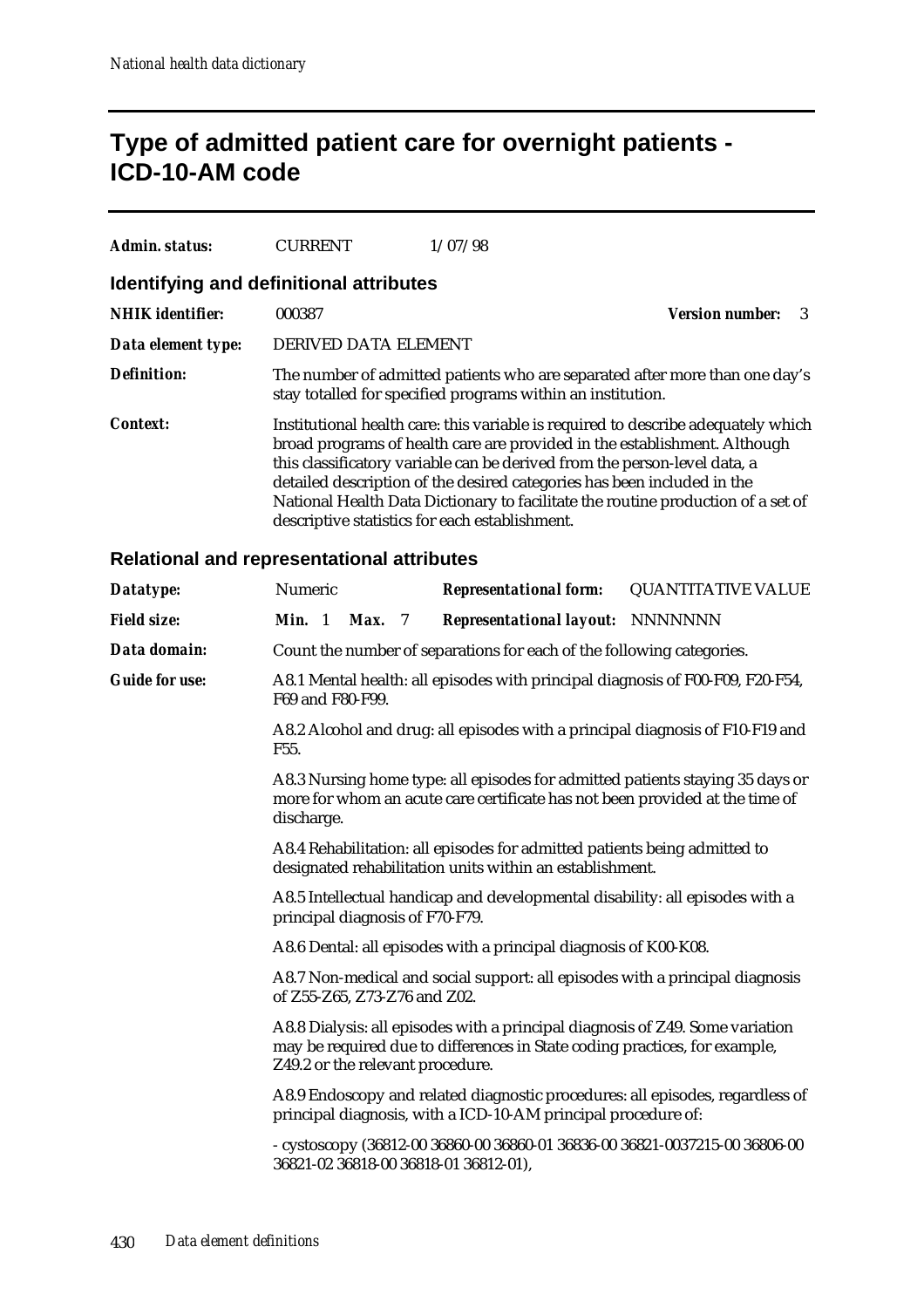## **Type of admitted patient care for overnight patients - ICD-10-AM code (continued)**

| <b>Guide for use</b>             | - gastroscopy (30473-00 30473-01 30478-00 3047801 30478-02 30478-03 30478-04),                                                                                                               |  |  |  |  |
|----------------------------------|----------------------------------------------------------------------------------------------------------------------------------------------------------------------------------------------|--|--|--|--|
| (cont'd):                        | - oesophagoscopy (30473-03 30473-04 41822-00 30478-11 41825-0030478-10<br>30478-13 41816-00 41822-00 41825-00 41816-00),                                                                     |  |  |  |  |
|                                  | - duodenoscopy (30473-00 30473-01 32095-00 30569-00 30478-0430478-00 30468-<br>(00),                                                                                                         |  |  |  |  |
|                                  | - colonoscopy (32090-00 32090-01 90315-00 32093-00 32084-00 32084-01 32087-00<br>$30375 - 23$ ,                                                                                              |  |  |  |  |
|                                  | -sigmoidoscopy (32084-00 32084-01 32087-00 32075-00 32075-01 32078-00 32081-<br>0032072-01 30375-23),                                                                                        |  |  |  |  |
|                                  | - bronchoscopy (41889-00 41892-00 41892-01 41901-00 41895-00), and<br>laryngoscopy (41849-00 41855-00 41867-00 41864-00 41858-00 41861-00 41852-00<br>41846-00 41764-03).                    |  |  |  |  |
|                                  | A8.10 Perinatal: all episodes with a principal diagnosis of P00-P96 with age less<br>than 29 days. Multiple births are to be included.                                                       |  |  |  |  |
|                                  | A8.11 Medical/surgical/obstetrics: balance of episodes.                                                                                                                                      |  |  |  |  |
|                                  | Note: For Public Psychiatric and Drug and Alcohol hospitals there is no<br>requirement for the information by categories other than A8.1, A8.2 and A8.11.                                    |  |  |  |  |
| <b>Verification rules:</b>       |                                                                                                                                                                                              |  |  |  |  |
| <b>Collection methods:</b>       |                                                                                                                                                                                              |  |  |  |  |
| <b>Related data:</b>             |                                                                                                                                                                                              |  |  |  |  |
| <b>Administrative attributes</b> |                                                                                                                                                                                              |  |  |  |  |
| <b>Source document:</b>          | International Statistical Classification of Diseases and Related health Problems<br>- 10th Revision, Australian Modification (1998) National Centre for<br>Classification in Health, Sydney. |  |  |  |  |
| <b>Source organisation:</b>      |                                                                                                                                                                                              |  |  |  |  |
| National minimum data sets:      |                                                                                                                                                                                              |  |  |  |  |

*Comments:*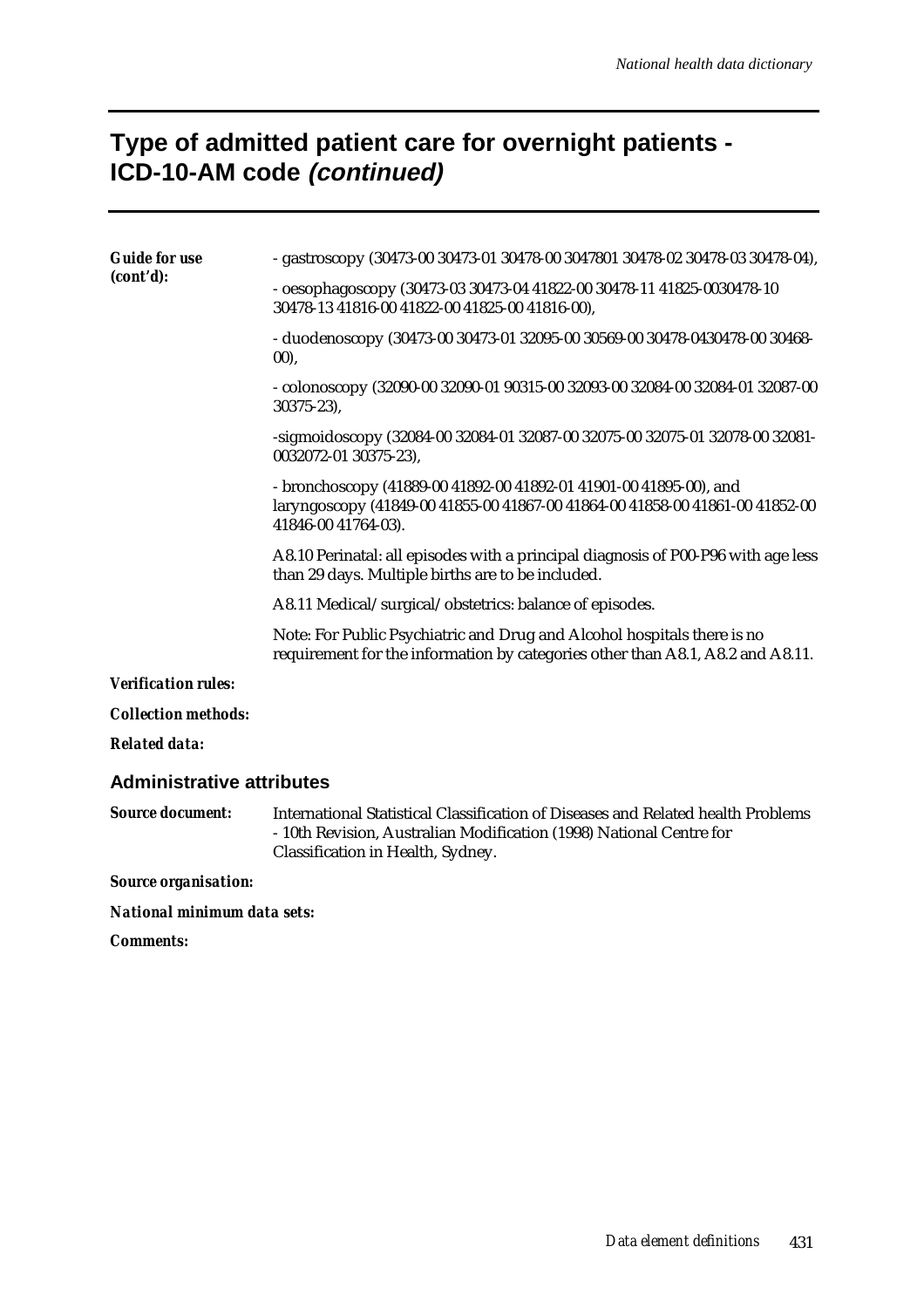## **Type of admitted patient care for overnight patients - ICD-9-CM code**

| Admin. status:          | <b>SUPERSEDED</b>                              | 30/06/99                                                                                                                                                                                                                                                                                                                                                                                                   |                              |
|-------------------------|------------------------------------------------|------------------------------------------------------------------------------------------------------------------------------------------------------------------------------------------------------------------------------------------------------------------------------------------------------------------------------------------------------------------------------------------------------------|------------------------------|
|                         | Identifying and definitional attributes        |                                                                                                                                                                                                                                                                                                                                                                                                            |                              |
| <b>NHIK</b> identifier: | 000387                                         |                                                                                                                                                                                                                                                                                                                                                                                                            | <b>Version number:</b><br>-2 |
| Data element type:      | DERIVED DATA ELEMENT                           |                                                                                                                                                                                                                                                                                                                                                                                                            |                              |
| Definition:             |                                                | The number of admitted patients who are separated after more than one day's<br>stay totalled for specified programs within an institution.                                                                                                                                                                                                                                                                 |                              |
| Context:                | descriptive statistics for each establishment. | Institutional health care: this variable is required to describe adequately which<br>broad programs of health care are provided in the establishment. Although<br>this classificatory variable can be derived from the person-level data, a<br>detailed description of the desired categories has been included in the<br>National Health Data Dictionary to facilitate the routine production of a set of |                              |

| Datatype:             | Numeric                                                                                                                                                                     |  |               |  | <b>Representational form:</b>                                                                                                                                                                                                                                                                                                                                                                          | <b>QUANTITATIVE VALUE</b> |  |  |  |
|-----------------------|-----------------------------------------------------------------------------------------------------------------------------------------------------------------------------|--|---------------|--|--------------------------------------------------------------------------------------------------------------------------------------------------------------------------------------------------------------------------------------------------------------------------------------------------------------------------------------------------------------------------------------------------------|---------------------------|--|--|--|
| <b>Field size:</b>    | Min. 1                                                                                                                                                                      |  | <b>Max.</b> 7 |  | <b>Representational layout:</b>                                                                                                                                                                                                                                                                                                                                                                        | <b>NNNNNNN</b>            |  |  |  |
| Data domain:          | Count the number of separations for each of the following categories.                                                                                                       |  |               |  |                                                                                                                                                                                                                                                                                                                                                                                                        |                           |  |  |  |
| <b>Guide for use:</b> | $-316.$                                                                                                                                                                     |  |               |  | A8.1 Mental health: all episodes with principal diagnosis of 290, 293 - 302, 306                                                                                                                                                                                                                                                                                                                       |                           |  |  |  |
|                       | and 303 - 305.                                                                                                                                                              |  |               |  | A8.2 Alcohol and drug: all episodes with a principal diagnosis of 291 - 292                                                                                                                                                                                                                                                                                                                            |                           |  |  |  |
|                       | A8.3 Nursing home type: all episodes for admitted patients staying 35 days or<br>more for whom an acute care certificate has not been provided at the time of<br>discharge. |  |               |  |                                                                                                                                                                                                                                                                                                                                                                                                        |                           |  |  |  |
|                       | A8.4 Rehabilitation: all episodes for admitted patients being admitted to<br>designated rehabilitation units within an establishment.                                       |  |               |  |                                                                                                                                                                                                                                                                                                                                                                                                        |                           |  |  |  |
|                       | A8.5 Intellectual handicap and developmental disability: all episodes with a<br>principal diagnosis of 317 - 319.                                                           |  |               |  |                                                                                                                                                                                                                                                                                                                                                                                                        |                           |  |  |  |
|                       | A8.6 Dental: all episodes with a principal diagnosis of 520 - 525.                                                                                                          |  |               |  |                                                                                                                                                                                                                                                                                                                                                                                                        |                           |  |  |  |
|                       | A8.7 Non-medical and social support: all episodes with a principal diagnosis<br>of V60 - V63, V68.                                                                          |  |               |  |                                                                                                                                                                                                                                                                                                                                                                                                        |                           |  |  |  |
|                       |                                                                                                                                                                             |  |               |  | A8.8 Dialysis: all episodes with a principal diagnosis of V56. Some variation<br>may be required due to differences in State coding practices, for example,<br>V56.9 or the relevant procedure.                                                                                                                                                                                                        |                           |  |  |  |
|                       |                                                                                                                                                                             |  |               |  | A8.9 Endoscopy and related diagnostic procedures: all episodes, regardless of<br>principal diagnosis, with a ICD-9-CM principal procedure of cystoscopy (57.32,<br>57.33), gastroscopy (44.13, 44.14), oesophagoscopy (42.23, 42.24),<br>duodenoscopy (45.13, 45.14), colonoscopy (45.23, 45.25), sigmoidoscopy (45.24),<br>bronchoscopy (33.22, 33.23, 33.24, 33.27) and laryngoscopy (31.42, 31.43). |                           |  |  |  |
|                       |                                                                                                                                                                             |  |               |  | A8.10 Perinatal: all episodes with a principal diagnosis of 760 - 779 with age<br>less than 29 days. Multiple births are to be included.                                                                                                                                                                                                                                                               |                           |  |  |  |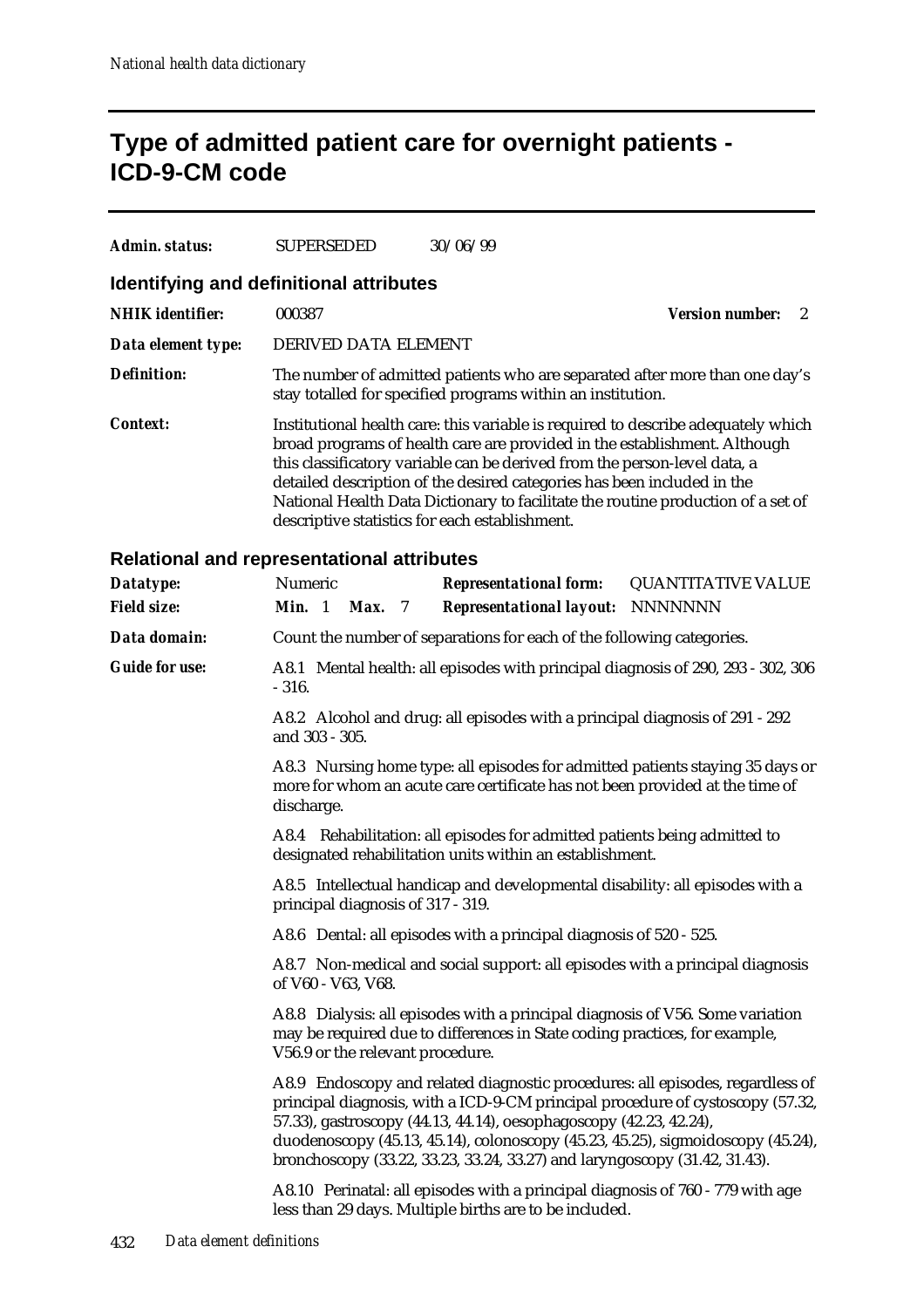## **Type of admitted patient care for overnight patients - ICD-9-CM code (continued)**

| <b>Guide for use</b>             | A8.11 Medical/surgical/obstetrics: balance of episodes.                                                                                                                                                                                                                                                     |
|----------------------------------|-------------------------------------------------------------------------------------------------------------------------------------------------------------------------------------------------------------------------------------------------------------------------------------------------------------|
| (cont'd):                        | Although this data element has been superseded by Type of admitted patient<br>care for overnight patients - ICD-10-AM code, Version 3, it remains an<br>acceptable interim standard (until 30 June 1999) for use by those States and<br>Territories that will not be implementing ICD-10-AM on 1 July 1998. |
| <b>Verification rules:</b>       |                                                                                                                                                                                                                                                                                                             |
| <b>Collection methods:</b>       |                                                                                                                                                                                                                                                                                                             |
| <b>Related data:</b>             |                                                                                                                                                                                                                                                                                                             |
| <b>Administrative attributes</b> |                                                                                                                                                                                                                                                                                                             |
| <b>Source document:</b>          | Australian Version of the International Classification of Diseases, 9th Revision,<br>Clinical Modification, published by the National Centre for Classification in<br>Health (1996) Sydney.                                                                                                                 |
| <b>Source organisation:</b>      |                                                                                                                                                                                                                                                                                                             |
| National minimum data sets:      |                                                                                                                                                                                                                                                                                                             |
| <b>Comments:</b>                 | This data element is to be reviewed in 1998.                                                                                                                                                                                                                                                                |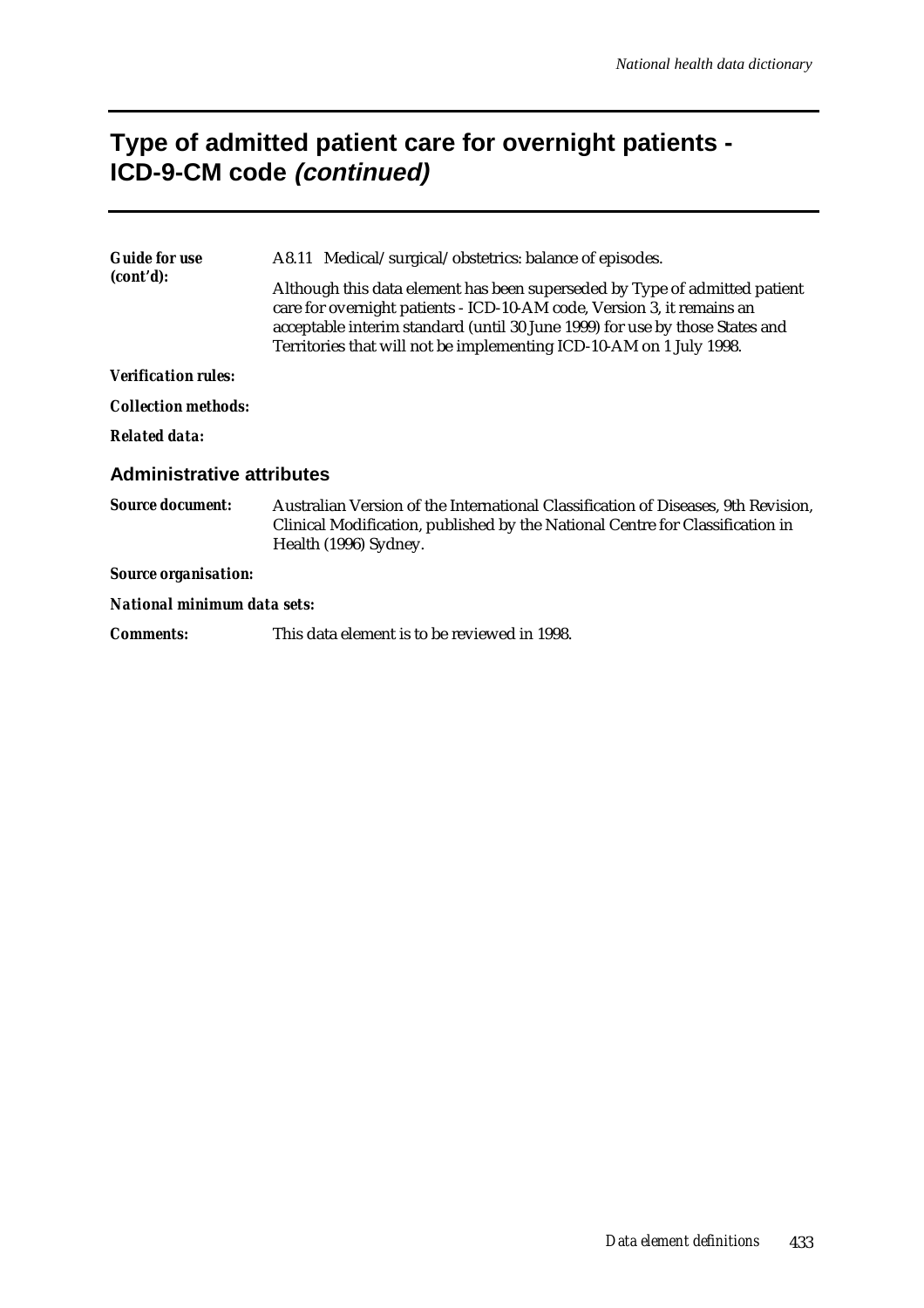## **Type of admitted patient care for same day patients - ICD-10-AM code**

| Admin. status:          | <b>CURRENT</b>                          | 1/07/98                                                                                                                                                                                                                                                                                                                                                                                                                                                      |  |
|-------------------------|-----------------------------------------|--------------------------------------------------------------------------------------------------------------------------------------------------------------------------------------------------------------------------------------------------------------------------------------------------------------------------------------------------------------------------------------------------------------------------------------------------------------|--|
|                         | Identifying and definitional attributes |                                                                                                                                                                                                                                                                                                                                                                                                                                                              |  |
| <b>NHIK</b> identifier: | 000232                                  | <b>Version number:</b><br>3                                                                                                                                                                                                                                                                                                                                                                                                                                  |  |
| Data element type:      | DERIVED DATA ELEMENT                    |                                                                                                                                                                                                                                                                                                                                                                                                                                                              |  |
| <b>Definition:</b>      |                                         | The number of admitted patients separated on the day of admission totalled<br>for specified programs within an institution.                                                                                                                                                                                                                                                                                                                                  |  |
| Context:                |                                         | Institutional health care: this variable is required to describe adequately which<br>broad programs of health care are provided in the establishment. Although<br>this classificatory variable can be derived from the person-level data, a<br>detailed description of the desired categories has been included in the<br>National Health Data Dictionary to facilitate the routine production of a set of<br>descriptive statistics for each establishment. |  |

| Datatype:             | Numeric                                                                                                                                                                                         |  |               |  | <b>Representational form:</b>                                                                                        | <b>CODE</b>                                                                    |  |  |  |
|-----------------------|-------------------------------------------------------------------------------------------------------------------------------------------------------------------------------------------------|--|---------------|--|----------------------------------------------------------------------------------------------------------------------|--------------------------------------------------------------------------------|--|--|--|
| <b>Field size:</b>    | Min. 1                                                                                                                                                                                          |  | <b>Max.</b> 7 |  | Representational layout: NNNNNNN                                                                                     |                                                                                |  |  |  |
| Data domain:          | Count the number of separations for each of the following categories.                                                                                                                           |  |               |  |                                                                                                                      |                                                                                |  |  |  |
| <b>Guide for use:</b> | F69 and F80-F99.                                                                                                                                                                                |  |               |  | A8.1 Mental health: all episodes with principal diagnosis of F00-F09, F20-F54,                                       |                                                                                |  |  |  |
|                       | F <sub>55</sub> .                                                                                                                                                                               |  |               |  | A8.2 Alcohol and drug: all episodes with a principal diagnosis of F10-F19 and                                        |                                                                                |  |  |  |
|                       | A8.3 Nursing home type: all episodes for admitted patients staying 35 days or<br>more for whom an acute care certificate has not been provided at the time of<br>discharge.                     |  |               |  |                                                                                                                      |                                                                                |  |  |  |
|                       | A8.4 Rehabilitation: all episodes for admitted patients being admitted to<br>designated rehabilitation units within an establishment.                                                           |  |               |  |                                                                                                                      |                                                                                |  |  |  |
|                       | A8.5 Intellectual handicap and developmental disability: all episodes with a<br>principal diagnosis of F70-F79.                                                                                 |  |               |  |                                                                                                                      |                                                                                |  |  |  |
|                       | A8.6 Dental: all episodes with a principal diagnosis of K00-K08.                                                                                                                                |  |               |  |                                                                                                                      |                                                                                |  |  |  |
|                       | A8.7 Non-medical and social support: all episodes with a principal diagnosis<br>of Z55-Z65, Z73-Z76 and Z02.                                                                                    |  |               |  |                                                                                                                      |                                                                                |  |  |  |
|                       | A8.8 Dialysis: all episodes with a principal diagnosis of Z49. Some variation<br>may be required due to differences in State coding practices, for example,<br>Z49.2 or the relevant procedure. |  |               |  |                                                                                                                      |                                                                                |  |  |  |
|                       | A8.9 Endoscopy and related diagnostic procedures: all episodes, regardless of<br>principal diagnosis, with a ICD-10-AM principal procedure of:                                                  |  |               |  |                                                                                                                      |                                                                                |  |  |  |
|                       |                                                                                                                                                                                                 |  |               |  | - cystoscopy (36812-00 36860-00 36860-01 36836-00 36821-0037215-00 36806-00<br>36821-02 36818-00 36818-01 36812-01), |                                                                                |  |  |  |
|                       |                                                                                                                                                                                                 |  |               |  |                                                                                                                      | - gastroscopy (30473-00 30473-01 30478-00 3047801 30478-02 30478-03 30478-04), |  |  |  |
|                       |                                                                                                                                                                                                 |  |               |  |                                                                                                                      |                                                                                |  |  |  |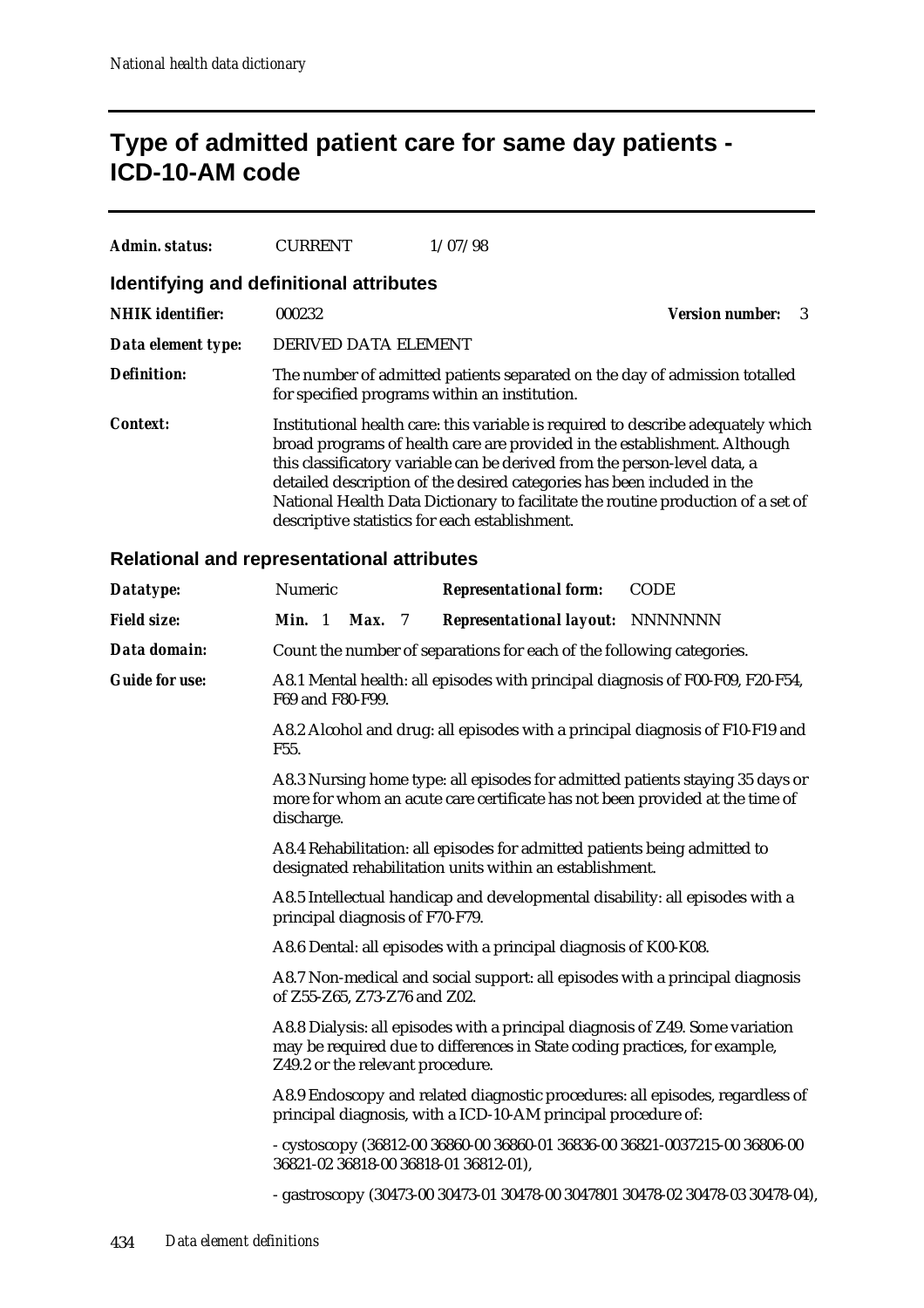### **Type of admitted patient care for same day patients - ICD-10-AM code (continued)**

| <b>Guide for use</b><br>(cont'd): | - oesophagoscopy (30473-03 30473-04 41822-00 30478-11 41825-0030478-10<br>30478-13 41816-00 41822-00 41825-00 41816-00),                                                  |
|-----------------------------------|---------------------------------------------------------------------------------------------------------------------------------------------------------------------------|
|                                   | - duodenoscopy (30473-00 30473-01 32095-00 30569-00 30478-0430478-00 30468-<br>(00),                                                                                      |
|                                   | - colonoscopy (32090-00 32090-01 90315-00 32093-00 32084-00 32084-01 32087-00<br>$30375 - 23$ ,                                                                           |
|                                   | - sigmoidoscopy (32084-00 32084-01 32087-00 32075-00 32075-01 32078-00<br>32081-0032072-01 30375-23),                                                                     |
|                                   | - bronchoscopy (41889-00 41892-00 41892-01 41901-00 41895-00), and<br>laryngoscopy (41849-00 41855-00 41867-00 41864-00 41858-00 41861-00 41852-00<br>41846-00 41764-03). |
|                                   | A8.10 Perinatal: all episodes with a principal diagnosis of P00-P96 with age less<br>than 29 days. Multiple births are to be included.                                    |
|                                   | A8.11 Medical/surgical/obstetrics: balance of episodes.                                                                                                                   |
|                                   | Note: For Public Psychiatric and Drug and Alcohol hospitals there is no<br>requirement for the information by categories other than A8.1, A8.2 and A8.11.                 |
| <b>Verification rules:</b>        |                                                                                                                                                                           |
| <b>Collection methods:</b>        |                                                                                                                                                                           |
| <b>Related data:</b>              |                                                                                                                                                                           |
| <b>Administrative attributes</b>  |                                                                                                                                                                           |
| <b>Source document:</b>           | <b>International Statistical Classification of Diseases and Related health Problems</b>                                                                                   |

- 10th Revision, Australian Modification (1998) National Centre for Classification in Health, Sydney.

*Source organisation:*

*National minimum data sets:*

*Comments:*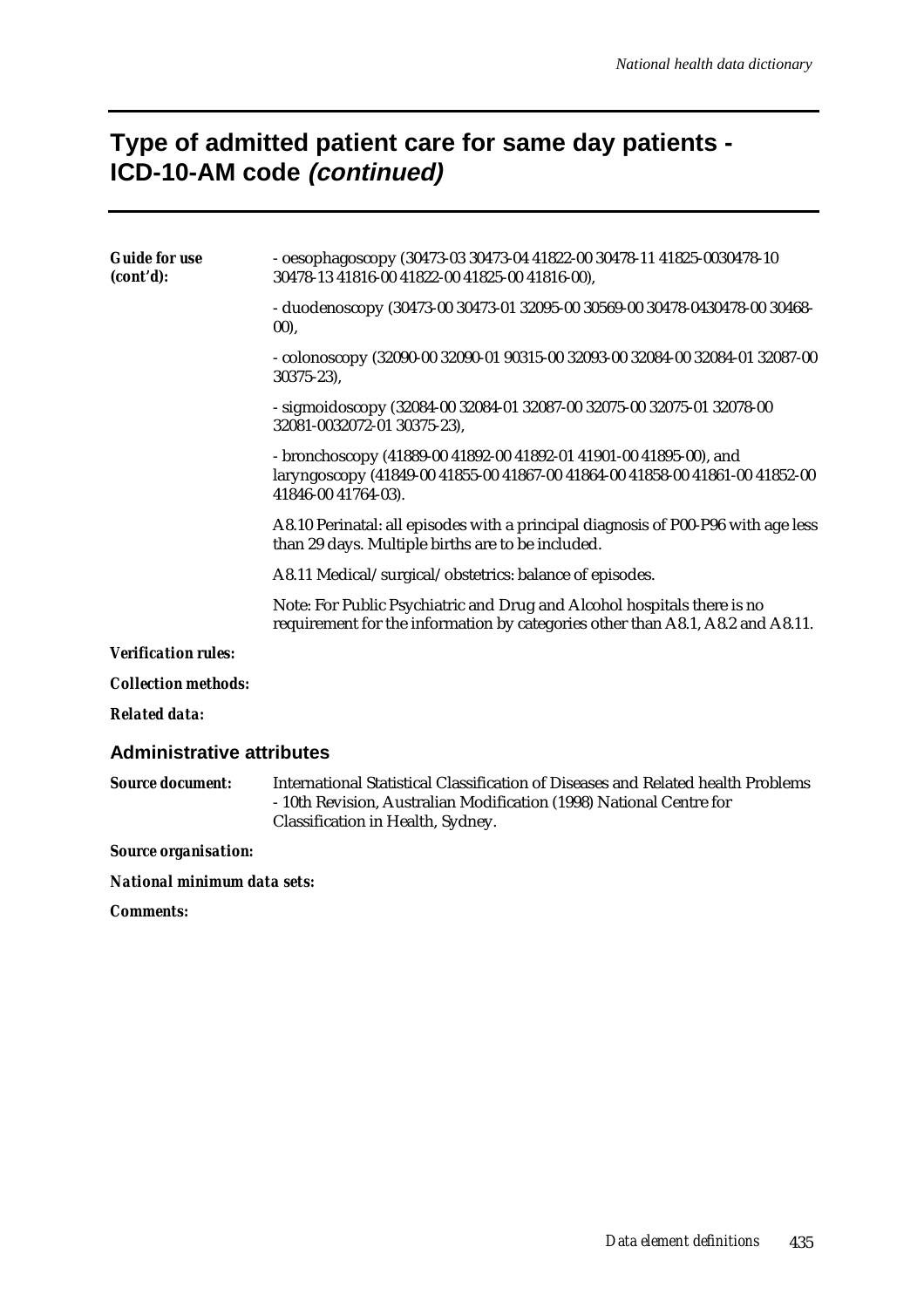## **Type of admitted patient care for same day patients - ICD-9-CM code**

| Admin. status:                          | <b>SUPERSEDED</b>                              | 30/06/99                                                                                                                                                                                                                                                                                                                                                                                                   |                        |  |
|-----------------------------------------|------------------------------------------------|------------------------------------------------------------------------------------------------------------------------------------------------------------------------------------------------------------------------------------------------------------------------------------------------------------------------------------------------------------------------------------------------------------|------------------------|--|
| Identifying and definitional attributes |                                                |                                                                                                                                                                                                                                                                                                                                                                                                            |                        |  |
| <b>NHIK</b> identifier:                 | 000232                                         |                                                                                                                                                                                                                                                                                                                                                                                                            | <b>Version number:</b> |  |
| Data element type:                      | DERIVED DATA ELEMENT                           |                                                                                                                                                                                                                                                                                                                                                                                                            |                        |  |
| <b>Definition:</b>                      | for specified programs within an institution.  | The number of admitted patients separated on the day of admission totalled                                                                                                                                                                                                                                                                                                                                 |                        |  |
| <i>Context:</i>                         | descriptive statistics for each establishment. | Institutional health care: this variable is required to describe adequately which<br>broad programs of health care are provided in the establishment. Although<br>this classificatory variable can be derived from the person-level data, a<br>detailed description of the desired categories has been included in the<br>National Health Data Dictionary to facilitate the routine production of a set of |                        |  |

| Datatype:<br><b>Field size:</b> | Numeric<br>Min. 1                                                                                                                                                           |  | <b>Max.</b> 7 |  | <b>Representational form:</b><br><b>Representational layout:</b>                                                                                                                                                                                                                                                                                                                                       | <b>QUANTITATIVE VALUE</b><br><b>NNNNNNN</b> |  |  |  |
|---------------------------------|-----------------------------------------------------------------------------------------------------------------------------------------------------------------------------|--|---------------|--|--------------------------------------------------------------------------------------------------------------------------------------------------------------------------------------------------------------------------------------------------------------------------------------------------------------------------------------------------------------------------------------------------------|---------------------------------------------|--|--|--|
| Data domain:                    | Count the number of separations for each of the following categories.                                                                                                       |  |               |  |                                                                                                                                                                                                                                                                                                                                                                                                        |                                             |  |  |  |
| <b>Guide for use:</b>           | $-316.$                                                                                                                                                                     |  |               |  | A8.1 Mental health: all episodes with principal diagnosis of 290, 293 - 302, 306                                                                                                                                                                                                                                                                                                                       |                                             |  |  |  |
|                                 | and 303 - 305.                                                                                                                                                              |  |               |  | A8.2 Alcohol and drug: all episodes with a principal diagnosis of 291 - 292                                                                                                                                                                                                                                                                                                                            |                                             |  |  |  |
|                                 | A8.3 Nursing home type: all episodes for admitted patients staying 35 days or<br>more for whom an acute care certificate has not been provided at the time of<br>discharge. |  |               |  |                                                                                                                                                                                                                                                                                                                                                                                                        |                                             |  |  |  |
|                                 | A8.4 Rehabilitation: all episodes for admitted patients being admitted to<br>designated rehabilitation units within an establishment.                                       |  |               |  |                                                                                                                                                                                                                                                                                                                                                                                                        |                                             |  |  |  |
|                                 | A8.5 Intellectual handicap and developmental disability: all episodes with a<br>principal diagnosis of 317 - 319.                                                           |  |               |  |                                                                                                                                                                                                                                                                                                                                                                                                        |                                             |  |  |  |
|                                 | A8.6 Dental: all episodes with a principal diagnosis of 520 - 525.                                                                                                          |  |               |  |                                                                                                                                                                                                                                                                                                                                                                                                        |                                             |  |  |  |
|                                 | A8.7 Non-medical and social support: all episodes with a principal diagnosis<br>of V60 - V63, V68.                                                                          |  |               |  |                                                                                                                                                                                                                                                                                                                                                                                                        |                                             |  |  |  |
|                                 |                                                                                                                                                                             |  |               |  | A8.8 Dialysis: all episodes with a principal diagnosis of V56. Some variation<br>may be required due to differences in State coding practices, for example,<br>V56.9 or the relevant procedure.                                                                                                                                                                                                        |                                             |  |  |  |
|                                 |                                                                                                                                                                             |  |               |  | A8.9 Endoscopy and related diagnostic procedures: all episodes, regardless of<br>principal diagnosis, with a ICD-9-CM principal procedure of cystoscopy (57.32,<br>57.33), gastroscopy (44.13, 44.14), oesophagoscopy (42.23, 42.24),<br>duodenoscopy (45.13, 45.14), colonoscopy (45.23, 45.25), sigmoidoscopy (45.24),<br>bronchoscopy (33.22, 33.23, 33.24, 33.27) and laryngoscopy (31.42, 31.43). |                                             |  |  |  |
|                                 |                                                                                                                                                                             |  |               |  | A8.10 Perinatal: all episodes with a principal diagnosis of 760 - 779 with age<br>less than 29 days. Multiple births are to be included.                                                                                                                                                                                                                                                               |                                             |  |  |  |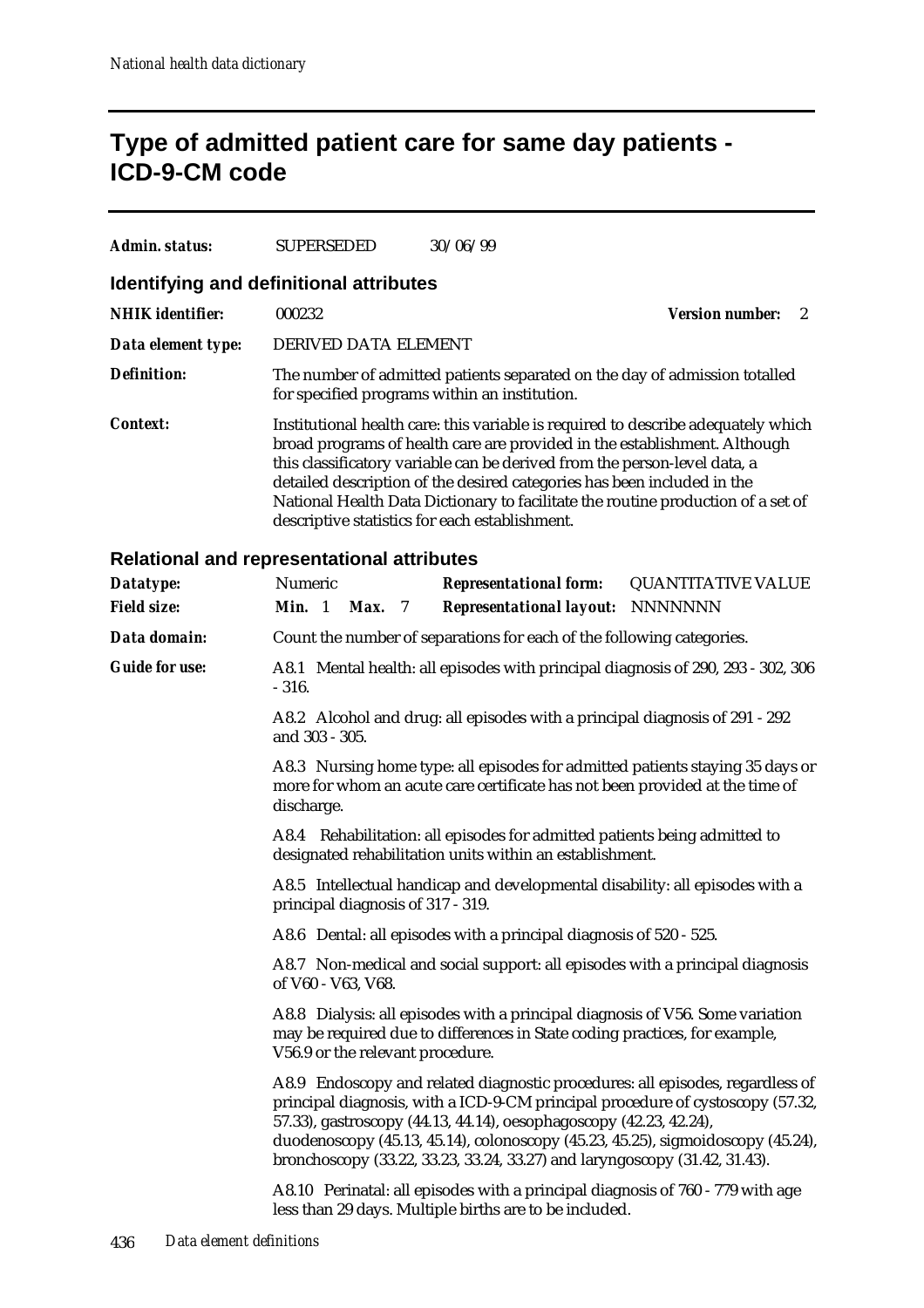## **Type of admitted patient care for same day patients - ICD-9-CM code (continued)**

| <b>Guide for use</b>             | A8.11 Medical/surgical/obstetrics: balance of episodes.                                                                                                                                                                                                                                                    |  |  |  |  |  |
|----------------------------------|------------------------------------------------------------------------------------------------------------------------------------------------------------------------------------------------------------------------------------------------------------------------------------------------------------|--|--|--|--|--|
| (cont'd):                        | Note: For Public Psychiatric and Drug and Alcohol hospitals there is no<br>requirement for the information by categories other than A8.1, A8.2 and A8.11.                                                                                                                                                  |  |  |  |  |  |
|                                  | Although this data element has been superseded by Type of admitted patient<br>care for same day patients - ICD-10-AM code, Version 3, it remains an<br>acceptable interim standard (until 30 June 1999) for use by those States and<br>Territories that will not be implementing ICD-10-AM on 1 July 1998. |  |  |  |  |  |
| <b>Verification rules:</b>       |                                                                                                                                                                                                                                                                                                            |  |  |  |  |  |
| <b>Collection methods:</b>       |                                                                                                                                                                                                                                                                                                            |  |  |  |  |  |
| <b>Related data:</b>             |                                                                                                                                                                                                                                                                                                            |  |  |  |  |  |
| <b>Administrative attributes</b> |                                                                                                                                                                                                                                                                                                            |  |  |  |  |  |
| <b>Source document:</b>          | Australian Version of the International Classification of Diseases, 9th Revision,<br>Clinical Modification, published by the National Centre for Classification in<br>Health (1996) Sydney.                                                                                                                |  |  |  |  |  |
| <b>Source organisation:</b>      |                                                                                                                                                                                                                                                                                                            |  |  |  |  |  |
| National minimum data sets:      |                                                                                                                                                                                                                                                                                                            |  |  |  |  |  |
| <b>Comments:</b>                 |                                                                                                                                                                                                                                                                                                            |  |  |  |  |  |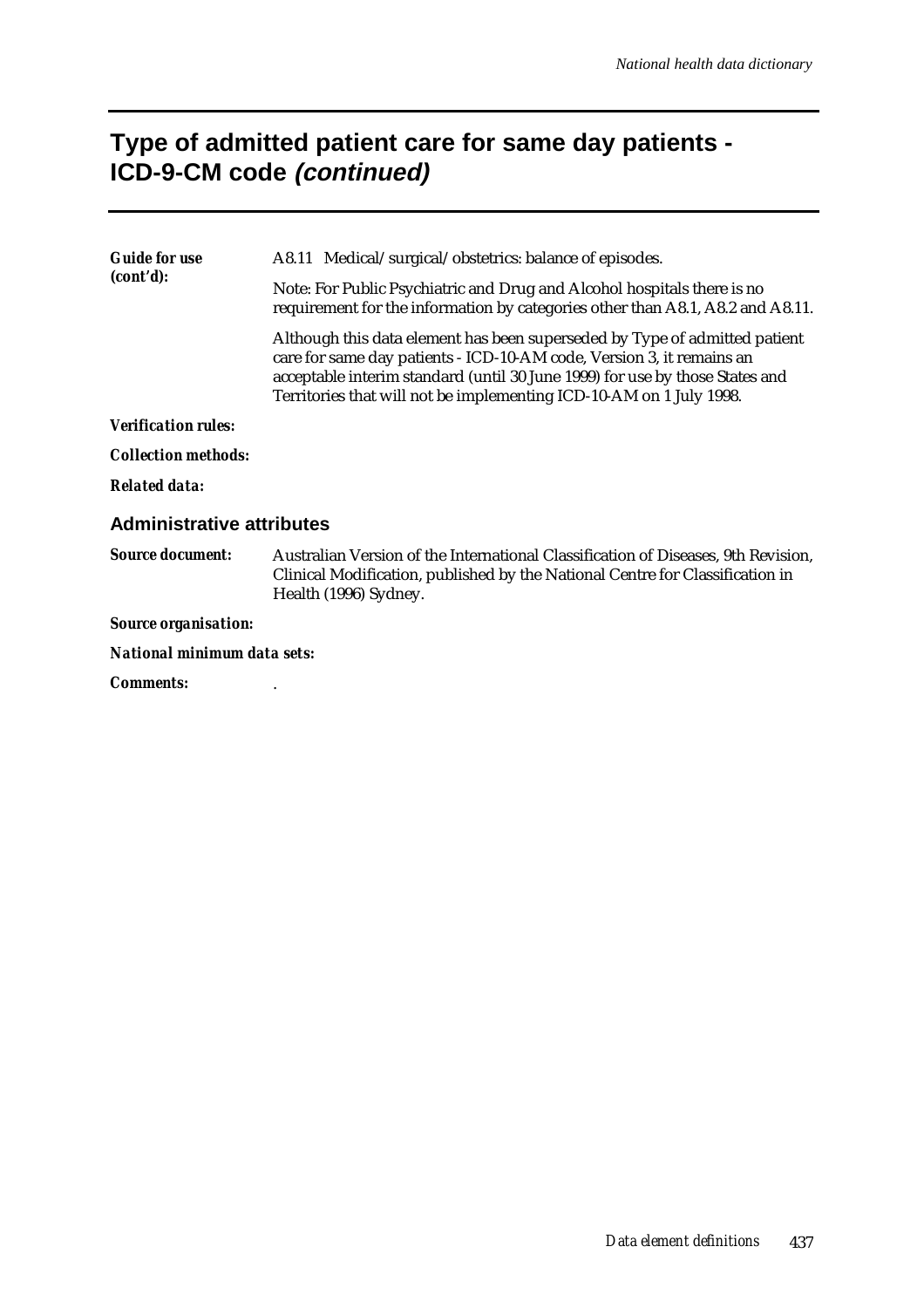## **Type of admitted patient care for short stay patients - ICD-10-AM code**

| Admin. status:          | <b>CURRENT</b>                          | 1/07/98                                                                                                                                                                                                                                                                                                                                                                                                                                                      |                              |  |
|-------------------------|-----------------------------------------|--------------------------------------------------------------------------------------------------------------------------------------------------------------------------------------------------------------------------------------------------------------------------------------------------------------------------------------------------------------------------------------------------------------------------------------------------------------|------------------------------|--|
|                         | Identifying and definitional attributes |                                                                                                                                                                                                                                                                                                                                                                                                                                                              |                              |  |
| <b>NHIK</b> identifier: | 000389                                  |                                                                                                                                                                                                                                                                                                                                                                                                                                                              | <b>Version number:</b><br>-3 |  |
| Data element type:      | DERIVED DATA ELEMENT                    |                                                                                                                                                                                                                                                                                                                                                                                                                                                              |                              |  |
| <b>Definition:</b>      |                                         | The number of admitted patients separated following a length of stay of less<br>than 35 days totalled for specified programs within an institution.                                                                                                                                                                                                                                                                                                          |                              |  |
| Context:                |                                         | Institutional health care: this variable is required to describe adequately which<br>broad programs of health care are provided in the establishment. Although<br>this classificatory variable can be derived from the person-level data, a<br>detailed description of the desired categories has been included in the<br>National Health Data Dictionary to facilitate the routine production of a set of<br>descriptive statistics for each establishment. |                              |  |

### **Relational and representational attributes**

| Datatype:                        | <b>Numeric</b>                                                                                         |                                                                       |  | <b>Representational form:</b>                                                                                                                           | <b>QUANTITATIVE VALUE</b> |  |
|----------------------------------|--------------------------------------------------------------------------------------------------------|-----------------------------------------------------------------------|--|---------------------------------------------------------------------------------------------------------------------------------------------------------|---------------------------|--|
| <b>Field size:</b>               | <b>Min.</b> 1 <b>Max.</b> 7                                                                            |                                                                       |  | <b>Representational layout: NNNNNNN</b>                                                                                                                 |                           |  |
| Data domain:                     |                                                                                                        | Count the number of separations for each of the following categories: |  |                                                                                                                                                         |                           |  |
| <b>Guide for use:</b>            | A8.1 Mental health: all episodes with principal diagnosis of F00-F09, F20-F54,<br>F56-F69 and F80-F99. |                                                                       |  |                                                                                                                                                         |                           |  |
|                                  | A8.2 Alcohol and drug: all episodes with a principal diagnosis of F10-F19 and<br>F55.                  |                                                                       |  |                                                                                                                                                         |                           |  |
|                                  | A8.11 Medical/surgical/obstetrics: balance of episodes.                                                |                                                                       |  |                                                                                                                                                         |                           |  |
| <b>Verification rules:</b>       |                                                                                                        |                                                                       |  |                                                                                                                                                         |                           |  |
| <b>Collection methods:</b>       | hospitals only.                                                                                        |                                                                       |  | This data element is collected for public psychiatric and alcohol and drug                                                                              |                           |  |
| <b>Related data:</b>             |                                                                                                        |                                                                       |  |                                                                                                                                                         |                           |  |
| <b>Administrative attributes</b> |                                                                                                        |                                                                       |  |                                                                                                                                                         |                           |  |
| <b>Source document:</b>          | Classification in Health, Sydney.                                                                      |                                                                       |  | International Statistical Classification of Diseases and Related health Problems<br>- 10th Revision, Australian Modification (1998) National Centre for |                           |  |

#### *Source organisation:*

*National minimum data sets:*

*Comments:*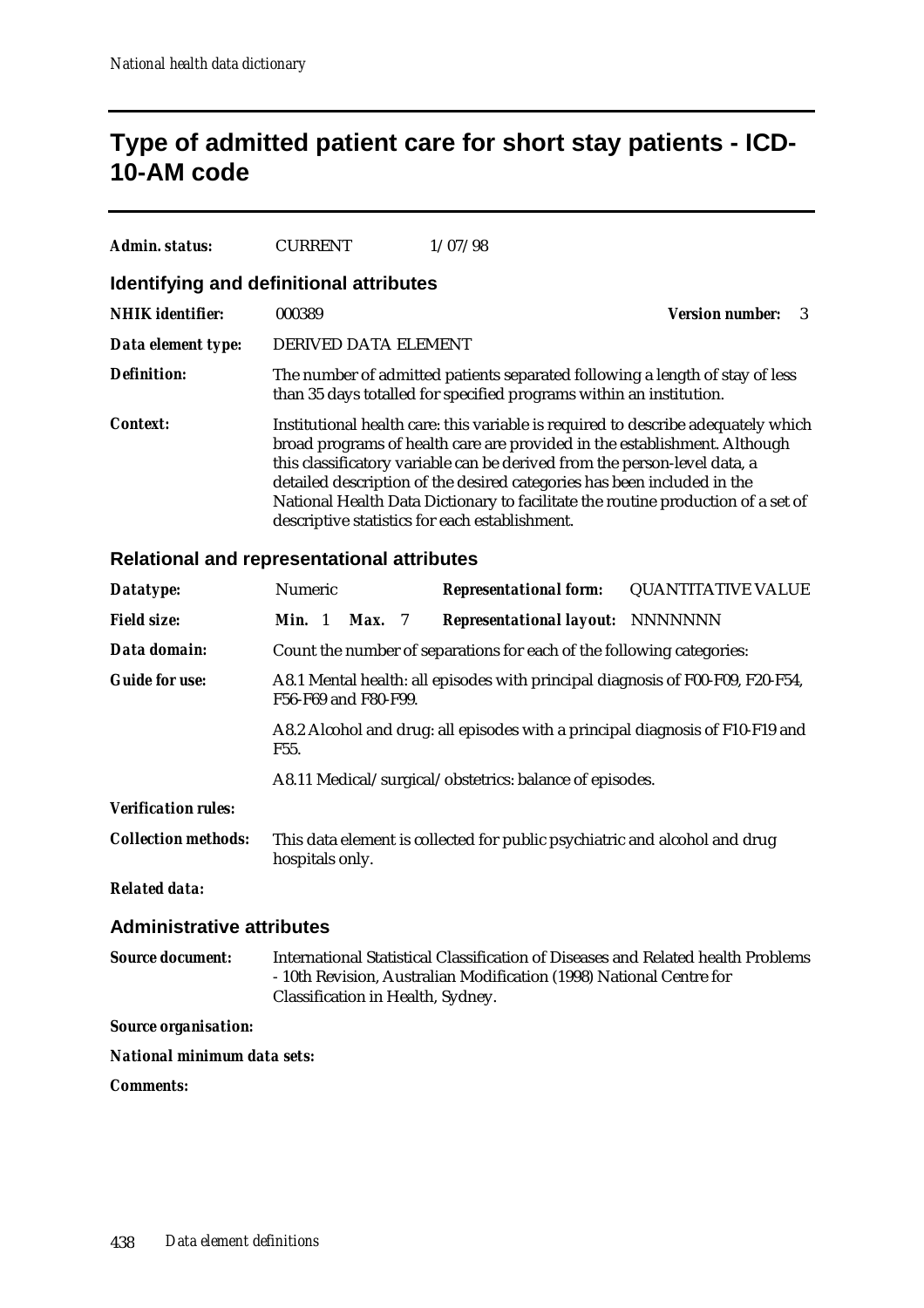### **Type of admitted patient care for short stay patients - ICD-9-CM code**

| Admin. status:          | <b>SUPERSEDED</b>                       | 30/06/99                                                                                                                                                                                                                                                                                                                                                                                                                                                     |
|-------------------------|-----------------------------------------|--------------------------------------------------------------------------------------------------------------------------------------------------------------------------------------------------------------------------------------------------------------------------------------------------------------------------------------------------------------------------------------------------------------------------------------------------------------|
|                         | Identifying and definitional attributes |                                                                                                                                                                                                                                                                                                                                                                                                                                                              |
| <b>NHIK</b> identifier: | 000389                                  | <b>Version number:</b>                                                                                                                                                                                                                                                                                                                                                                                                                                       |
| Data element type:      | DERIVED DATA ELEMENT                    |                                                                                                                                                                                                                                                                                                                                                                                                                                                              |
| Definition:             |                                         | The number of admitted patients separated following a length of stay of less<br>than 35 days totalled for specified programs within an institution.                                                                                                                                                                                                                                                                                                          |
| Context:                |                                         | Institutional health care: this variable is required to describe adequately which<br>broad programs of health care are provided in the establishment. Although<br>this classificatory variable can be derived from the person-level data, a<br>detailed description of the desired categories has been included in the<br>National Health Data Dictionary to facilitate the routine production of a set of<br>descriptive statistics for each establishment. |

### **Relational and representational attributes**

| Datatype:                        | Numeric                                                                                                                                                                                                                                                                                                      |  |                       |  | <b>Representational form:</b>                                                 | <b>QUANTITATIVE VALUE</b>                                                         |
|----------------------------------|--------------------------------------------------------------------------------------------------------------------------------------------------------------------------------------------------------------------------------------------------------------------------------------------------------------|--|-----------------------|--|-------------------------------------------------------------------------------|-----------------------------------------------------------------------------------|
| <b>Field size:</b>               | Min. 1                                                                                                                                                                                                                                                                                                       |  | <b>Max.</b> 7         |  | <b>Representational layout: NNNNNNN</b>                                       |                                                                                   |
| Data domain:                     |                                                                                                                                                                                                                                                                                                              |  |                       |  | Count the number of separations for each of the following categories:         |                                                                                   |
| <b>Guide for use:</b>            | A8.1 Mental health: all episodes with principal diagnosis of 290, 293 - 302, 306<br>$-316.$                                                                                                                                                                                                                  |  |                       |  |                                                                               |                                                                                   |
|                                  | and 303 - 305.                                                                                                                                                                                                                                                                                               |  |                       |  | A8.2 Alcohol and drug: all episodes with a principal diagnosis of 291 - 292   |                                                                                   |
|                                  |                                                                                                                                                                                                                                                                                                              |  |                       |  | A8.11 Medical/surgical/obstetrics: balance of episodes.                       |                                                                                   |
|                                  | Although this data element has been superseded by Type of admitted patient<br>care for short stay patients - ICD-10-AM code, Version 3, it remains an<br>acceptable interim standard (until 30 June 1999) for use by those States and<br>Territories that will not be implementing ICD-10-AM on 1 July 1998. |  |                       |  |                                                                               |                                                                                   |
| <b>Verification rules:</b>       |                                                                                                                                                                                                                                                                                                              |  |                       |  |                                                                               |                                                                                   |
| <b>Collection methods:</b>       | hospitals only.                                                                                                                                                                                                                                                                                              |  |                       |  | This data element is collected for public psychiatric and alcohol and drug    |                                                                                   |
| <b>Related data:</b>             |                                                                                                                                                                                                                                                                                                              |  |                       |  |                                                                               |                                                                                   |
| <b>Administrative attributes</b> |                                                                                                                                                                                                                                                                                                              |  |                       |  |                                                                               |                                                                                   |
| <b>Source document:</b>          |                                                                                                                                                                                                                                                                                                              |  | Health (1996) Sydney. |  | Clinical Modification, published by the National Centre for Classification in | Australian Version of the International Classification of Diseases, 9th Revision, |
| <b>Source organisation:</b>      |                                                                                                                                                                                                                                                                                                              |  |                       |  |                                                                               |                                                                                   |
| National minimum data sets:      |                                                                                                                                                                                                                                                                                                              |  |                       |  |                                                                               |                                                                                   |

*Comments:* This data element is to be reviewed in 1997.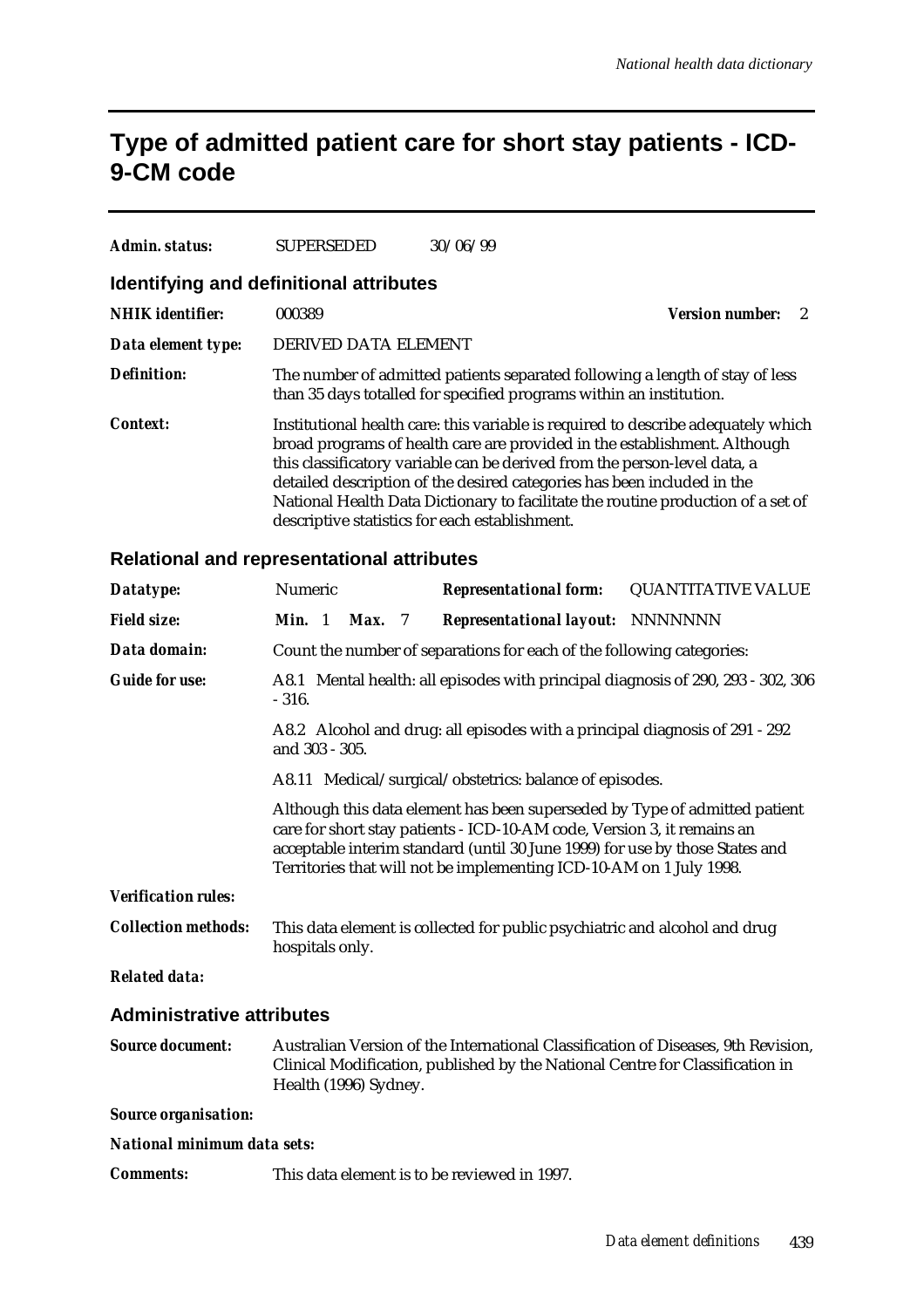# **Type of non-admitted patient care**

| Admin. status:          | <b>CURRENT</b>                                                                                                                                                                                                                                                                                                                                                                                                                                                                                                                                                                                                                                                                                                                                                                                                                                                                                                                                                                                                                                                                                         | 1/07/94                                                                                                                         |                               |  |  |  |
|-------------------------|--------------------------------------------------------------------------------------------------------------------------------------------------------------------------------------------------------------------------------------------------------------------------------------------------------------------------------------------------------------------------------------------------------------------------------------------------------------------------------------------------------------------------------------------------------------------------------------------------------------------------------------------------------------------------------------------------------------------------------------------------------------------------------------------------------------------------------------------------------------------------------------------------------------------------------------------------------------------------------------------------------------------------------------------------------------------------------------------------------|---------------------------------------------------------------------------------------------------------------------------------|-------------------------------|--|--|--|
|                         | <b>Identifying and definitional attributes</b>                                                                                                                                                                                                                                                                                                                                                                                                                                                                                                                                                                                                                                                                                                                                                                                                                                                                                                                                                                                                                                                         |                                                                                                                                 |                               |  |  |  |
| <b>NHIK</b> identifier: | 000231                                                                                                                                                                                                                                                                                                                                                                                                                                                                                                                                                                                                                                                                                                                                                                                                                                                                                                                                                                                                                                                                                                 |                                                                                                                                 | <b>Version number:</b><br>- 1 |  |  |  |
| Data element type:      | DERIVED DATA ELEMENT                                                                                                                                                                                                                                                                                                                                                                                                                                                                                                                                                                                                                                                                                                                                                                                                                                                                                                                                                                                                                                                                                   |                                                                                                                                 |                               |  |  |  |
| <b>Definition:</b>      | This data element concept identifies types of services provided to non-<br>admitted patients in different institutional ways in different systems. It is not a<br>summary casemix classification.                                                                                                                                                                                                                                                                                                                                                                                                                                                                                                                                                                                                                                                                                                                                                                                                                                                                                                      |                                                                                                                                 |                               |  |  |  |
| <b>Context:</b>         |                                                                                                                                                                                                                                                                                                                                                                                                                                                                                                                                                                                                                                                                                                                                                                                                                                                                                                                                                                                                                                                                                                        | Required to describe the broad types of services provided to non-admitted<br>patients, community patients and outreach clients. |                               |  |  |  |
|                         | <b>Relational and representational attributes</b>                                                                                                                                                                                                                                                                                                                                                                                                                                                                                                                                                                                                                                                                                                                                                                                                                                                                                                                                                                                                                                                      |                                                                                                                                 |                               |  |  |  |
| Datatype:               | Numeric                                                                                                                                                                                                                                                                                                                                                                                                                                                                                                                                                                                                                                                                                                                                                                                                                                                                                                                                                                                                                                                                                                | <b>Representational form:</b>                                                                                                   | <b>QUANTITATIVE VALUE</b>     |  |  |  |
| <b>Field size:</b>      | Min. 1<br><b>Max.</b> 7                                                                                                                                                                                                                                                                                                                                                                                                                                                                                                                                                                                                                                                                                                                                                                                                                                                                                                                                                                                                                                                                                | <b>Representational layout: NNNNNNN</b>                                                                                         |                               |  |  |  |
| Data domain:            |                                                                                                                                                                                                                                                                                                                                                                                                                                                                                                                                                                                                                                                                                                                                                                                                                                                                                                                                                                                                                                                                                                        | Count number of non-admitted patient occasions of service.                                                                      |                               |  |  |  |
| <b>Guide for use:</b>   |                                                                                                                                                                                                                                                                                                                                                                                                                                                                                                                                                                                                                                                                                                                                                                                                                                                                                                                                                                                                                                                                                                        | Categories are as follows (definitions of each are given below):                                                                |                               |  |  |  |
|                         | <b>Emergency department and emergency services</b><br>A9.1 emergency services<br><b>Outpatient services</b><br>A9.2 dialysis<br>A9.3 pathology<br>A9.4 radiology and organ imaging<br>A9.5 endoscopy and related procedures<br>A9.6 other medical/surgical/diagnostic<br>A9.7 mental health<br>A9.8 drug and alcohol<br>A9.9 dental<br>A9.10 pharmacy<br>A9.11 allied health services<br>Other non-admitted services<br>A9.12 community health services<br>A9.13 district nursing services<br>A9.14 other outreach services<br>Definitions:<br>A9.1 Emergency services: Services to patients who are not admitted and who<br>receive treatment that was either unplanned or carried out in designated<br>emergency departments within a hospital. Unplanned patients are patients<br>who have not been booked into the hospital before receiving treatment. In<br>general it would be expected that most patients would receive surgical or<br>medical treatment. However, where patients receive other types of treatment<br>that are provided in emergency departments these are to be included. The |                                                                                                                                 |                               |  |  |  |

been recommended for separate counting.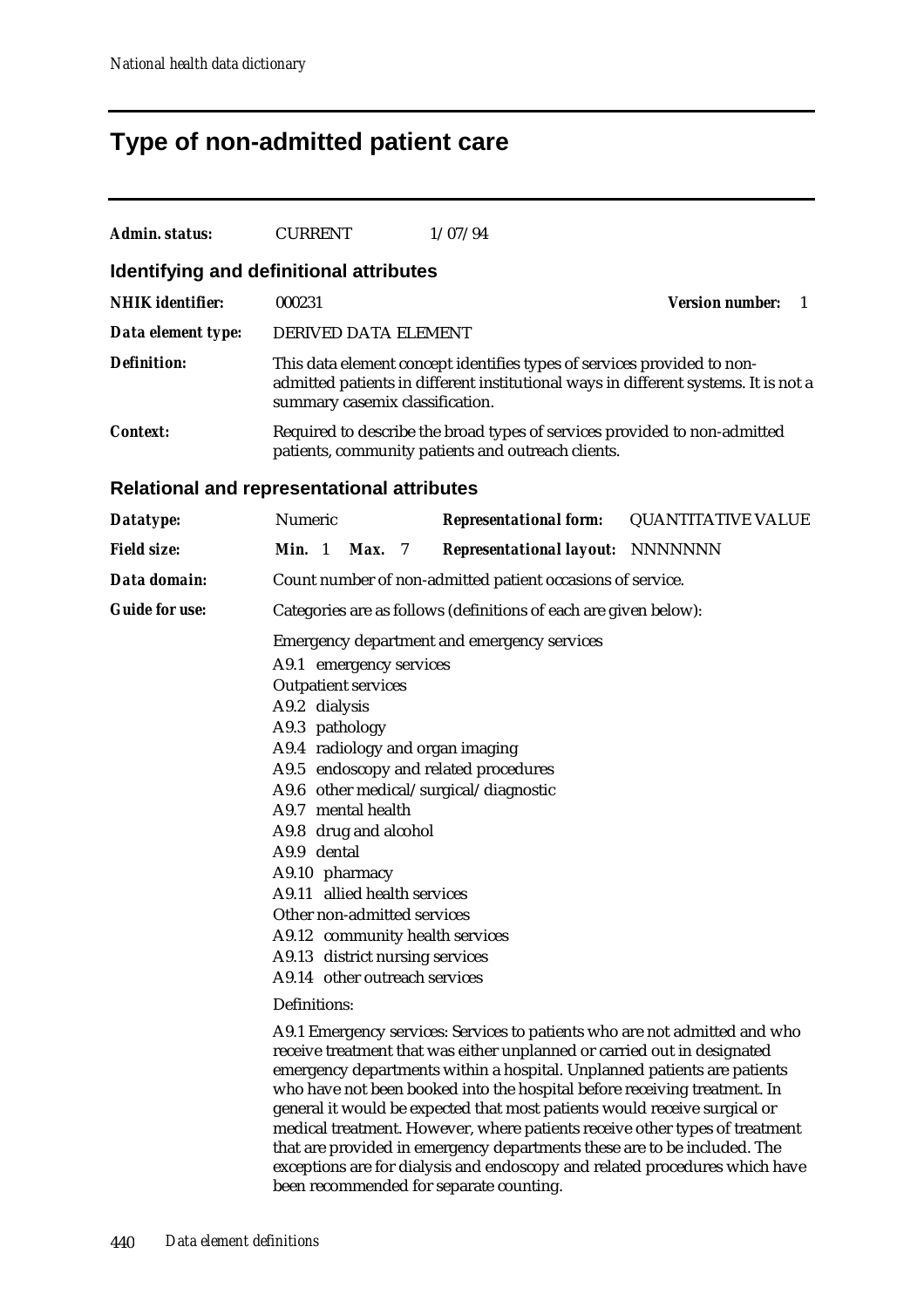### **Type of non-admitted patient care (continued)**

| <b>Guide for use</b><br>(cont'd): | A9.2 Dialysis: This represents all non-admitted patients receiving dialysis<br>within the establishment. Where patients receive treatment in a ward or clinic<br>classified elsewhere (for example, an emergency department), those patients<br>are to be counted as dialysis patients and to be excluded from the other<br>category. All forms of dialysis which are undertaken as a treatment necessary<br>for renal failure are to be included. |  |  |  |
|-----------------------------------|----------------------------------------------------------------------------------------------------------------------------------------------------------------------------------------------------------------------------------------------------------------------------------------------------------------------------------------------------------------------------------------------------------------------------------------------------|--|--|--|
|                                   | A9.3 Pathology: This includes all occasions of service to non-admitted patients<br>from designated pathology laboratories. Occasions of service to all patients<br>from other establishments should be counted separately.                                                                                                                                                                                                                         |  |  |  |
|                                   | A9.4 Radiology and organ imaging: This includes all occasions of service to<br>non-admitted patients undertaken in radiology (X-ray) departments as well as<br>in specialised organ imaging clinics carrying out ultrasound, computerised<br>tomography (CT) and magnetic resonance imaging.                                                                                                                                                       |  |  |  |
|                                   | A9.5 Endoscopy and related procedures: This should include all occasions of<br>service to non-admitted patients for endoscopy including:                                                                                                                                                                                                                                                                                                           |  |  |  |
|                                   | - cystoscopy<br>- gastroscopy<br>- oesophagoscopy<br>- duodenoscopy<br>- colonoscopy<br>- bronchoscopy<br>- laryngoscopy                                                                                                                                                                                                                                                                                                                           |  |  |  |
|                                   | Where one of these procedures is carried out in a ward or clinic classified<br>elsewhere, for example in the emergency department, the occasion is to be<br>included under endoscopy and related procedures, and to be excluded from<br>the other category. Care must be taken to ensure procedures or admitted<br>patients are excluded from this category.                                                                                       |  |  |  |
|                                   | A9.6 Other medical / surgical / diagnostic: Any occasion of service to a non-<br>admitted patient given at a designated unit primarily responsible for the<br>provision of medical/surgical or diagnostic services which has not been<br>covered in the above. These include ECG, obstetrics, nuclear medicine, general<br>medicine, general surgery, fertility and so on.                                                                         |  |  |  |
|                                   | A9.7 Mental health: All occasions of service to non-admitted patients attending<br>designated psychiatric or mental health units within hospitals.                                                                                                                                                                                                                                                                                                 |  |  |  |
|                                   | A9.8 Alcohol and drug: All occasions of service to non-admitted patients<br>attending designated drug and alcohol units within hospitals.                                                                                                                                                                                                                                                                                                          |  |  |  |
|                                   | A9.9 Dental: All occasions of service to non-admitted patients attending<br>designated dental units within hospitals.                                                                                                                                                                                                                                                                                                                              |  |  |  |
|                                   | A9.10 Pharmacy: This item includes all occasions of service to non-admitted                                                                                                                                                                                                                                                                                                                                                                        |  |  |  |

patients from pharmacy departments. Those drugs dispensed/administered in other departments such as the emergency department, or outpatient departments, are to be counted by the respective departments.

A9.11 Allied health services: This includes all occasions of service to nonadmitted patients where services are provided at units/clinics providing treatment/counselling to patients. These include units primarily concerned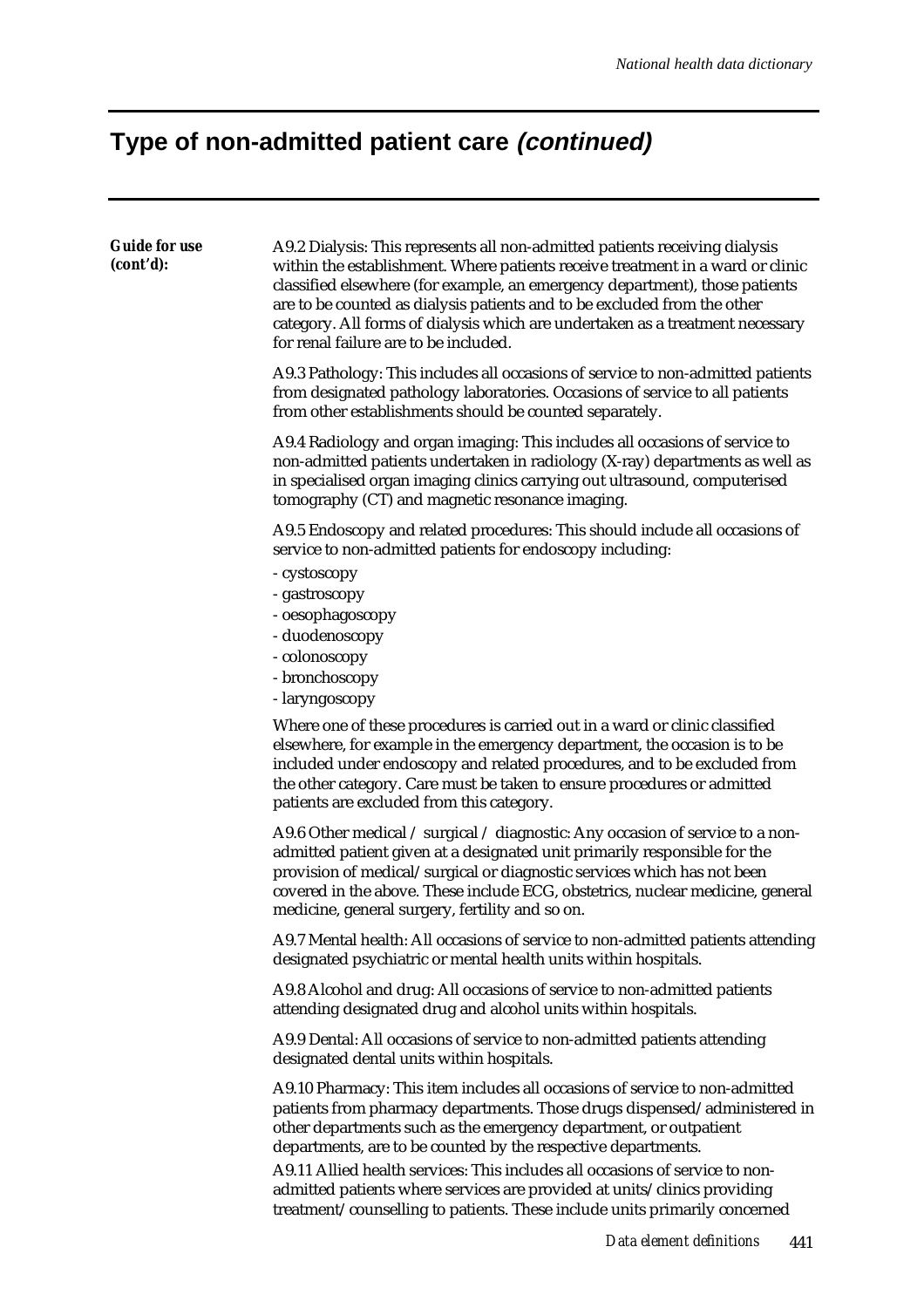# **Type of non-admitted patient care (continued)**

| <b>Guide for use</b><br>(cont'd): | with physiotherapy, speech therapy, family planning, dietary advice,<br>optometry, occupational therapy and so on.                                                                                                                                                                                                                                                                                                                                                                                                                                                                                                                                                                        |
|-----------------------------------|-------------------------------------------------------------------------------------------------------------------------------------------------------------------------------------------------------------------------------------------------------------------------------------------------------------------------------------------------------------------------------------------------------------------------------------------------------------------------------------------------------------------------------------------------------------------------------------------------------------------------------------------------------------------------------------------|
|                                   | A9.12 Community health services: Occasions of service to non-admitted<br>patients provided by designated community health units within the<br>establishment. Community health units include:                                                                                                                                                                                                                                                                                                                                                                                                                                                                                              |
|                                   | - baby clinics                                                                                                                                                                                                                                                                                                                                                                                                                                                                                                                                                                                                                                                                            |
|                                   | - immunisation units                                                                                                                                                                                                                                                                                                                                                                                                                                                                                                                                                                                                                                                                      |
|                                   | - aged care assessment teams<br>- other                                                                                                                                                                                                                                                                                                                                                                                                                                                                                                                                                                                                                                                   |
|                                   | A9.13 District nursing service: Occasions of service to non-admitted patients<br>which:                                                                                                                                                                                                                                                                                                                                                                                                                                                                                                                                                                                                   |
|                                   | - are for medical/surgical/psychiatric care                                                                                                                                                                                                                                                                                                                                                                                                                                                                                                                                                                                                                                               |
|                                   | - are provided by a nurse, paramedic or medical officer                                                                                                                                                                                                                                                                                                                                                                                                                                                                                                                                                                                                                                   |
|                                   | - involve travel by the service provider*                                                                                                                                                                                                                                                                                                                                                                                                                                                                                                                                                                                                                                                 |
|                                   | - are not provided by staff from a unit classified in the community health<br>category above.                                                                                                                                                                                                                                                                                                                                                                                                                                                                                                                                                                                             |
|                                   | A9.14 Other outreach services: Occasions of service to non-admitted patients<br>which:                                                                                                                                                                                                                                                                                                                                                                                                                                                                                                                                                                                                    |
|                                   | - involve travel by the service provider*                                                                                                                                                                                                                                                                                                                                                                                                                                                                                                                                                                                                                                                 |
|                                   | - are not classified in allied health or community health services above                                                                                                                                                                                                                                                                                                                                                                                                                                                                                                                                                                                                                  |
|                                   | *Travel does not include movement within an establishment, movement<br>between sites in a multi-campus establishment or between establishments.<br>Such cases should be classified under the appropriate non-admitted patient<br>category.                                                                                                                                                                                                                                                                                                                                                                                                                                                |
|                                   | It is intended that these activities should represent non-<br>medical/surgical/psychiatric services. Activities such as home cleaning, meals<br>on wheels, home maintenance and so on should be included.                                                                                                                                                                                                                                                                                                                                                                                                                                                                                 |
| <b>Verification rules:</b>        |                                                                                                                                                                                                                                                                                                                                                                                                                                                                                                                                                                                                                                                                                           |
| <b>Collection methods:</b>        | The list of categories was to be developed using typical functional units or cost<br>centres within existing institutions. These would include designated wards or<br>departments and specialised clinics. Although the current statistical/financial<br>returns submitted to the various health authorities by their hospitals do not<br>provide a minimum subset, an effort has been made to define the categories in<br>respect to those areas commonly collected. Many functional units provide<br>services to both admitted patients and non-admitted patients, for example<br>pathology. Only occasions of service for non-admitted patients should be<br>included in this section. |
| <b>Related data:</b>              |                                                                                                                                                                                                                                                                                                                                                                                                                                                                                                                                                                                                                                                                                           |
| <b>Administrative attributes</b>  |                                                                                                                                                                                                                                                                                                                                                                                                                                                                                                                                                                                                                                                                                           |
| <b>Source document:</b>           |                                                                                                                                                                                                                                                                                                                                                                                                                                                                                                                                                                                                                                                                                           |
| <b>Source organisation:</b>       | National minimum data set working parties                                                                                                                                                                                                                                                                                                                                                                                                                                                                                                                                                                                                                                                 |
|                                   |                                                                                                                                                                                                                                                                                                                                                                                                                                                                                                                                                                                                                                                                                           |

*National minimum data sets:*

Institutional health care from  $1/07/89$  to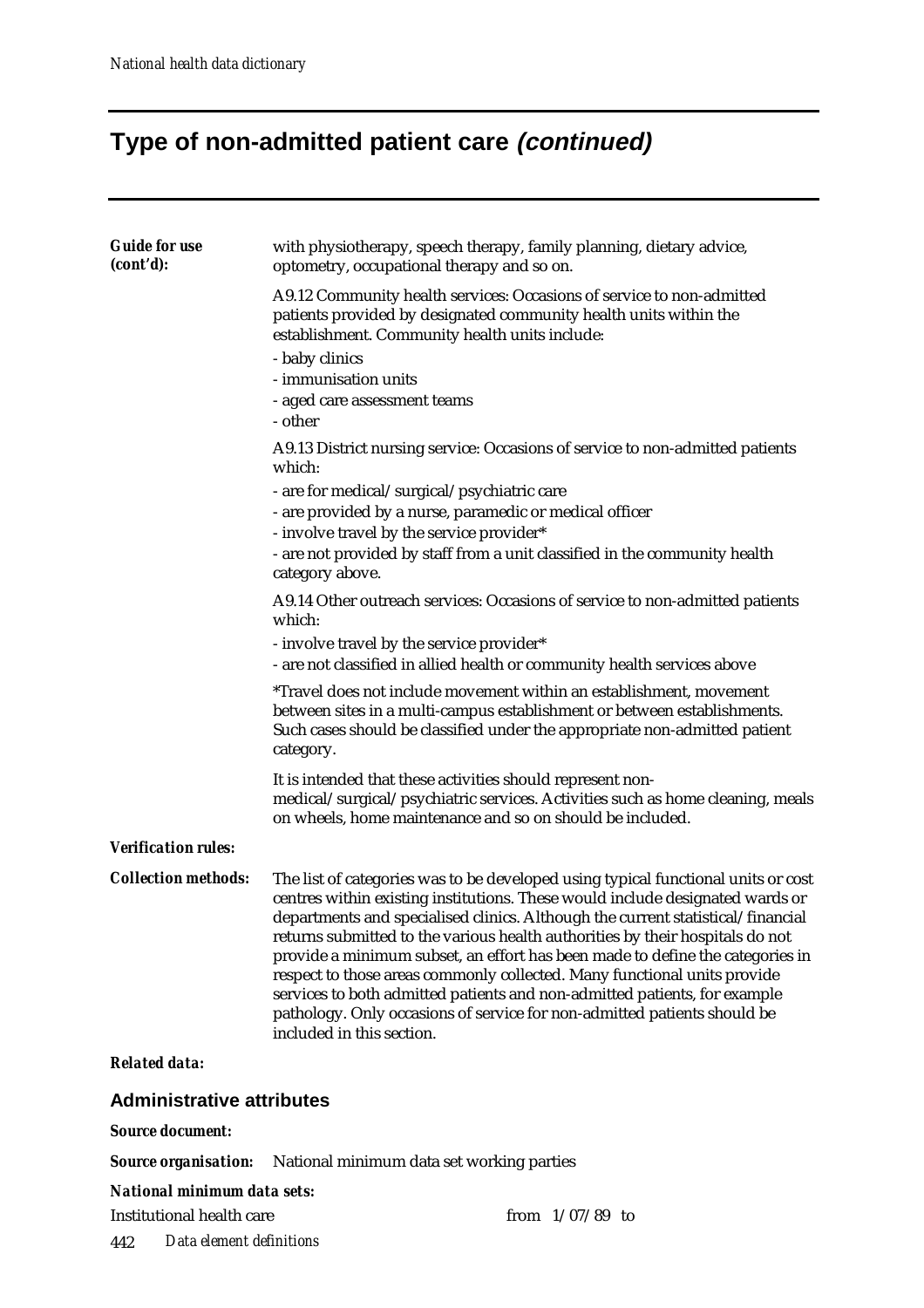### **Type of non-admitted patient care (continued)**

*Comments:* A patient who first contacts the hospital and receives non-admitted care, for example through emergency departments, and is subsequently admitted, should have both components of care enumerated separately. With the move to bundle non-admitted patient services with related admitted patient episodes of care, and in the light of developments taking place regarding ambulatory casemix, the committee agreed that the outpatient occasion of service should continue to be recorded. Where possible, non-admitted occasions of service that are provided to patients who are subsequently admitted, should be identified as a subset of the total occasions of service. There was no intention to review the definition of an occasion of service and there was no agreement to change the definition in this version of the National Health Data Dictionary.

> Outreach/community care is care delivered by hospital employees to the patient in the home, place of work or other non-hospital site. The distinction between non-admitted patient care and outreach care is that for non-admitted patient care the patients travel to the health care providers while for outreach care the health care providers travel to the patients.

This distinction creates difficulties for community health centres. These centres are to be included in the national minimum data set where they are funded as sections within establishments that fall within the scope of the National Health Data Dictionary.

For example, baby clinics, immunisation groups or aged care assessment teams, which are funded through acute hospitals, may provide care to some clients within the hospital grounds or externally. It is intended that all community health activity be measured under community health regardless of where the services are provided.

Is derived from data elements that are not currently specified in the National Health Data Dictionary, but which are recorded in various ways by hospitals and / or outpatient departments. Examples include identifiers of individual consultations / visits, diagnostic tests, etc. Further specification / development of these data elements is expected as part of the National Institution Based Ambulatory Care Modelling (NIBAM) Project.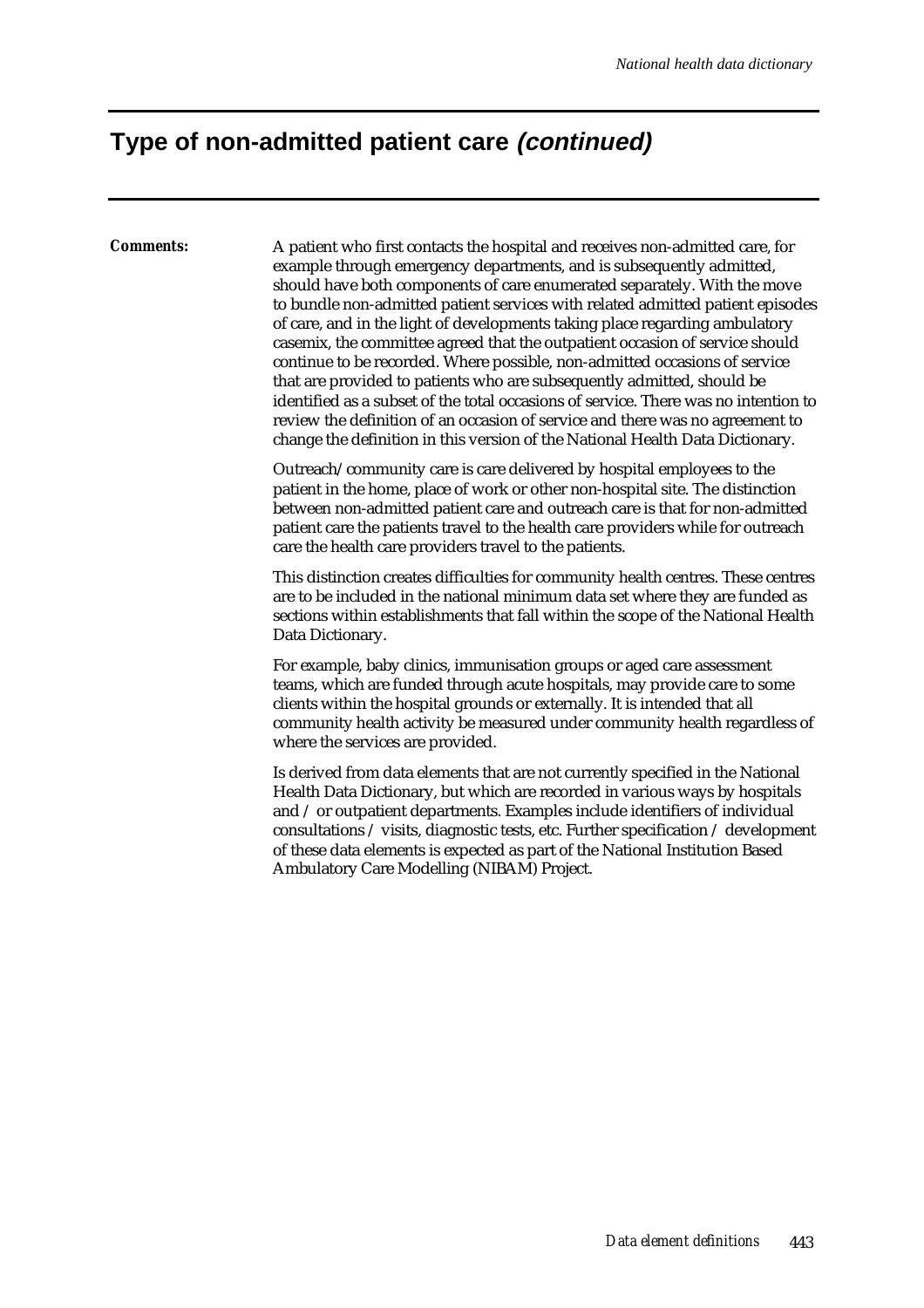### **Type of non-admitted patient care (nursing homes and hostels)**

| Admin. status:          | <b>CURRENT</b>                          | 1/07/89                                                                                                                                                                                                                     |                        |
|-------------------------|-----------------------------------------|-----------------------------------------------------------------------------------------------------------------------------------------------------------------------------------------------------------------------------|------------------------|
|                         | Identifying and definitional attributes |                                                                                                                                                                                                                             |                        |
| <b>NHIK</b> identifier: | 000234                                  |                                                                                                                                                                                                                             | <b>Version number:</b> |
| Data element type:      | <b>DATA ELEMENT</b>                     |                                                                                                                                                                                                                             |                        |
| Definition:             |                                         | Outpatients are patients who receive non-admitted care. Non-admitted care is<br>care provided to a patient who is not formally admitted but receives direct<br>care from a designated clinic within the nursing home/hostel |                        |
|                         | establishment site.                     | For outreach/community patients, care is delivered by nursing home/hostel<br>employees to the patient in the home, place of work or other non-                                                                              |                        |
| <i>Context:</i>         | patients.                               | Required to adequately describe the services provided to non-admitted                                                                                                                                                       |                        |

### **Relational and representational attributes**

| Datatype:          | Numeric                                   | <b>Representational form:</b> CODE                          |  |
|--------------------|-------------------------------------------|-------------------------------------------------------------|--|
| <b>Field size:</b> | <b>Min.</b> 1 <b>Max.</b> 3               | <b>Representational layout:</b> NNN                         |  |
| Data domain:       | A11.1 Occasions of service to outpatients | A11.2 Occasions of service to outreach / community patients |  |

*Guide for use:*

*Verification rules:*

*Collection methods:*

*Related data:*

#### **Administrative attributes**

*Source document:*

*Source organisation:* National minimum data set working parties

*National minimum data sets:*

**Comments:** Apart from acute hospitals, establishments generally provide a much more limited range of services for non-admitted patients and outreach/community patients/clients. Therefore disaggregation by type of episode is not as necessary as in acute hospitals.

> This data element will be reviewed during 1998 in the light of recent structural reform of nursing homes.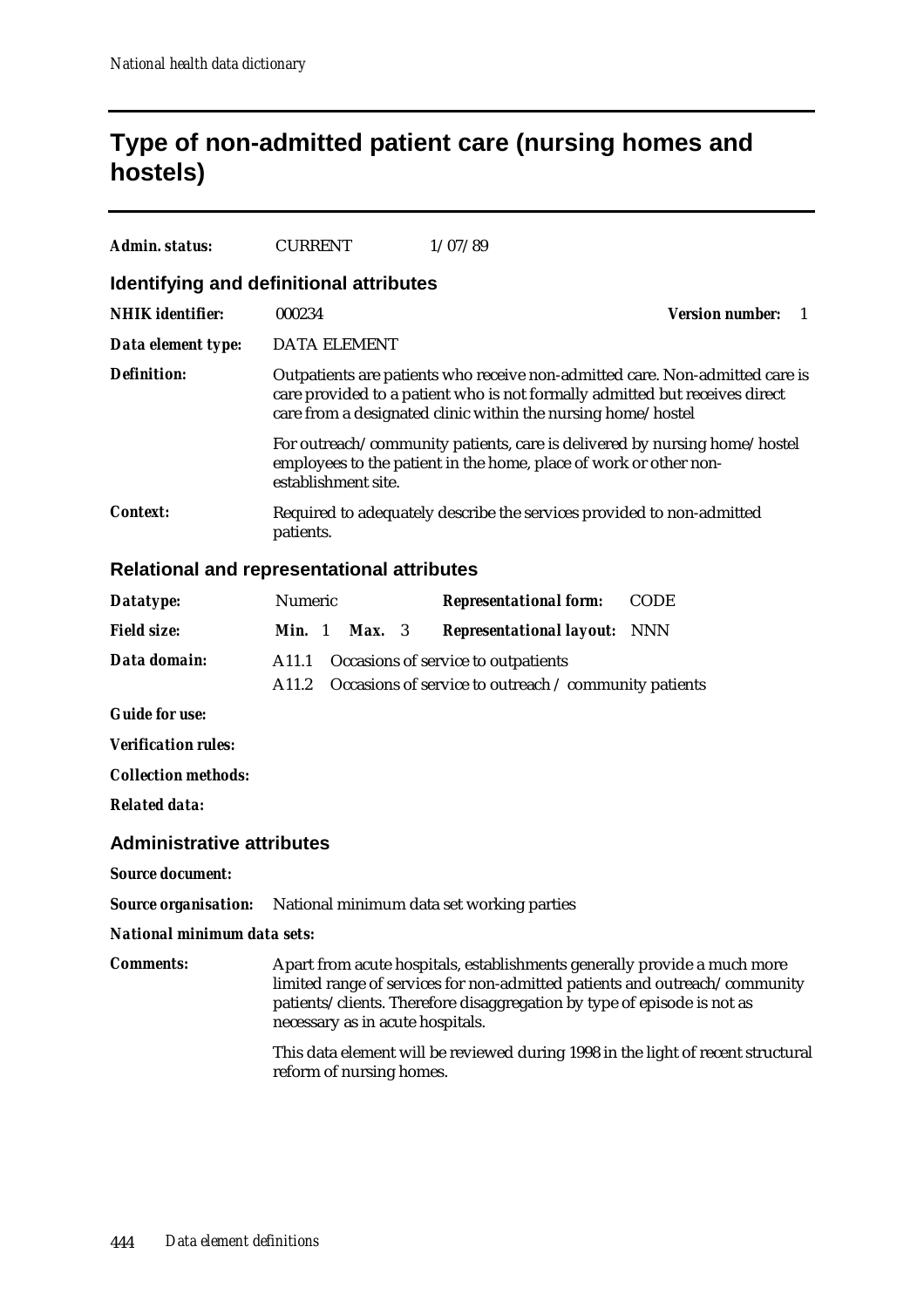## **Type of non-admitted patient care (public psychiatric, alcohol and drug)**

| Admin. status:                                    | <b>CURRENT</b>                                                                                                                                                                                                                                                                                                                                                                                                                                                                                                                            | 1/07/89                                                                                                                                                                                                              |                           |  |  |  |  |
|---------------------------------------------------|-------------------------------------------------------------------------------------------------------------------------------------------------------------------------------------------------------------------------------------------------------------------------------------------------------------------------------------------------------------------------------------------------------------------------------------------------------------------------------------------------------------------------------------------|----------------------------------------------------------------------------------------------------------------------------------------------------------------------------------------------------------------------|---------------------------|--|--|--|--|
|                                                   | <b>Identifying and definitional attributes</b>                                                                                                                                                                                                                                                                                                                                                                                                                                                                                            |                                                                                                                                                                                                                      |                           |  |  |  |  |
| <b>NHIK</b> identifier:                           | 000233<br><b>Version number:</b><br>1                                                                                                                                                                                                                                                                                                                                                                                                                                                                                                     |                                                                                                                                                                                                                      |                           |  |  |  |  |
| Data element type:                                | DERIVED DATA ELEMENT                                                                                                                                                                                                                                                                                                                                                                                                                                                                                                                      |                                                                                                                                                                                                                      |                           |  |  |  |  |
| <b>Definition:</b>                                | Emergency and outpatients are patients who receive non-admitted care. Non-<br>admitted care is care provided to a patient who receives direct care within the<br>emergency department or other designated clinics within the hospital and<br>who is not formally admitted at the time when the care is provided. A patient<br>who first contacts the hospital and receives non-admitted care, for example<br>through the emergency department, and is subsequently admitted should<br>have both components of care enumerated separately. |                                                                                                                                                                                                                      |                           |  |  |  |  |
|                                                   |                                                                                                                                                                                                                                                                                                                                                                                                                                                                                                                                           | For outreach/community patients, care delivered by hospital employees to the<br>patient in the home, place of work or other non-hospital site.                                                                       |                           |  |  |  |  |
|                                                   |                                                                                                                                                                                                                                                                                                                                                                                                                                                                                                                                           | A group is defined as two or more patients receiving a service together, where<br>all individuals are not members of the same family. Family services are to be<br>treated as occasions of service to an individual. |                           |  |  |  |  |
| Context:                                          | Required to adequately describe the services provided to non-admitted<br>patients in public psychiatric hospitals and alcohol and drug hospitals.                                                                                                                                                                                                                                                                                                                                                                                         |                                                                                                                                                                                                                      |                           |  |  |  |  |
| <b>Relational and representational attributes</b> |                                                                                                                                                                                                                                                                                                                                                                                                                                                                                                                                           |                                                                                                                                                                                                                      |                           |  |  |  |  |
| Datatype:                                         | Numeric                                                                                                                                                                                                                                                                                                                                                                                                                                                                                                                                   | <b>Representational form:</b>                                                                                                                                                                                        | <b>QUANTITATIVE VALUE</b> |  |  |  |  |
| <b>Field size:</b>                                | Min. 1<br>Max.<br>- 7                                                                                                                                                                                                                                                                                                                                                                                                                                                                                                                     | <b>Representational layout: NNNNNNN</b>                                                                                                                                                                              |                           |  |  |  |  |
| Data domain:                                      |                                                                                                                                                                                                                                                                                                                                                                                                                                                                                                                                           | Count occasions of service for the following categories:                                                                                                                                                             |                           |  |  |  |  |
| <b>Guide for use:</b>                             | Emergency and outpatient occasions of service<br>1 Individual patients<br>2 Groups                                                                                                                                                                                                                                                                                                                                                                                                                                                        |                                                                                                                                                                                                                      |                           |  |  |  |  |
|                                                   | Outreach / community occasions of service                                                                                                                                                                                                                                                                                                                                                                                                                                                                                                 |                                                                                                                                                                                                                      |                           |  |  |  |  |
|                                                   | 3 Individual patients<br>4 Groups                                                                                                                                                                                                                                                                                                                                                                                                                                                                                                         |                                                                                                                                                                                                                      |                           |  |  |  |  |
| <b>Verification rules:</b>                        |                                                                                                                                                                                                                                                                                                                                                                                                                                                                                                                                           |                                                                                                                                                                                                                      |                           |  |  |  |  |
| <b>Collection methods:</b>                        | The working party discussed the need to distinguish different types of<br>psychiatric outpatient services in psychiatric hospitals. South Australia<br>outlined its categories of psychiatric outpatients:<br>- day patients (not admitted but are day program patients);<br>- outpatients (typically 20 minutes consultation); community/outreach<br>(outreach services provided by staff off the hospital site, including community<br>health service provided off-site and domiciliary care); and casualty patients                    |                                                                                                                                                                                                                      |                           |  |  |  |  |
|                                                   | (designated casualty area, mirroring usual hospital set up).<br>These categories also applied to mental health clinics in South Australia. The<br>working party agreed that the South Australian categories were useful, but                                                                                                                                                                                                                                                                                                              |                                                                                                                                                                                                                      |                           |  |  |  |  |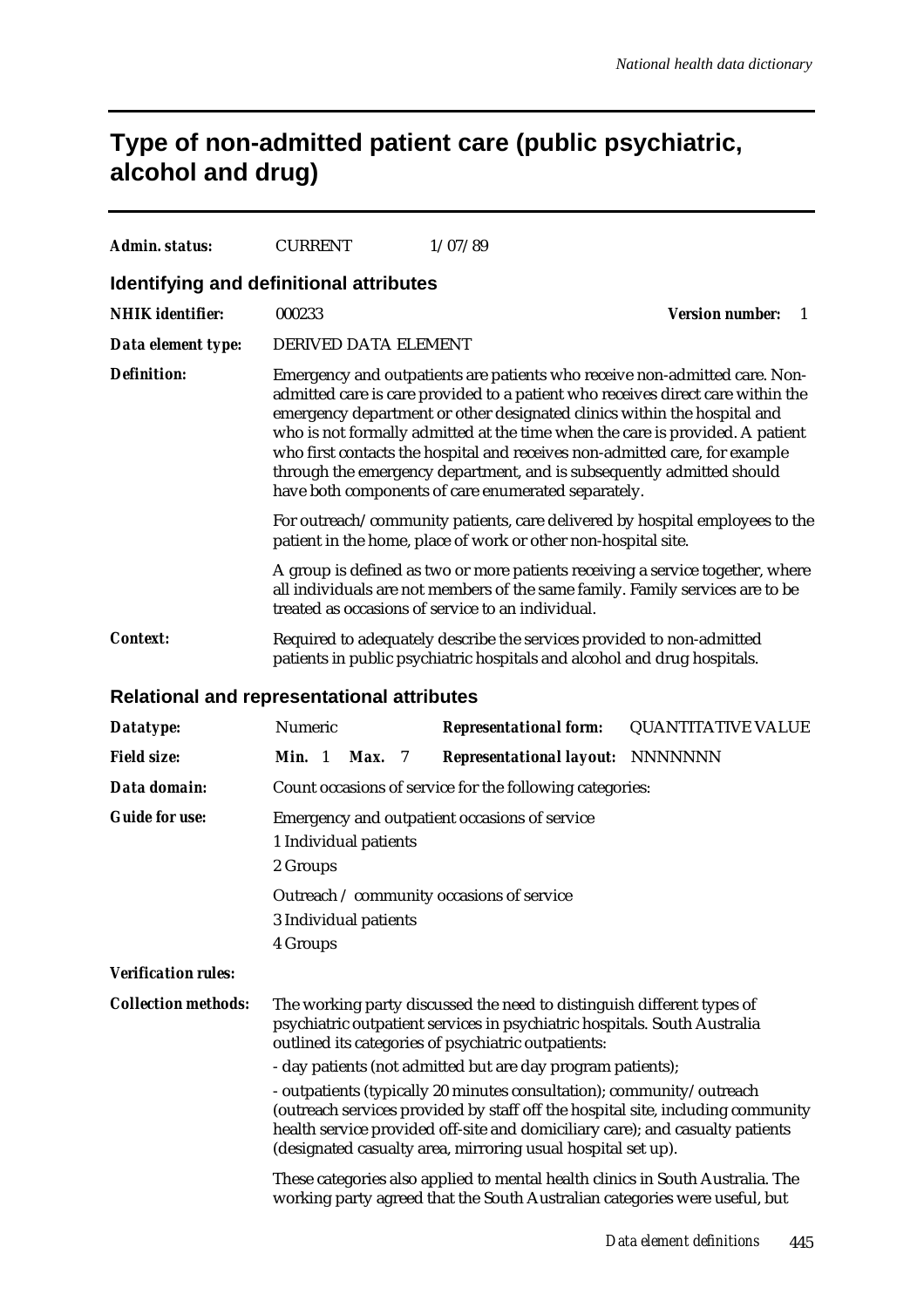## **Type of non-admitted patient care (public psychiatric, alcohol and drug) (continued)**

| <b>Collection methods</b> | that outpatient and casualty categories should be collapsed as there was a                                                                                                                                                                                                                                                                       |
|---------------------------|--------------------------------------------------------------------------------------------------------------------------------------------------------------------------------------------------------------------------------------------------------------------------------------------------------------------------------------------------|
| (cont'd):                 | boundary problem between these two categories.                                                                                                                                                                                                                                                                                                   |
|                           | The working party initially recommended the following categories for activity<br>data for outpatient services at establishment level:                                                                                                                                                                                                            |
|                           | - day program patients                                                                                                                                                                                                                                                                                                                           |
|                           | - emergency and other outpatients                                                                                                                                                                                                                                                                                                                |
|                           | - outreach/community                                                                                                                                                                                                                                                                                                                             |
|                           | The first two of the above categories cover all outpatients treated on the<br>hospital site, the latter covers outreach services provided by the staff off the<br>hospital site. It includes community health services provided by hospital staff<br>off-site.                                                                                   |
|                           | The working party then discussed the unit of counting for activity data. The<br>Psychiatric Working Party reviewed the recommendation of the In-<br>patient/Non-in-patient Working Party that occasions of service should be the<br>appropriate unit of counting. The following points were raised:                                              |
|                           | - The method of counting the number of group sessions in a psychiatric setting<br>was difficult because a day patient is always a group patient. Also, groups<br>would have a mixture of in-patients and outpatients.                                                                                                                            |
|                           | - Counting occasions of service for a day patient was difficult because a patient<br>could have up to eight treatment encounters in one day.                                                                                                                                                                                                     |
|                           | - From a client perspective, groups should be ignored and information should<br>be collected on every individual.                                                                                                                                                                                                                                |
|                           | - Queensland counted the number of days on which contact is made,<br>irrespective of intensity of service.                                                                                                                                                                                                                                       |
|                           | - It was suggested that occasions of service (or individuals) be counted but that<br>the information should be divided into one-on-one sessions or group sessions,<br>for resource implications.                                                                                                                                                 |
|                           | - Some members thought that, in terms of resources, groups of staff and type of<br>provider were more important than number of clients.                                                                                                                                                                                                          |
|                           | - Victoria proposed a bare bones approach, and recommended that only<br>occasions of service be counted. All the other points raised were important<br>dimensions, but Victoria felt that to do justice to them, it would be necessary to<br>include community services, phone consultations and so on, which was not<br>feasible at this stage. |
|                           | - The Psychiatric Working Party foreshadowed the need to categorise<br>outpatients further into child, adult and other. It was generally agreed that<br>while this aspect would be worthwhile flagging in a policy statement, it was<br>not necessary to consider it at this stage.                                                              |
|                           | - The Psychiatric Working Party also agreed that occasions of service was the<br>preferred counting unit for non-admitted patient activity data. It was noted<br>that the acute sector had opted for this unit.                                                                                                                                  |
|                           | - The Psychiatric Working Party recommended that a family was to be counted<br>as one occasion of service (individual session) not as a group, and that a family<br>unit was to be determined as a group of people which identified themselves as<br>such.                                                                                       |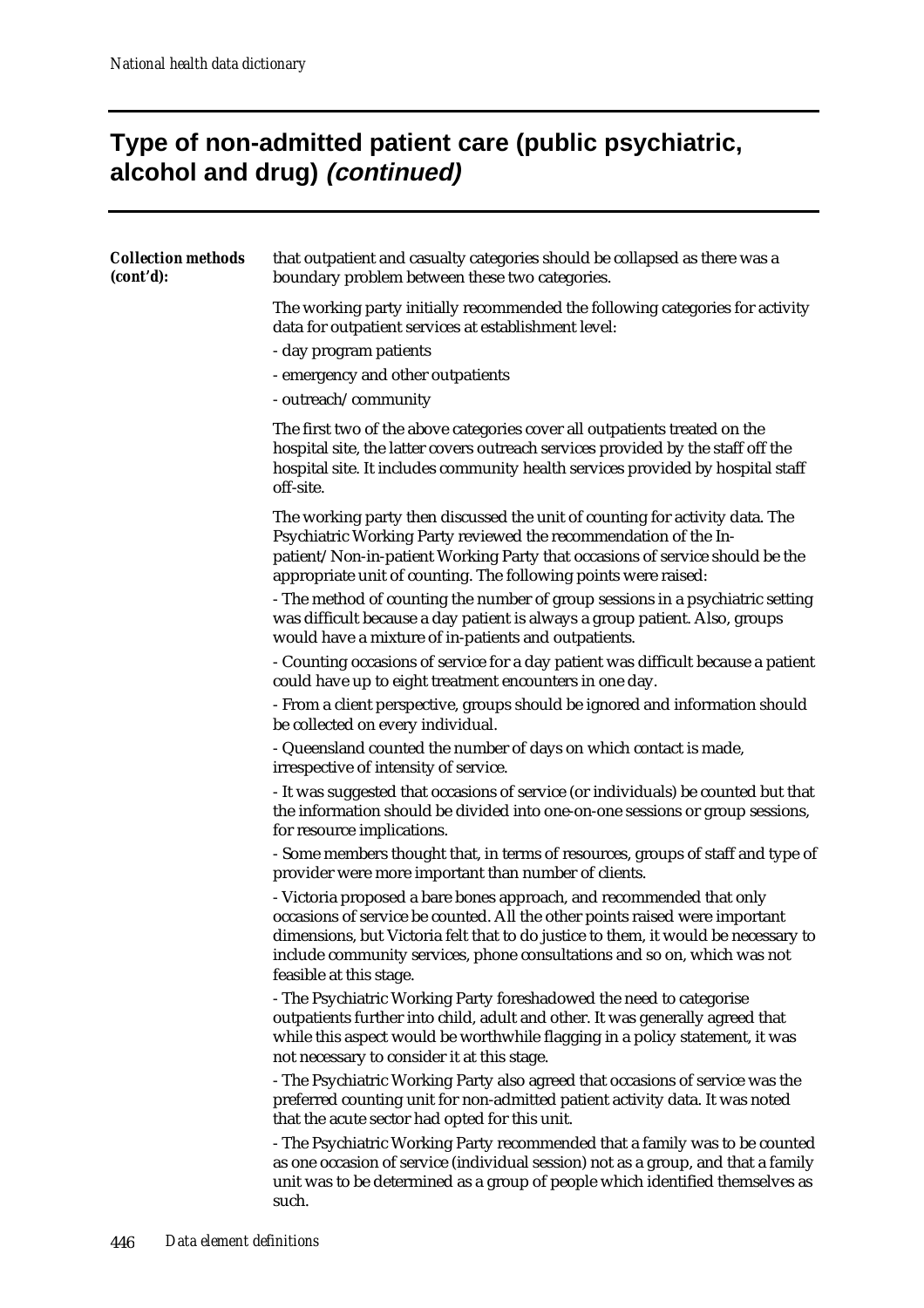## **Type of non-admitted patient care (public psychiatric, alcohol and drug) (continued)**

| The Psychiatric Working Party agreed that the unit of counting of services<br>should be as follows:<br>- day program attendances<br>- other outpatient occasions of service<br>- outreach occasions of service.<br>Day program patients should be counted as number of attendances to a day<br>program (patient days). Day program patient occasions of service with other<br>staff should be counted separately as other outpatient occasions of service.                         |  |  |  |
|------------------------------------------------------------------------------------------------------------------------------------------------------------------------------------------------------------------------------------------------------------------------------------------------------------------------------------------------------------------------------------------------------------------------------------------------------------------------------------|--|--|--|
|                                                                                                                                                                                                                                                                                                                                                                                                                                                                                    |  |  |  |
|                                                                                                                                                                                                                                                                                                                                                                                                                                                                                    |  |  |  |
|                                                                                                                                                                                                                                                                                                                                                                                                                                                                                    |  |  |  |
| <b>Source organisation:</b> National minimum data set working parties                                                                                                                                                                                                                                                                                                                                                                                                              |  |  |  |
|                                                                                                                                                                                                                                                                                                                                                                                                                                                                                    |  |  |  |
| from $1/07/89$ to                                                                                                                                                                                                                                                                                                                                                                                                                                                                  |  |  |  |
| In general, establishments other than acute hospitals provide a much more<br>limited range of services for non-admitted patients and outreach/community<br>patients/clients. Therefore, disaggregation by type of episode is not as<br>necessary as in acute hospitals.                                                                                                                                                                                                            |  |  |  |
| This data element is derived from data elements that are not currently<br>specified in the National Health Data Dictionary, but which are recorded in<br>various ways by hospitals and / or outpatient departments. Examples include<br>identifiers of individual consultations / visits, diagnostic tests, etc. Further<br>specification / development of these data elements is expected as part of the<br>National Institution Based Ambulatory Care Modelling (NIBAM) Project. |  |  |  |
|                                                                                                                                                                                                                                                                                                                                                                                                                                                                                    |  |  |  |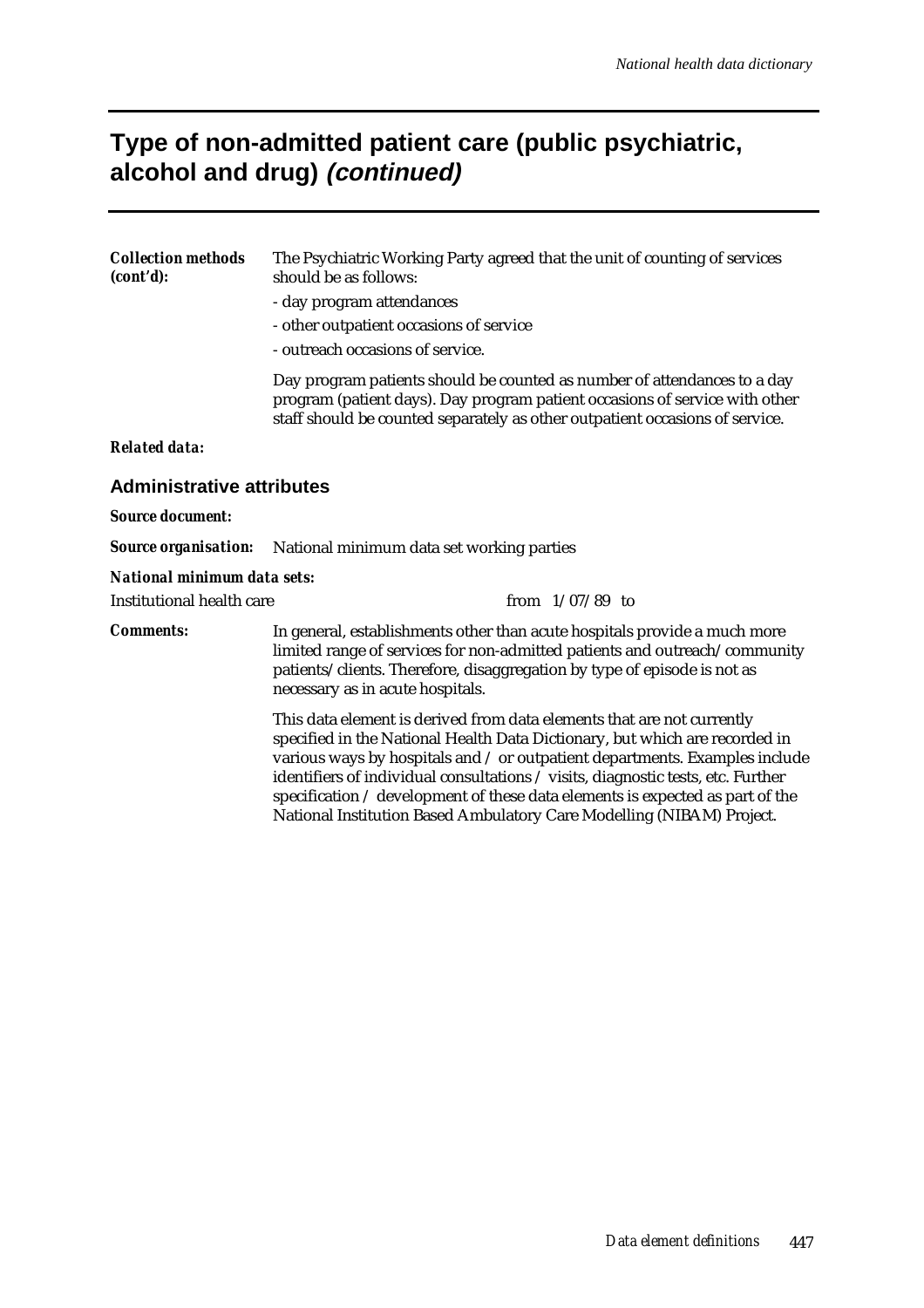## **Waiting time since last category reassignment (census data)**

| Admin. status:                                                     | <b>CURRENT</b>                                                                                                                                                                                                                                                                                                                                                                                                                               |                                                                                                                                                                                                               | 1/07/97 |                                                          |  |                             |  |  |
|--------------------------------------------------------------------|----------------------------------------------------------------------------------------------------------------------------------------------------------------------------------------------------------------------------------------------------------------------------------------------------------------------------------------------------------------------------------------------------------------------------------------------|---------------------------------------------------------------------------------------------------------------------------------------------------------------------------------------------------------------|---------|----------------------------------------------------------|--|-----------------------------|--|--|
| Identifying and definitional attributes<br><b>NHIK</b> identifier: | 000268                                                                                                                                                                                                                                                                                                                                                                                                                                       |                                                                                                                                                                                                               |         |                                                          |  | <b>Version number:</b><br>1 |  |  |
| Data element type:                                                 | DERIVED DATA ELEMENT                                                                                                                                                                                                                                                                                                                                                                                                                         |                                                                                                                                                                                                               |         |                                                          |  |                             |  |  |
| <b>Definition:</b>                                                 |                                                                                                                                                                                                                                                                                                                                                                                                                                              | The time elapsed for each patient from category reassignment date to census<br>date or from listing date to census date if there was no category reassignment.                                                |         |                                                          |  |                             |  |  |
| <b>Context:</b>                                                    | Elective surgery: this is the critical waiting times data element. This data<br>element is used to examine the distribution of waiting time, for example,<br>measures of central tendency. Information based on this data item will have<br>many uses including to assist doctors and patients in making decisions about<br>hospital referral, to assist in the planning and management of hospitals and in<br>health care related research. |                                                                                                                                                                                                               |         |                                                          |  |                             |  |  |
| <b>Relational and representational attributes</b>                  |                                                                                                                                                                                                                                                                                                                                                                                                                                              |                                                                                                                                                                                                               |         |                                                          |  |                             |  |  |
| Datatype:                                                          | Numeric                                                                                                                                                                                                                                                                                                                                                                                                                                      |                                                                                                                                                                                                               |         | <b>Representational form:</b>                            |  | <b>QUANTITATIVE VALUE</b>   |  |  |
| <b>Field size:</b>                                                 | Min. 1                                                                                                                                                                                                                                                                                                                                                                                                                                       | <b>Max.</b> 4                                                                                                                                                                                                 |         | <b>Representational layout:</b>                          |  | <b>NNNN</b>                 |  |  |
| Data domain:                                                       | Count in number of days                                                                                                                                                                                                                                                                                                                                                                                                                      |                                                                                                                                                                                                               |         |                                                          |  |                             |  |  |
| <b>Guide for use:</b>                                              |                                                                                                                                                                                                                                                                                                                                                                                                                                              |                                                                                                                                                                                                               |         | Excludes days when the patient was 'not ready for care'. |  |                             |  |  |
|                                                                    | The number of days is calculated from Census date minus category<br>reassignment date excluding days when the patient was not 'ready for care', or<br>for patients with no category reassignment, the number of days is calculated<br>from Census date minus Listing date, excluding days when the patient was not<br>'ready for care'.                                                                                                      |                                                                                                                                                                                                               |         |                                                          |  |                             |  |  |
|                                                                    |                                                                                                                                                                                                                                                                                                                                                                                                                                              | Total not ready for care days is calculated by subtracting the date the person<br>was recorded as 'not ready for care' from the date the person was subsequently<br>recorded as again being 'ready for care'. |         |                                                          |  |                             |  |  |
| <b>Verification rules:</b>                                         |                                                                                                                                                                                                                                                                                                                                                                                                                                              |                                                                                                                                                                                                               |         |                                                          |  |                             |  |  |
| <b>Collection methods:</b>                                         |                                                                                                                                                                                                                                                                                                                                                                                                                                              |                                                                                                                                                                                                               |         |                                                          |  |                             |  |  |
| <b>Related data:</b>                                               | is calculated using Listing date, version 2<br>is calculated using Census date, version 2<br>is calculated using Patient listing status, version 3<br>is calculated using Category reassignment date, version 2<br>relates to the data element Overdue patient, version 3<br>relates to the data element Total waiting time (census data), version 2                                                                                         |                                                                                                                                                                                                               |         |                                                          |  |                             |  |  |
| <b>Administrative attributes</b>                                   |                                                                                                                                                                                                                                                                                                                                                                                                                                              |                                                                                                                                                                                                               |         |                                                          |  |                             |  |  |
| <b>Source document:</b>                                            |                                                                                                                                                                                                                                                                                                                                                                                                                                              |                                                                                                                                                                                                               |         |                                                          |  |                             |  |  |
| <b>Source organisation:</b>                                        | <b>Waiting Times Working Group</b>                                                                                                                                                                                                                                                                                                                                                                                                           |                                                                                                                                                                                                               |         |                                                          |  |                             |  |  |

### *National minimum data sets:*

Waiting times from  $1/07/94$  to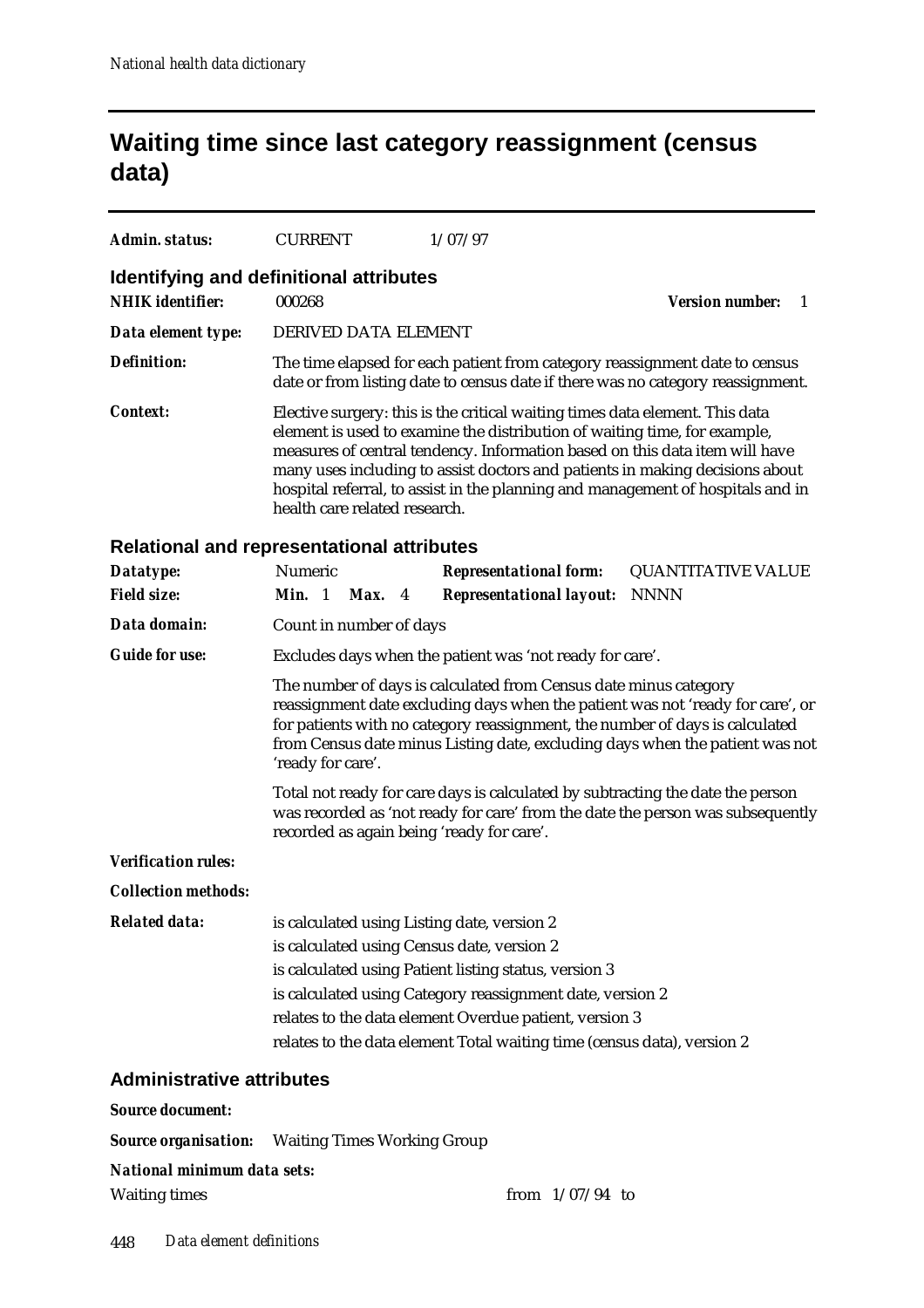### **Waiting time since last category reassignment (census data) (continued)**

*Comments:* This data item measures the time waited since the patient was added to the waiting list or since the patient last changed urgency category and/or listing status, whichever is the most recent. In contrast, data element 'Total waiting time (census data)' measures the total time waited since the patient was added to the waiting list, regardless of changes in urgency category.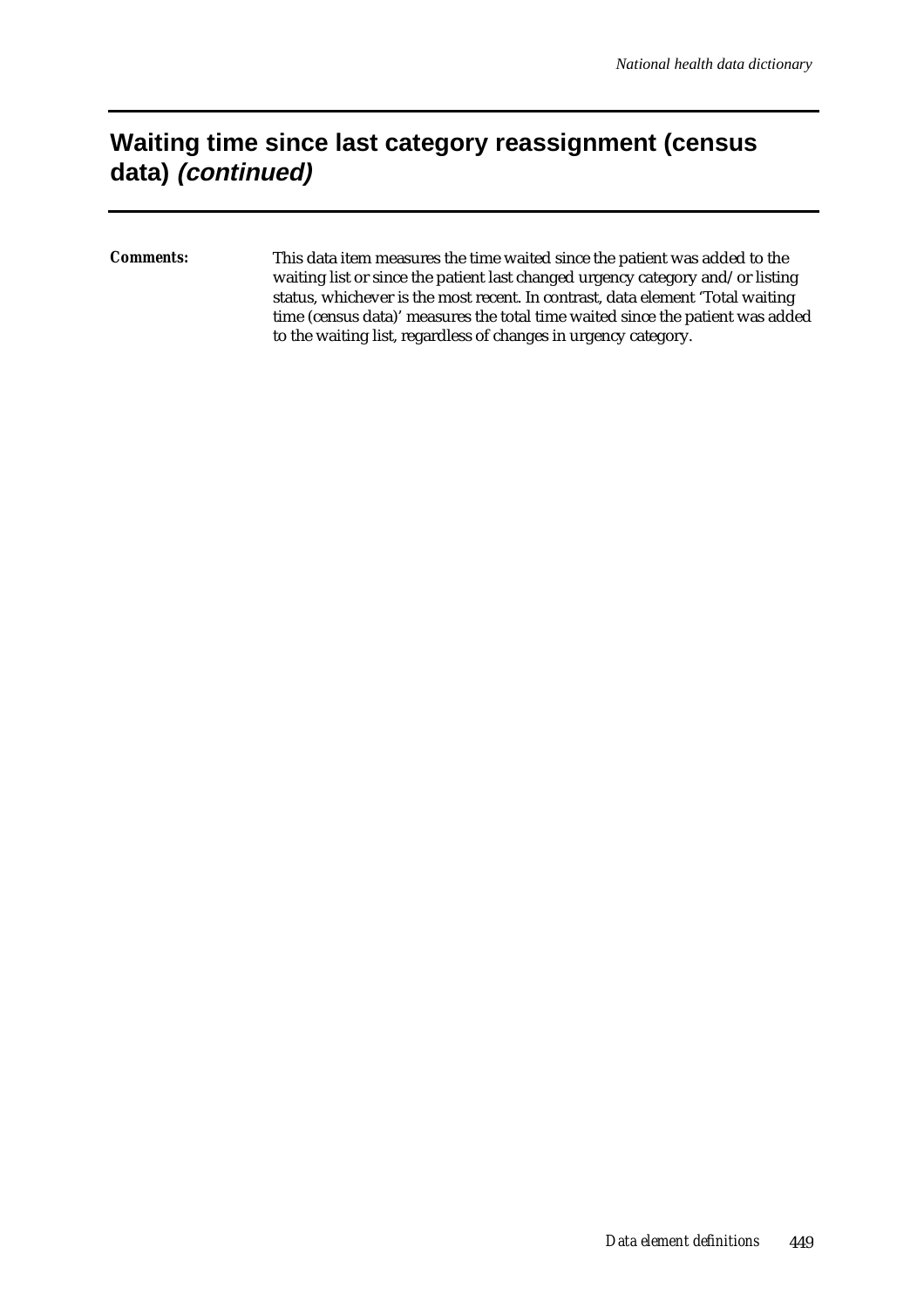## **Waiting time since last category reassignment (throughput data)**

| Admin. status:          | <b>CURRENT</b>                          | 1/07/97                                                                                                                                                                                                                                                                                                                                                                                                     |                        |  |
|-------------------------|-----------------------------------------|-------------------------------------------------------------------------------------------------------------------------------------------------------------------------------------------------------------------------------------------------------------------------------------------------------------------------------------------------------------------------------------------------------------|------------------------|--|
|                         | Identifying and definitional attributes |                                                                                                                                                                                                                                                                                                                                                                                                             |                        |  |
| <b>NHIK</b> identifier: | 000390                                  |                                                                                                                                                                                                                                                                                                                                                                                                             | <b>Version number:</b> |  |
| Data element type:      | DERIVED DATA ELEMENT                    |                                                                                                                                                                                                                                                                                                                                                                                                             |                        |  |
| <b>Definition:</b>      |                                         | The time elapsed for each patient on the elective surgery waiting list from<br>category reassignment date to admission date or from Listing date to<br>admission date if there was no category reassignment date.                                                                                                                                                                                           |                        |  |
| Context:                | health care related research.           | Elective surgery: this is the critical waiting times data element. This data<br>element is used to examine the distribution of waiting time, for example,<br>measures of central tendency. Information based on this data item will have<br>many uses including to assist doctors and patients in making decisions about<br>hospital referral, to assist in the planning and management of hospitals and in |                        |  |
|                         | patient'.                               | This item is also used in determining the data domain value for 'overdue                                                                                                                                                                                                                                                                                                                                    |                        |  |

### **Relational and representational attributes**

| Datatype:                  | Numeric                                                                                                                                                                                                       |        |  | <b>Representational form:</b>                                                                                                                                                                                                                                                                                                                               | <b>QUANTITATIVE VALUE</b>                                                                                                                                     |
|----------------------------|---------------------------------------------------------------------------------------------------------------------------------------------------------------------------------------------------------------|--------|--|-------------------------------------------------------------------------------------------------------------------------------------------------------------------------------------------------------------------------------------------------------------------------------------------------------------------------------------------------------------|---------------------------------------------------------------------------------------------------------------------------------------------------------------|
| <b>Field size:</b>         | Min. 1                                                                                                                                                                                                        | Max. 4 |  | <b>Representational layout:</b>                                                                                                                                                                                                                                                                                                                             | <b>NNNN</b>                                                                                                                                                   |
| Data domain:               | Count in number of days.                                                                                                                                                                                      |        |  |                                                                                                                                                                                                                                                                                                                                                             |                                                                                                                                                               |
| <b>Guide for use:</b>      | Excludes days when the patient was 'not ready for care'.                                                                                                                                                      |        |  |                                                                                                                                                                                                                                                                                                                                                             |                                                                                                                                                               |
|                            | not 'ready for care'.                                                                                                                                                                                         |        |  | The number of days is calculated from Admission date minus category<br>for patients with no category reassignment, the number of days is calculated                                                                                                                                                                                                         | reassignment date excluding days when the patient was not 'ready for care', or<br>from Admission date minus Listing date, excluding days when the patient was |
|                            | Total not ready for care days is calculated by subtracting the date the person<br>was recorded as 'not ready for care' from the date the person was subsequently<br>recorded as again being 'ready for care'. |        |  |                                                                                                                                                                                                                                                                                                                                                             |                                                                                                                                                               |
| <b>Verification rules:</b> |                                                                                                                                                                                                               |        |  |                                                                                                                                                                                                                                                                                                                                                             |                                                                                                                                                               |
| <b>Collection methods:</b> |                                                                                                                                                                                                               |        |  |                                                                                                                                                                                                                                                                                                                                                             |                                                                                                                                                               |
| <b>Related data:</b>       |                                                                                                                                                                                                               |        |  | is calculated using Admission date, version 3<br>is calculated using Listing date, version 2<br>is calculated using Patient listing status, version 3<br>relates to the data element Total waiting time (throughput data), version 2<br>is calculated using Category reassignment date, version 2<br>relates to the data element Overdue patient, version 3 |                                                                                                                                                               |

### **Administrative attributes**

*Source document:*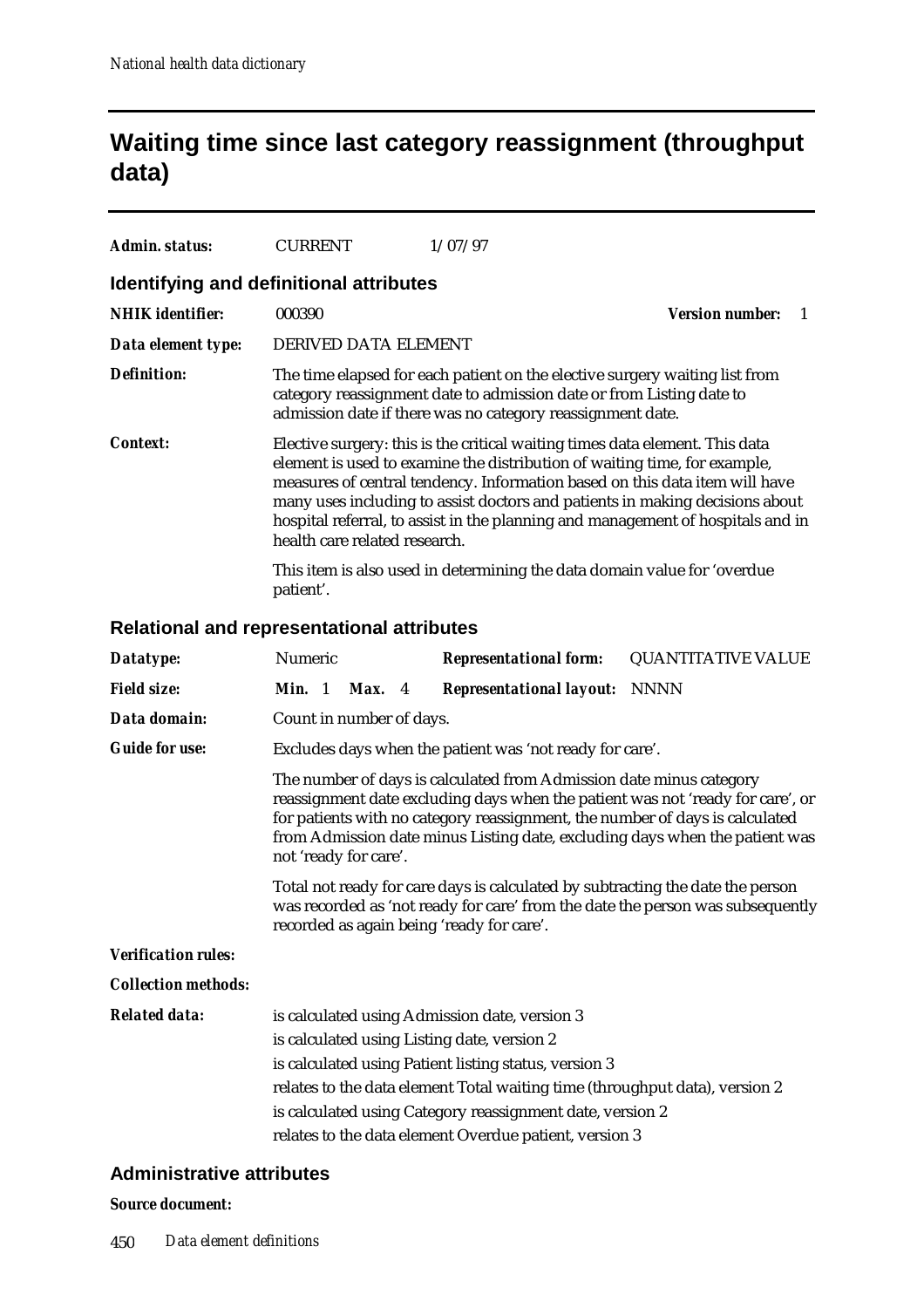### **Waiting time since last category reassignment (throughput data) (continued)**

#### *Source organisation:* Waiting Times Working Group

#### *National minimum data sets:*

Waiting times from 1/07/94 to *Comments:* This data item measures the time waited since the patient was added to the waiting list or since the patient last changed urgency category and/or listing status, whichever is the most recent. In contrast, data element 'Total waiting time (throughput data)' measures the total time waited since the patient was added to the waiting list, regardless of changes in urgency category.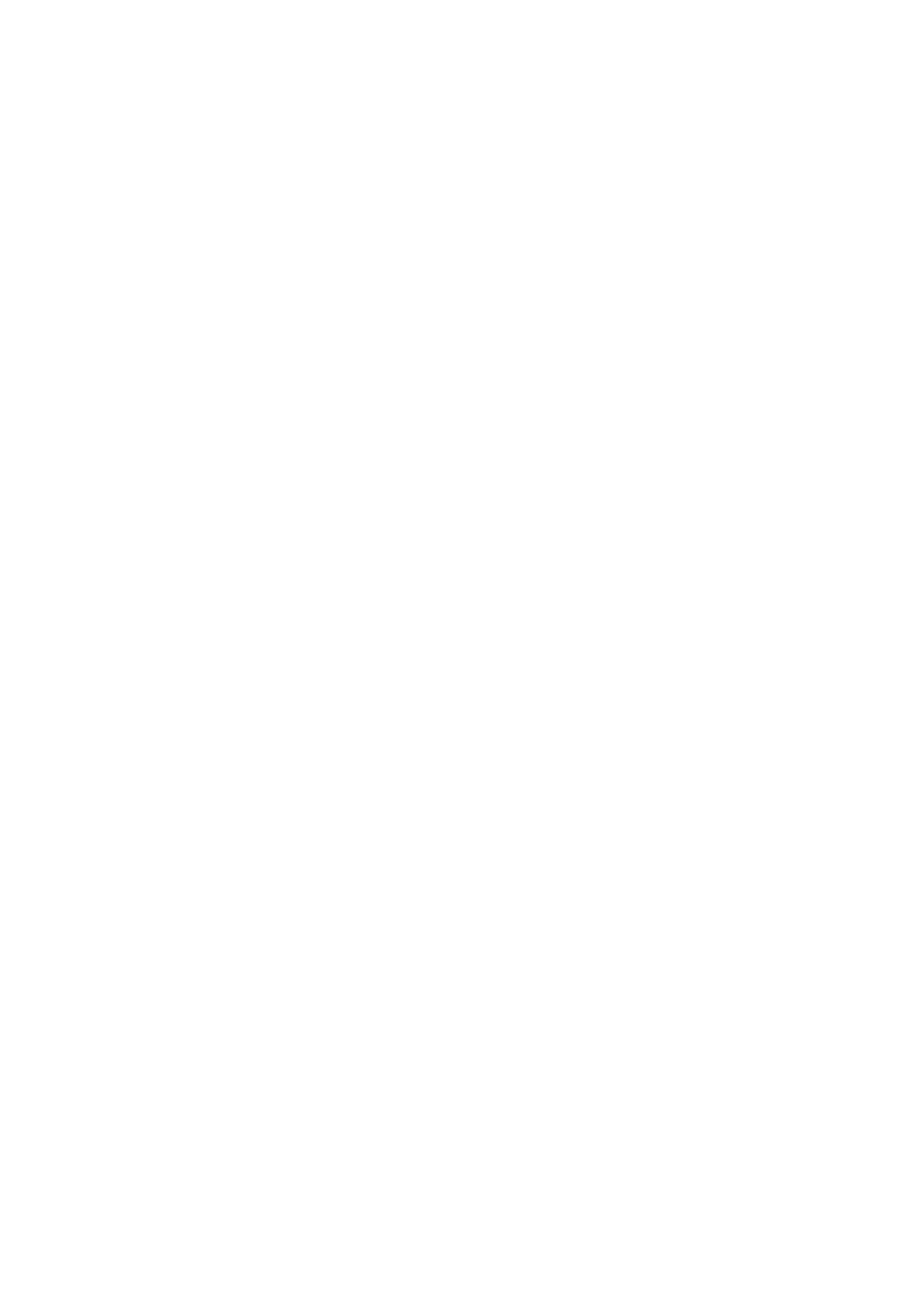### **National Health Information Model entities**

| <b>Enabling factors</b>         | Data elements                                     |
|---------------------------------|---------------------------------------------------|
| <b>Resource</b>                 |                                                   |
| Aggregate resource item         | Health labour force*                              |
| Specific resource item          | Number of available beds for admitted<br>patients |
| <b>Other enabling</b><br>factor |                                                   |
|                                 |                                                   |
|                                 |                                                   |
|                                 |                                                   |
|                                 |                                                   |
|                                 |                                                   |
|                                 |                                                   |
|                                 | *Data element concept                             |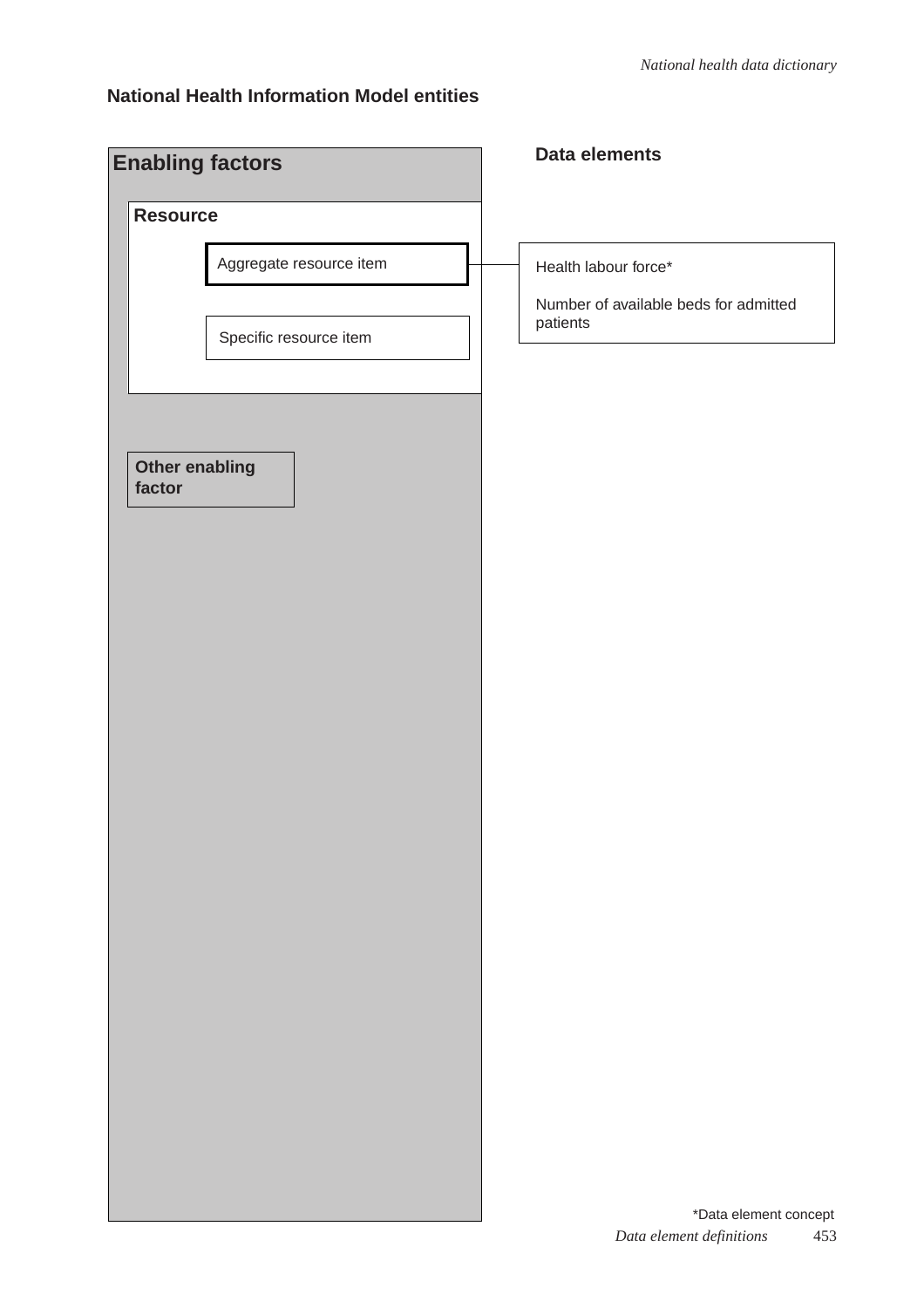## **Health labour force**

| Admin. status:                                                              | <b>CURRENT</b>     |                      | 1/07/95                                                      |                                 |                                                                                                                                                                                                                                                                                                                                                                                                                                                                                               |    |
|-----------------------------------------------------------------------------|--------------------|----------------------|--------------------------------------------------------------|---------------------------------|-----------------------------------------------------------------------------------------------------------------------------------------------------------------------------------------------------------------------------------------------------------------------------------------------------------------------------------------------------------------------------------------------------------------------------------------------------------------------------------------------|----|
| Identifying and definitional attributes                                     |                    |                      |                                                              |                                 |                                                                                                                                                                                                                                                                                                                                                                                                                                                                                               |    |
| <b>NHIK</b> identifier:                                                     | 000061             |                      |                                                              |                                 | <b>Version number:</b>                                                                                                                                                                                                                                                                                                                                                                                                                                                                        | -1 |
| Data element type:                                                          |                    | DATA ELEMENT CONCEPT |                                                              |                                 |                                                                                                                                                                                                                                                                                                                                                                                                                                                                                               |    |
| <b>Definition:</b>                                                          | unpaid volunteers: |                      |                                                              |                                 | All those in paid employment, unpaid contributing family workers, and                                                                                                                                                                                                                                                                                                                                                                                                                         |    |
|                                                                             |                    |                      | education, administrative or public health capacities;       |                                 | - whose primary employment role is to achieve a health outcome for either<br>individuals or the population as a whole, whether this is in clinical, research,                                                                                                                                                                                                                                                                                                                                 |    |
|                                                                             |                    |                      | Classification, other than those already included.           |                                 | - employed in the health industry defined by the Australian Bureau of<br>Statistics (ABS) using the Australian and New Zealand Standard Industrial                                                                                                                                                                                                                                                                                                                                            |    |
|                                                                             |                    |                      | health labour force for that State or Territory.             |                                 | The health labour force consists of all those persons included in the health<br>work force plus all those persons not currently employed in the health work<br>force who are seeking employment therein. Health professionals registered in<br>Australia but working overseas are excluded from the national health labour<br>force. Health professionals registered in a particular State or Territory but<br>working solely in another State or Territory or overseas are excluded from the |    |
| <b>Context:</b>                                                             |                    |                      | Health labour force statistics and institutional health care |                                 |                                                                                                                                                                                                                                                                                                                                                                                                                                                                                               |    |
| <b>Relational and representational attributes</b>                           |                    |                      |                                                              |                                 |                                                                                                                                                                                                                                                                                                                                                                                                                                                                                               |    |
| Datatype:                                                                   |                    |                      |                                                              | <b>Representational form:</b>   |                                                                                                                                                                                                                                                                                                                                                                                                                                                                                               |    |
| <b>Field size:</b>                                                          | Min.               | Max.                 |                                                              | <b>Representational layout:</b> |                                                                                                                                                                                                                                                                                                                                                                                                                                                                                               |    |
| Data domain:                                                                |                    |                      |                                                              |                                 |                                                                                                                                                                                                                                                                                                                                                                                                                                                                                               |    |
| <b>Guide for use:</b>                                                       |                    |                      |                                                              |                                 |                                                                                                                                                                                                                                                                                                                                                                                                                                                                                               |    |
| <b>Verification rules:</b>                                                  |                    |                      |                                                              |                                 |                                                                                                                                                                                                                                                                                                                                                                                                                                                                                               |    |
| <b>Collection methods:</b>                                                  |                    |                      |                                                              |                                 |                                                                                                                                                                                                                                                                                                                                                                                                                                                                                               |    |
| <b>Related data:</b>                                                        | version 1          |                      |                                                              |                                 | relates to the data element Profession labour force status of health professional,                                                                                                                                                                                                                                                                                                                                                                                                            |    |
| <b>Administrative attributes</b>                                            |                    |                      |                                                              |                                 |                                                                                                                                                                                                                                                                                                                                                                                                                                                                                               |    |
| <b>Source document:</b>                                                     |                    |                      |                                                              |                                 |                                                                                                                                                                                                                                                                                                                                                                                                                                                                                               |    |
| <b>Source organisation:</b> National Health Labour Force Data Working Group |                    |                      |                                                              |                                 |                                                                                                                                                                                                                                                                                                                                                                                                                                                                                               |    |
| National minimum data sets:                                                 |                    |                      |                                                              |                                 |                                                                                                                                                                                                                                                                                                                                                                                                                                                                                               |    |
| Health labourforce                                                          |                    |                      |                                                              | from $1/07/89$ to               |                                                                                                                                                                                                                                                                                                                                                                                                                                                                                               |    |
| <b>Comments:</b>                                                            |                    |                      |                                                              |                                 |                                                                                                                                                                                                                                                                                                                                                                                                                                                                                               |    |
|                                                                             |                    |                      |                                                              |                                 |                                                                                                                                                                                                                                                                                                                                                                                                                                                                                               |    |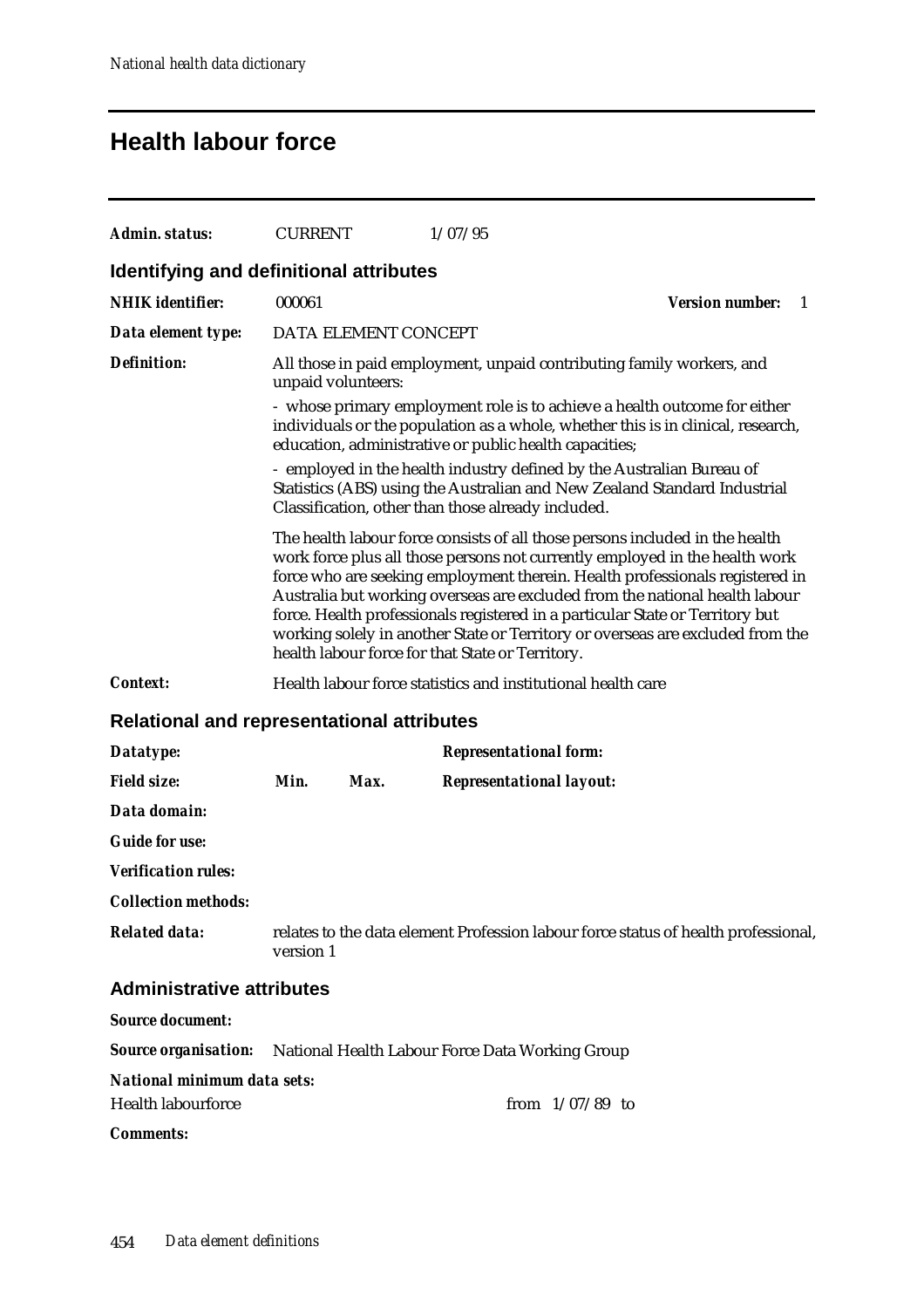### **Number of available beds for admitted patients**

| Admin. status:                          | <b>CURRENT</b>                                                                                                                                                                                                                                                                           | 1/07/97                                                                                                                                                                                                                                                                                                                                                                                         |                             |  |
|-----------------------------------------|------------------------------------------------------------------------------------------------------------------------------------------------------------------------------------------------------------------------------------------------------------------------------------------|-------------------------------------------------------------------------------------------------------------------------------------------------------------------------------------------------------------------------------------------------------------------------------------------------------------------------------------------------------------------------------------------------|-----------------------------|--|
| Identifying and definitional attributes |                                                                                                                                                                                                                                                                                          |                                                                                                                                                                                                                                                                                                                                                                                                 |                             |  |
| <b>NHIK</b> identifier:                 | 000255                                                                                                                                                                                                                                                                                   |                                                                                                                                                                                                                                                                                                                                                                                                 | <b>Version number:</b><br>2 |  |
| Data element type:                      | <b>DATA ELEMENT</b>                                                                                                                                                                                                                                                                      |                                                                                                                                                                                                                                                                                                                                                                                                 |                             |  |
| <b>Definition:</b>                      | An available bed is a bed which is immediately available to be used by an<br>admitted patient or resident if required. A bed is immediately available for use<br>if it is located in a suitable place for care with nursing and auxiliary staff<br>available within a reasonable period. |                                                                                                                                                                                                                                                                                                                                                                                                 |                             |  |
|                                         | Inclusions: both occupied and unoccupied beds are included. For nursing<br>homes, the number of approved beds includes beds approved for respite care.                                                                                                                                   |                                                                                                                                                                                                                                                                                                                                                                                                 |                             |  |
|                                         |                                                                                                                                                                                                                                                                                          | Exclusions: surgical tables, recovery trolleys, delivery beds, cots for normal<br>neonates, emergency stretchers / beds not normally authorised or funded and<br>beds designated for same-day non-admitted patient care are excluded. Beds in<br>wards which were closed for any reason (except weekend closures for beds /<br>wards staffed and available on weekdays only) are also excluded. |                             |  |
| <b>Context:</b>                         | Institutional health care admitted patients: necessary to provide an indicator of<br>the availability and type of service for an establishment.                                                                                                                                          |                                                                                                                                                                                                                                                                                                                                                                                                 |                             |  |
|                                         | <b>Relational and representational attributes</b>                                                                                                                                                                                                                                        |                                                                                                                                                                                                                                                                                                                                                                                                 |                             |  |
| Datatype:                               | Numeric                                                                                                                                                                                                                                                                                  | <b>Representational form:</b>                                                                                                                                                                                                                                                                                                                                                                   | <b>QUANTITATIVE VALUE</b>   |  |

### **Administrative attributes**

*Verification rules:*

*Source document:*

*Collection methods:*

*Source organisation:* National Health Data Committee

patients, version 1

#### *National minimum data sets:*

| Institutional health care    | from $1/07/89$ to |  |
|------------------------------|-------------------|--|
| Community mental health care | from $1/07/98$ to |  |

*Field size: Min.* 1 *Max.* 4 *Representational layout:* NNNN

*Guide for use:* The average bed is to be calculated from monthly figures.

*Data domain:* Average available beds, rounded to the nearest whole number

*Related data:* relates to the data element concept Admitted patient, version 1

*Comments:* This National Health Data Dictionary entry was amended during 1996-97. Until then, both average and end of year counts of available beds were included, and the end of year counts used as surrogates for the average counts if the latter were unavailable. The average count is more useful for accurate characterisation of establishments and comparisons.

supersedes previous data element Number of available beds for admitted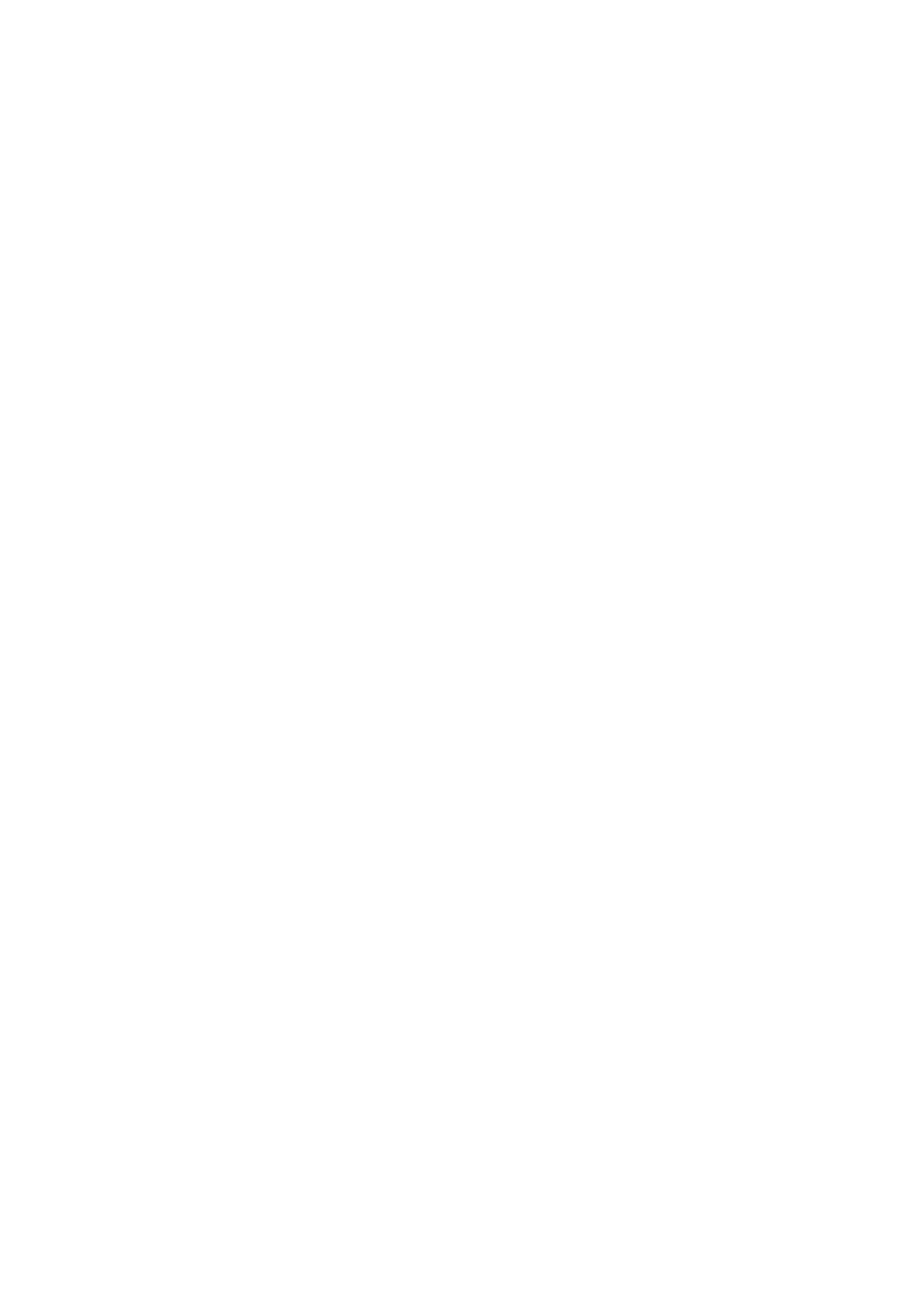### **National Health Information Model entities**

| <b>Enabling factors</b> |                       | Data elements                  |
|-------------------------|-----------------------|--------------------------------|
| <b>Resource</b>         |                       |                                |
|                         | Other enabling factor |                                |
|                         | Knowledge factor      |                                |
|                         | Accessibility factor  |                                |
|                         | Availability factor   | Carer availability             |
|                         |                       | Specialised service indicators |
|                         |                       |                                |
|                         |                       |                                |
|                         |                       |                                |
|                         |                       |                                |
|                         |                       |                                |
|                         |                       |                                |
|                         |                       |                                |
|                         |                       |                                |
|                         |                       |                                |
|                         |                       |                                |
|                         |                       |                                |
|                         |                       |                                |
|                         |                       |                                |
|                         |                       |                                |
|                         |                       |                                |
|                         |                       |                                |
|                         |                       |                                |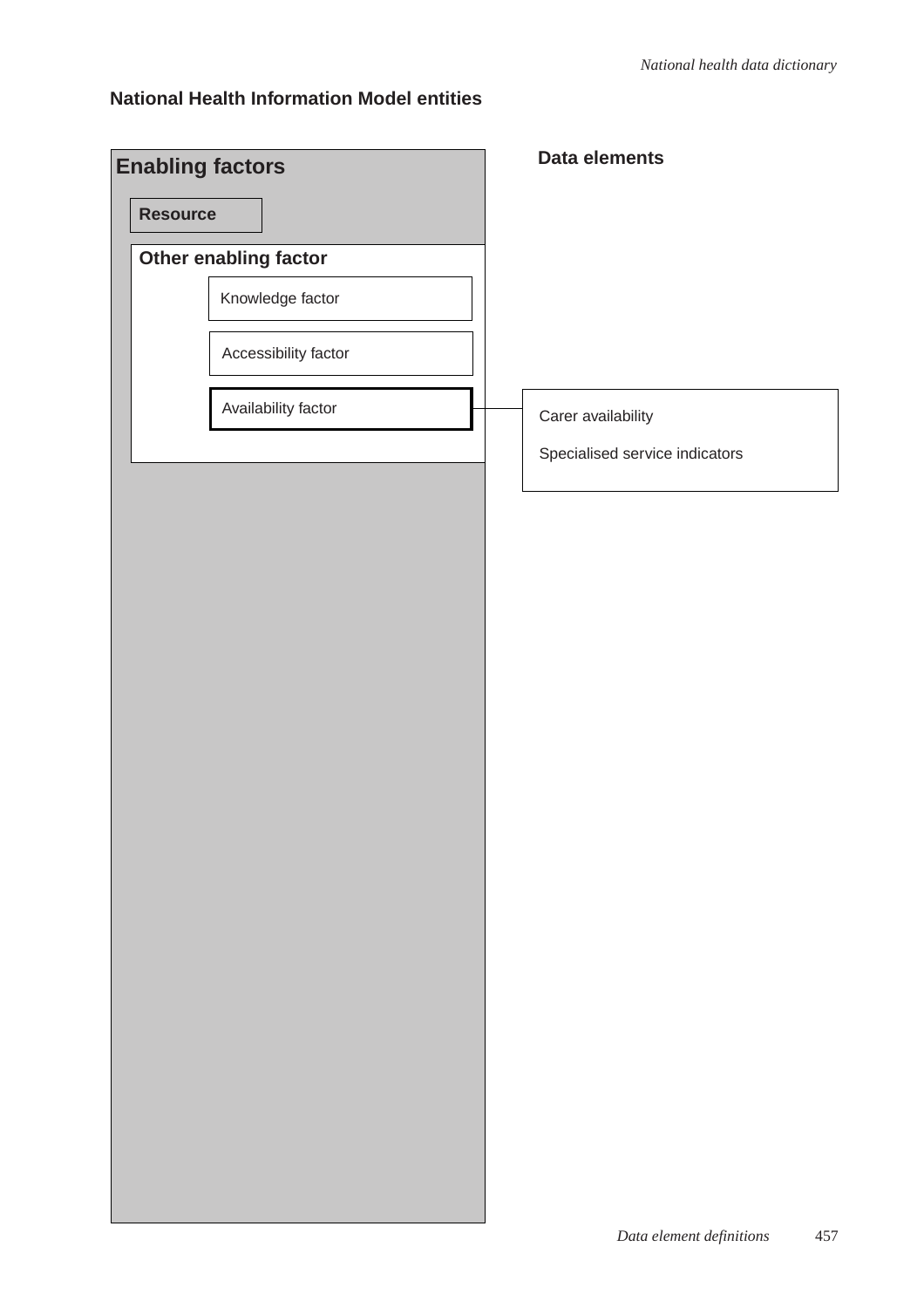# **Carer availability**

| Admin. status:                          | <b>CURRENT</b>                  | 1/07/98                                                                                                                                                                                                                                                                                                                                                                                                                                                                                                                                         |                        |
|-----------------------------------------|---------------------------------|-------------------------------------------------------------------------------------------------------------------------------------------------------------------------------------------------------------------------------------------------------------------------------------------------------------------------------------------------------------------------------------------------------------------------------------------------------------------------------------------------------------------------------------------------|------------------------|
| Identifying and definitional attributes |                                 |                                                                                                                                                                                                                                                                                                                                                                                                                                                                                                                                                 |                        |
| <b>NHIK</b> identifier:                 | 000022                          |                                                                                                                                                                                                                                                                                                                                                                                                                                                                                                                                                 | <b>Version number:</b> |
| Data element type:                      | <b>DATA ELEMENT</b>             |                                                                                                                                                                                                                                                                                                                                                                                                                                                                                                                                                 |                        |
| Definition:                             | not linked to a formal service. | A record of whether a person has been identified, such as a family member,<br>friend or neighbour as providing regular on-going care, or assistance which is                                                                                                                                                                                                                                                                                                                                                                                    |                        |
| <b>Context:</b>                         |                                 | The availability of informal care at home is often a determinant of a person's<br>ability to remain in home care, especially if they are highly dependent. It is<br>also an indicator of risk if a vulnerable person lives alone, or has no carer. As<br>the focus of care increasingly moves to the community, it is important to<br>monitor the degree of need, the amount of formal care given, and the presence<br>of a carer. This helps to establish how much of the overall burden is being<br>absorbed by the 'informal' caring system. |                        |

| Datatype:                                                                                                                                                                                                                     | Numeric                                                                                             |  |                    |  | <b>Representational form:</b>                                                                                                                                                                                                                                                                                                                                                                              | <b>CODE</b>                                                                        |
|-------------------------------------------------------------------------------------------------------------------------------------------------------------------------------------------------------------------------------|-----------------------------------------------------------------------------------------------------|--|--------------------|--|------------------------------------------------------------------------------------------------------------------------------------------------------------------------------------------------------------------------------------------------------------------------------------------------------------------------------------------------------------------------------------------------------------|------------------------------------------------------------------------------------|
| <b>Field size:</b>                                                                                                                                                                                                            | Min. 2                                                                                              |  | Max. 2             |  | <b>Representational layout:</b>                                                                                                                                                                                                                                                                                                                                                                            | NN                                                                                 |
| Data domain:                                                                                                                                                                                                                  | 01                                                                                                  |  | Person independent |  |                                                                                                                                                                                                                                                                                                                                                                                                            |                                                                                    |
|                                                                                                                                                                                                                               | 02                                                                                                  |  | No carer available |  |                                                                                                                                                                                                                                                                                                                                                                                                            |                                                                                    |
|                                                                                                                                                                                                                               | 03                                                                                                  |  |                    |  | Has a co-resident carer                                                                                                                                                                                                                                                                                                                                                                                    |                                                                                    |
|                                                                                                                                                                                                                               | 04                                                                                                  |  |                    |  | Has a non-resident carer                                                                                                                                                                                                                                                                                                                                                                                   |                                                                                    |
|                                                                                                                                                                                                                               | 05                                                                                                  |  |                    |  | Lives in a mutually dependent situation                                                                                                                                                                                                                                                                                                                                                                    |                                                                                    |
|                                                                                                                                                                                                                               | 06                                                                                                  |  |                    |  | Not applicable person in residential care                                                                                                                                                                                                                                                                                                                                                                  |                                                                                    |
|                                                                                                                                                                                                                               | 07                                                                                                  |  |                    |  | Not stated/inadequately described                                                                                                                                                                                                                                                                                                                                                                          |                                                                                    |
| <b>Guide for use:</b>                                                                                                                                                                                                         |                                                                                                     |  |                    |  |                                                                                                                                                                                                                                                                                                                                                                                                            | This includes people who receive payment such as a special benefit or pension.     |
|                                                                                                                                                                                                                               | available'.*                                                                                        |  |                    |  | This excludes formal services such as delivered meals or home help, persons<br>arranged by formal services such as volunteers, and funded group housing or<br>the caring role and can apply when there are several carers. Where a potential<br>carer is not prepared to undertake the role, or when their capacity to carry out<br>necessary tasks is minimal, then the person must be coded as 'No carer | similar situations. Availability infers carer willingness and ability to undertake |
| Where there are several carers, a decision should be taken as to which of these<br>is the main or primary carer and code accordingly. The following descriptions<br>may assist in the selection of the most appropriate code. |                                                                                                     |  |                    |  |                                                                                                                                                                                                                                                                                                                                                                                                            |                                                                                    |
|                                                                                                                                                                                                                               | 1. PERSON INDEPENDENT indicates that the person has no need for<br>assistance from informal carers. |  |                    |  |                                                                                                                                                                                                                                                                                                                                                                                                            |                                                                                    |
|                                                                                                                                                                                                                               |                                                                                                     |  |                    |  | 2. NO CARER AVAILABLE means that the person needs a carer but has no<br>one able to provide informal care.                                                                                                                                                                                                                                                                                                 |                                                                                    |
|                                                                                                                                                                                                                               |                                                                                                     |  |                    |  | a carer who is living in the same household.                                                                                                                                                                                                                                                                                                                                                               | 3. HAS A CO-RESIDENT CARER (excludes Code 5) means that the person has             |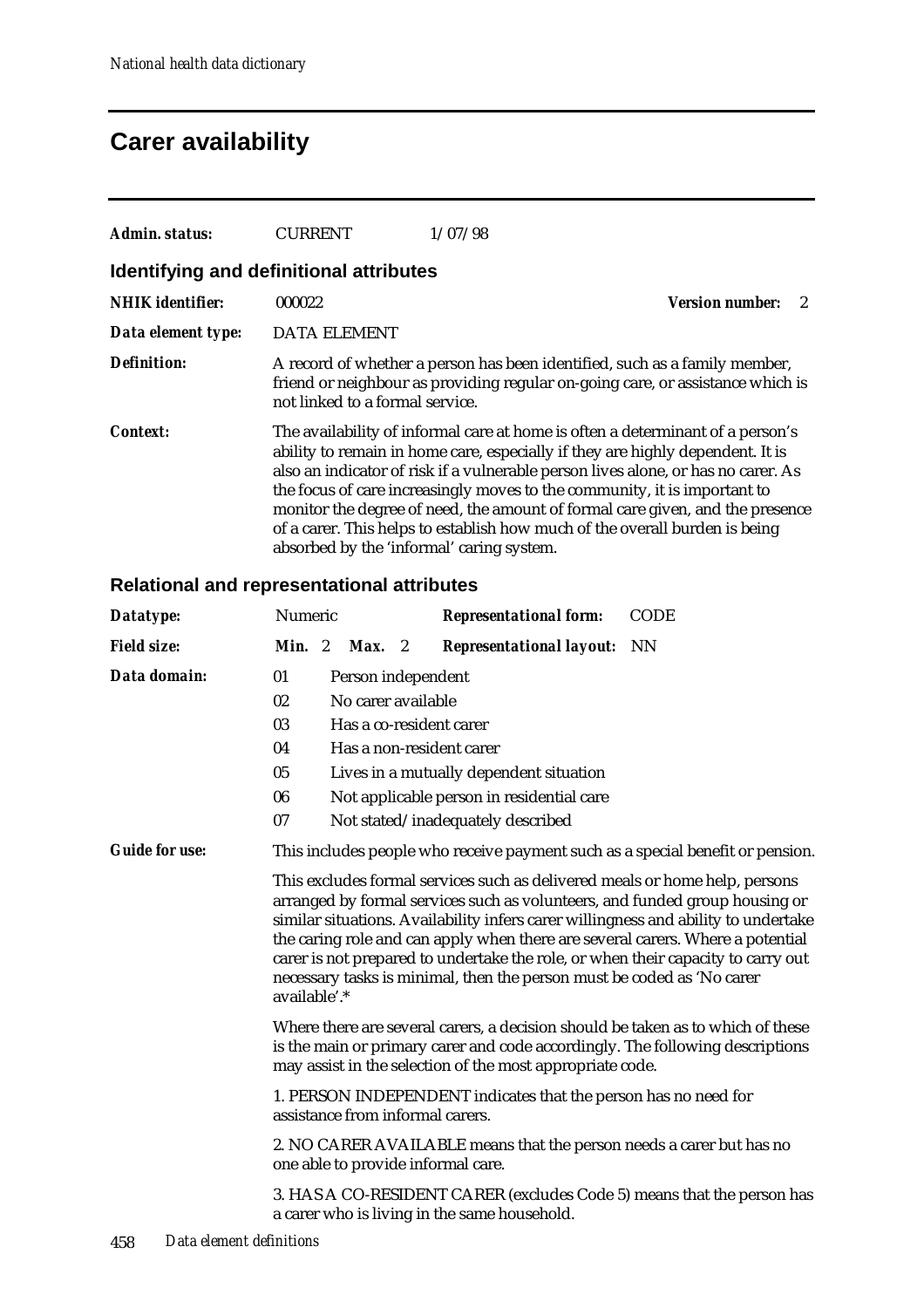### **Carer availability (continued)**

| <b>Guide for use</b><br>(cont'd): | 4. HAS A NON-RESIDENT CARER means that the person has a carer who is<br>living in a different household.                                                                                                                                                                                                                                     |
|-----------------------------------|----------------------------------------------------------------------------------------------------------------------------------------------------------------------------------------------------------------------------------------------------------------------------------------------------------------------------------------------|
|                                   | 5. LIVES IN A MUTUALLY DEPENDENT SITUATION (excludes Code 3)<br>refers to those households where the service recipient and another person are<br>mutually dependent. The critical aspect of such households is that if either<br>member becomes unavailable for any reason, the other is either at high risk or<br>unable to remain at home. |
|                                   | 6. NOT APPLICABLE PERSON IN RESIDENTIAL CARE - services are<br>provided by a formal agency in a supported accommodation or other care<br>facility.                                                                                                                                                                                           |
|                                   | 99. NOT STATED/INSUFFICIENTLY DESCRIBED means that there is<br>insufficient information to determine carer availability.                                                                                                                                                                                                                     |
| <b>Verification rules:</b>        |                                                                                                                                                                                                                                                                                                                                              |
| <b>Collection methods:</b>        | Carer availability is to be collected at admission and again at discharge. The<br>discharge information refers to the status immediately prior to the discharge,<br>and not the need of the service recipient after the event.                                                                                                               |
| <b>Related data:</b>              | supsersedes previous data element Carer availability, version 1                                                                                                                                                                                                                                                                              |

#### **Administrative attributes**

*Source document:*

*Source organisation:* Australian Council of Community Nursing Services

#### *National minimum data sets:*

*Comments:* The original item 'Carer Availability' in Version 1.0 of the CNMDSA has been split into two items 'Carer Availability' and 'Living Arrangement'. Users of the CNMDSA found the original item difficult to apply as it was seeking to do two things: describe the carer availability and the person's living arrangements within one item. The new item 'Living Arrangement' is introduced to clarify meaning and describe each item more clearly.

> The reason for collection at both admission and discharge is that over a care episode, a change in carer status may occur either because the caring load increases, and/or, the carer's ability or willingness to undertake the role ceases or is diminished. This may necessitate discharge of the person from care, and has implications for health service utilisation. The coding options are therefore identical to enable comparison of the admission and discharge states. The discharge information refers to the person's state when care was being delivered, not after their discharge from care.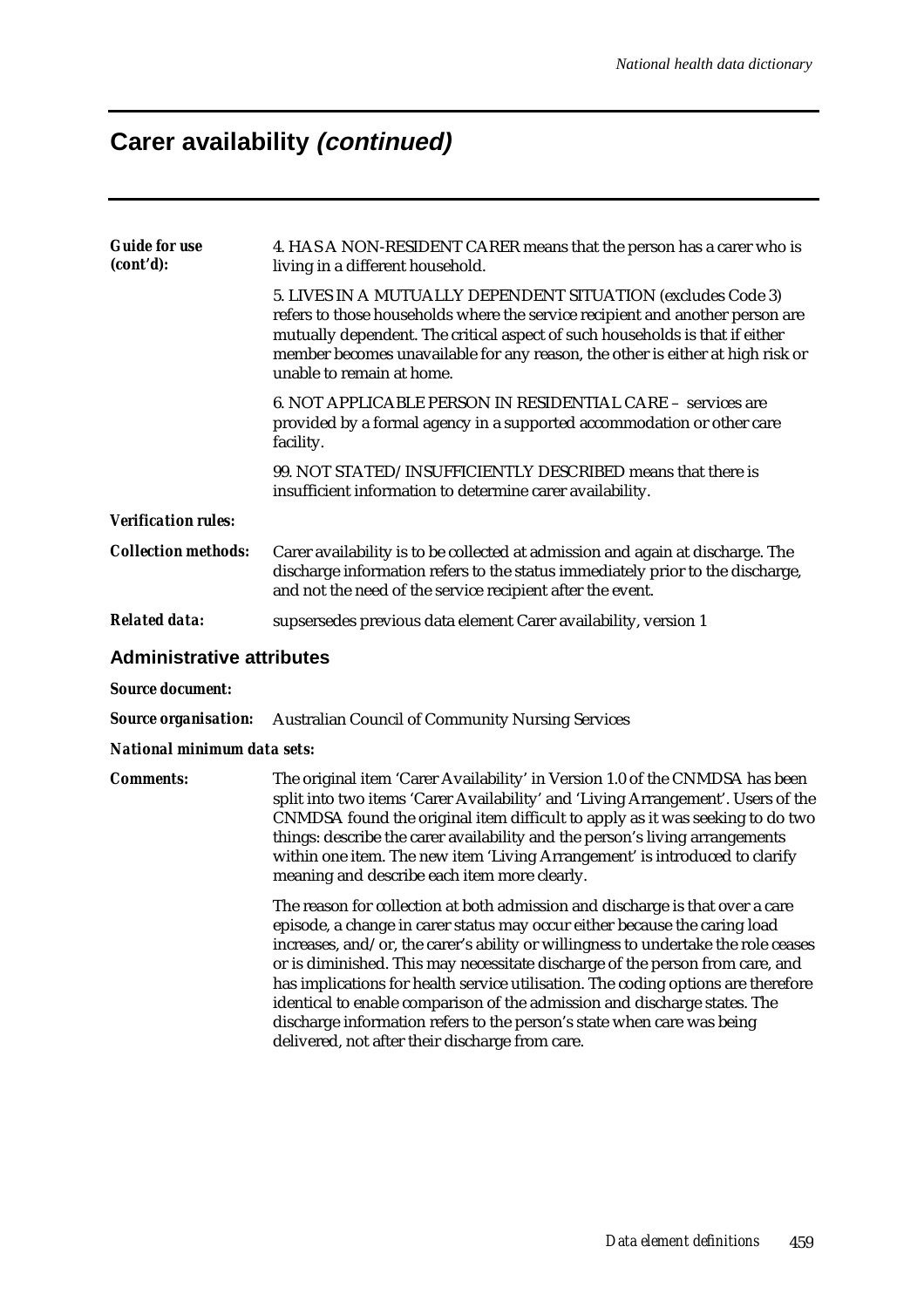# **Specialised service indicators**

| Admin. status:          | <b>CURRENT</b>                                                                                                                                                                                                                                                                                                                         | 1/07/89                                                                                                                                                                                                                            |                             |  |  |  |  |
|-------------------------|----------------------------------------------------------------------------------------------------------------------------------------------------------------------------------------------------------------------------------------------------------------------------------------------------------------------------------------|------------------------------------------------------------------------------------------------------------------------------------------------------------------------------------------------------------------------------------|-----------------------------|--|--|--|--|
|                         | Identifying and definitional attributes                                                                                                                                                                                                                                                                                                |                                                                                                                                                                                                                                    |                             |  |  |  |  |
| <b>NHIK</b> identifier: | 000321                                                                                                                                                                                                                                                                                                                                 |                                                                                                                                                                                                                                    | <b>Version number:</b><br>1 |  |  |  |  |
| Data element type:      | <b>DATA ELEMENT</b>                                                                                                                                                                                                                                                                                                                    |                                                                                                                                                                                                                                    |                             |  |  |  |  |
| <b>Definition:</b>      |                                                                                                                                                                                                                                                                                                                                        | Specialised services provided in establishments.                                                                                                                                                                                   |                             |  |  |  |  |
| Context:                |                                                                                                                                                                                                                                                                                                                                        | Health services: essential to provide a broad picture of the availability of these<br>key specialised services by State and region and to assist with planning if<br>services are over supplied in one region relative to another. |                             |  |  |  |  |
|                         | <b>Relational and representational attributes</b>                                                                                                                                                                                                                                                                                      |                                                                                                                                                                                                                                    |                             |  |  |  |  |
| Datatype:               | Numeric                                                                                                                                                                                                                                                                                                                                | <b>Representational form:</b>                                                                                                                                                                                                      | <b>CODE</b>                 |  |  |  |  |
| <b>Field size:</b>      | Min. 1<br>Max. 1                                                                                                                                                                                                                                                                                                                       | <b>Representational layout:</b><br>N                                                                                                                                                                                               |                             |  |  |  |  |
| Data domain:            | 1<br><b>Yes</b><br>$\boldsymbol{2}$<br>N <sub>0</sub>                                                                                                                                                                                                                                                                                  |                                                                                                                                                                                                                                    |                             |  |  |  |  |
| <b>Guide for use:</b>   |                                                                                                                                                                                                                                                                                                                                        | Each of the following specialised services should be coded separately.                                                                                                                                                             |                             |  |  |  |  |
|                         | E4.1 Obstetric / maternity service                                                                                                                                                                                                                                                                                                     | A specialised facility dedicated to the care of obstetric/maternity patients.                                                                                                                                                      |                             |  |  |  |  |
|                         | E4.2 Specialist paediatric service<br>A specialised facility dedicated to the care of children aged 14 or less.                                                                                                                                                                                                                        |                                                                                                                                                                                                                                    |                             |  |  |  |  |
|                         | E4.3 Psychiatric unit / ward<br>A specialised unit / ward dedicated to the treatment and care of admitted<br>patients with psychiatric, mental, or behavioural disorders.                                                                                                                                                              |                                                                                                                                                                                                                                    |                             |  |  |  |  |
|                         | E4.4. Intensive care unit (level III)<br>A specialised facility dedicated to the care of paediatric and adult patients<br>requiring intensive care and sophisticated technological support services.                                                                                                                                   |                                                                                                                                                                                                                                    |                             |  |  |  |  |
|                         | E4.5 Hospice care unit<br>A facility dedicated to the provision of palliative care to terminally ill patients.                                                                                                                                                                                                                         |                                                                                                                                                                                                                                    |                             |  |  |  |  |
|                         | E4.6 Nursing home care unit<br>A facility dedicated to the provision of nursing home care.                                                                                                                                                                                                                                             |                                                                                                                                                                                                                                    |                             |  |  |  |  |
|                         | E4.7 Geriatric assessment unit<br>Facilities dedicated to the Commonwealth-approved assessment of the level of<br>dependency of (usually) aged individuals either for purposes of initial<br>admission to a long-stay institution or for purposes of reassessment of<br>dependency levels of existing long-stay institution residents. |                                                                                                                                                                                                                                    |                             |  |  |  |  |
|                         | E4.8 Domiciliary care service<br>A facility/service dedicated to the provision of nursing or other professional<br>paramedical care or treatment and non-qualified domestic assistance to<br>patients in their own homes or in residential institutions not part of the<br>establishment.                                              |                                                                                                                                                                                                                                    |                             |  |  |  |  |
|                         | E4.9 Alcohol and drug unit                                                                                                                                                                                                                                                                                                             | A facility/service dedicated to the treatment of alcohol and drug dependence.                                                                                                                                                      |                             |  |  |  |  |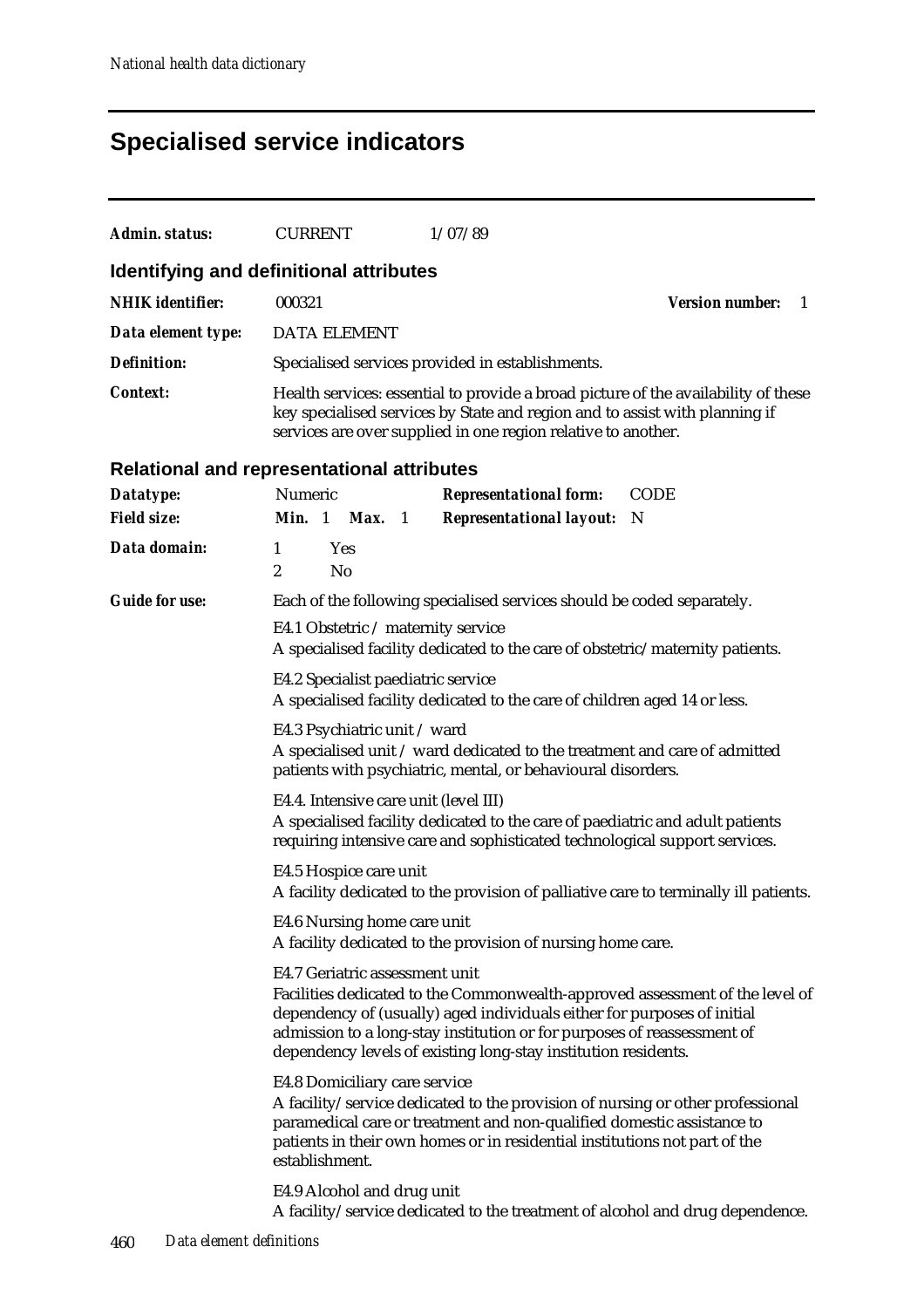# **Specialised service indicators (continued)**

| <b>Guide for use</b><br>(cont'd): | E4.10 Acute spinal cord injury unit (SS)<br>A specialised facility dedicated to the initial treatment and subsequent ongoing<br>management and rehabilitation of patients with acute spinal cord injury,<br>largely conforming to Australian Health Minister's Advisory Council<br>guidelines for service provision. |  |  |  |  |  |  |  |
|-----------------------------------|----------------------------------------------------------------------------------------------------------------------------------------------------------------------------------------------------------------------------------------------------------------------------------------------------------------------|--|--|--|--|--|--|--|
|                                   | E4.11 Coronary care unit                                                                                                                                                                                                                                                                                             |  |  |  |  |  |  |  |
|                                   | A specialised facility dedicated to acute care services for patients with cardiac<br>diseases.                                                                                                                                                                                                                       |  |  |  |  |  |  |  |
|                                   | E4.12 Cardiac surgery unit (SS)                                                                                                                                                                                                                                                                                      |  |  |  |  |  |  |  |
|                                   | A specialised facility dedicated to operative and peri-operative care of patients<br>with cardiac disease.                                                                                                                                                                                                           |  |  |  |  |  |  |  |
|                                   | E4.13 Acute renal dialysis unit (SS)                                                                                                                                                                                                                                                                                 |  |  |  |  |  |  |  |
|                                   | A specialised facility dedicated to dialysis of renal failure patients requiring<br>acute care.                                                                                                                                                                                                                      |  |  |  |  |  |  |  |
|                                   | E4.14 Maintenance renal dialysis centre (SS)                                                                                                                                                                                                                                                                         |  |  |  |  |  |  |  |
|                                   | A specialised facility dedicated to maintenance dialysis of renal failure<br>patients. It may be a separate facility (possibly located on hospital grounds) or<br>known as a satellite centre or a hospital-based facility but is not a facility solely<br>providing training services.                              |  |  |  |  |  |  |  |
|                                   | E4.15 Burns unit (level III) (SS)                                                                                                                                                                                                                                                                                    |  |  |  |  |  |  |  |
|                                   | A specialised facility dedicated to the initial treatment and subsequent<br>rehabilitation of the severely injured burns patient (usually >10 per cent of<br>patients body surface affected).                                                                                                                        |  |  |  |  |  |  |  |
|                                   | E4.16 Major plastic/reconstructive surgery unit (SS)                                                                                                                                                                                                                                                                 |  |  |  |  |  |  |  |
|                                   | A specialised facility dedicated to general purpose plastic and specialised<br>reconstructive surgery, including maxillofacial, microsurgery and hand<br>surgery.                                                                                                                                                    |  |  |  |  |  |  |  |
|                                   | E4.17 Oncology (cancer treatment) unit (SS)                                                                                                                                                                                                                                                                          |  |  |  |  |  |  |  |
|                                   | A specialised facility dedicated to multidisciplinary investigation,<br>management, rehabilitation and support services for cancer patients.<br>Treatment services include surgery, chemotherapy and radiation.                                                                                                      |  |  |  |  |  |  |  |
|                                   | E4.18 Neonatal intensive care unit (level III) (SS)                                                                                                                                                                                                                                                                  |  |  |  |  |  |  |  |
|                                   | A specialised facility dedicated to the care of neonates requiring care and<br>sophisticated technological support. Patients usually require intensive<br>cardiorespiratory monitoring, sustained assistance ventilation, long-term<br>oxygen administration and parenteral nutrition.                               |  |  |  |  |  |  |  |
|                                   | E4.19 In-vitro fertilisation unit                                                                                                                                                                                                                                                                                    |  |  |  |  |  |  |  |
|                                   | A specialised facility dedicated to the investigation of infertility provision of<br>in-vitro fertilisation services.                                                                                                                                                                                                |  |  |  |  |  |  |  |
|                                   | E4.20 Comprehensive epilepsy centre (SS)                                                                                                                                                                                                                                                                             |  |  |  |  |  |  |  |
|                                   | A specialised facility dedicated to seizure characterisation, evaluation of<br>therapeutic regimes, pre-surgical evaluation and epilepsy surgery for patients<br>with refractory epilepsy.                                                                                                                           |  |  |  |  |  |  |  |